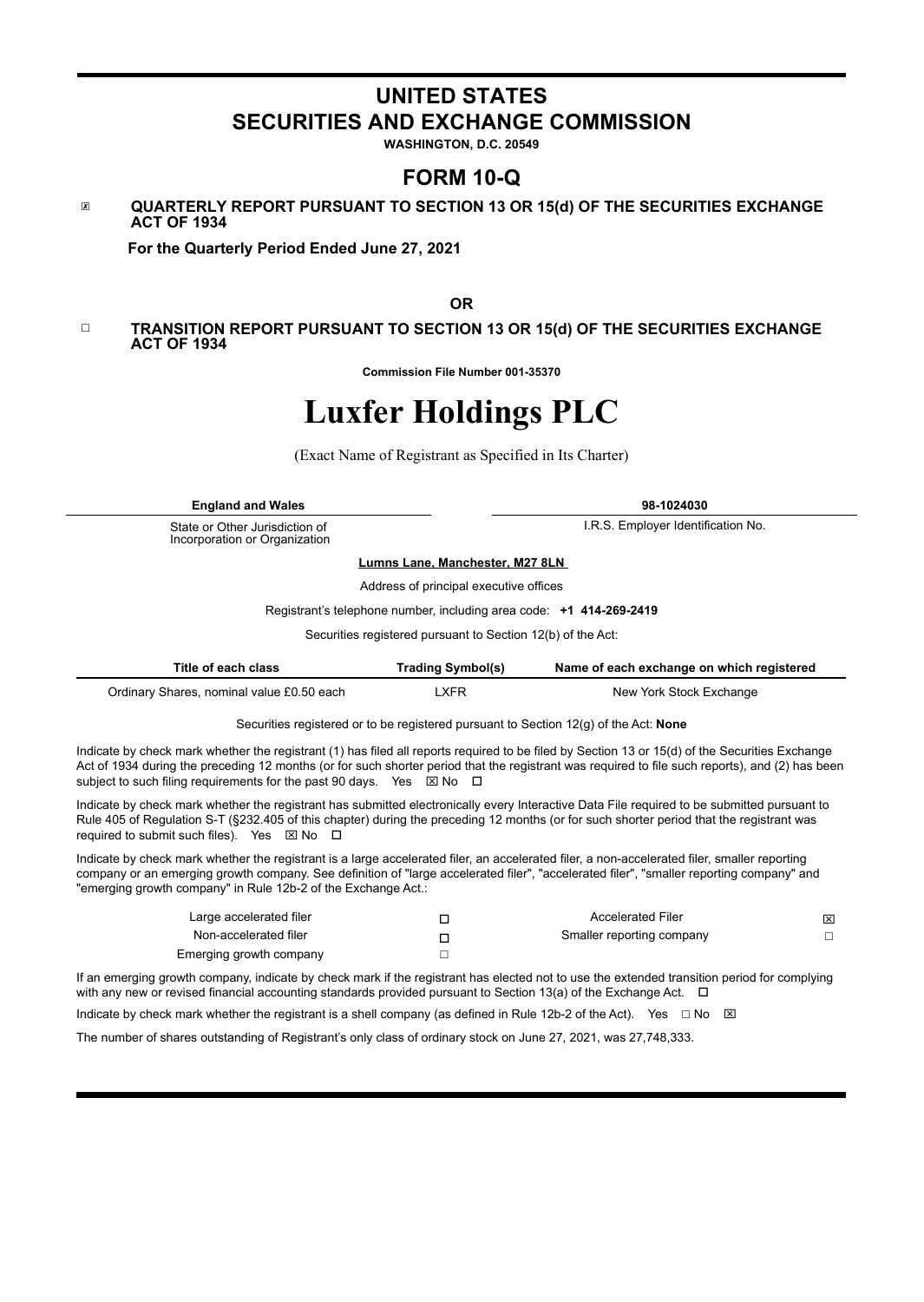# **TABLE OF CONTENTS**

|            |                                                                                                 | Page |
|------------|-------------------------------------------------------------------------------------------------|------|
|            | <b>PART I FINANCIAL INFORMATION</b>                                                             |      |
| Item $1$ . | Condensed Financial Statements (unaudited)                                                      |      |
|            | Condensed Consolidated Statements of Income (unaudited)                                         |      |
|            | Condensed Consolidated Statements of Comprehensive Income (unaudited)                           | 2    |
|            | Condensed Consolidated Balance Sheets (unaudited)                                               | 3    |
|            | Condensed Consolidated Statements of Cash Flows (unaudited)                                     | 4    |
|            | Condensed Consolidated Statements of Changes in Equity (unaudited)                              | 5    |
|            | Notes to Condensed Consolidated Financial Statements (unaudited)                                | 7    |
| Item $2.$  | Management's Discussion and Analysis of Financial Condition and Results of<br><b>Operations</b> | 20   |
| Item $31$  | Quantitative and Qualitative Disclosures About Market Risk                                      | 31   |
| Item 4.    | <b>Controls and Procedures</b>                                                                  | 31   |
|            |                                                                                                 |      |
|            | <b>PART II OTHER INFORMATION</b>                                                                |      |
| Item $1$ . | Legal Proceedings                                                                               | 32   |
| Item 1A.   | <b>Risk Factors</b>                                                                             | 32   |
| Item $2.$  | Unregistered Sales of Equity Securities and Use of Proceeds                                     | 32   |
| Item $6.$  | <b>Exhibits</b>                                                                                 | 33   |
|            | Signatures                                                                                      | 34   |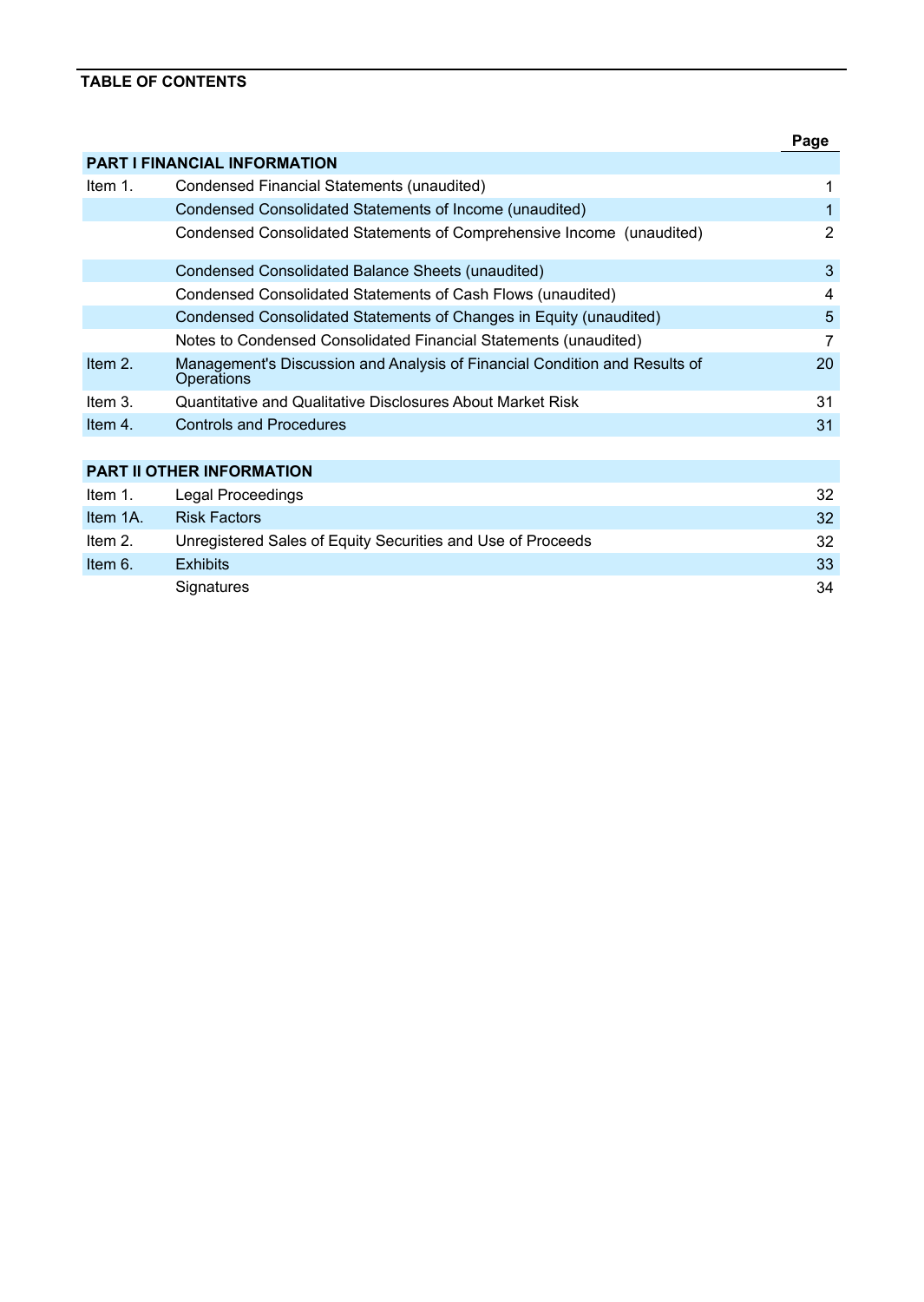#### **PART I - FINANCIAL INFORMATION**

# **Item 1. Condensed Financial Statements (unaudited)**

# **LUXFER HOLDINGS PLC CONDENSED CONSOLIDATED STATEMENTS OF INCOME (UNAUDITED)**

|                                                                      | <b>Second Quarter</b>                       |                           |            |                   |         | Year-to-date               |         |  |  |
|----------------------------------------------------------------------|---------------------------------------------|---------------------------|------------|-------------------|---------|----------------------------|---------|--|--|
| In millions, except share and per-share data                         | 2021                                        |                           | 2020       |                   | 2021    |                            | 2020    |  |  |
| Net sales                                                            | \$<br>99.0                                  | $\mathfrak{S}$            | 76.6       | $\boldsymbol{\$}$ | 184.2   | $\boldsymbol{\mathcal{S}}$ | 165.0   |  |  |
| Cost of goods sold                                                   | (73.1)                                      |                           | (58.6)     |                   | (133.1) |                            | (122.9) |  |  |
| <b>Gross profit</b>                                                  | 25.9                                        |                           | 18.0       |                   | 51.1    |                            | 42.1    |  |  |
| Selling, general and administrative expenses                         | (12.7)                                      |                           | (10.5)     |                   | (23.3)  |                            | (21.9)  |  |  |
| Research and development                                             | (0.8)                                       |                           | (0.9)      |                   | (1.6)   |                            | (1.6)   |  |  |
| Restructuring charges                                                | (0.2)                                       |                           | (0.8)      |                   | (1.6)   |                            | (3.6)   |  |  |
| Acquisition and disposal related costs                               | (0.7)                                       |                           |            |                   | (0.9)   |                            | (0.2)   |  |  |
| Other charges                                                        |                                             |                           |            |                   | (1.1)   |                            |         |  |  |
| <b>Operating income</b>                                              | 11.5                                        |                           | 5.8        |                   | 22.6    |                            | 14.8    |  |  |
| Interest expense                                                     | (0.8)                                       |                           | (1.1)      |                   | (1.6)   |                            | (2.3)   |  |  |
| Defined benefit pension credit                                       | 0.6                                         |                           | 1.1        |                   | 1.2     |                            | 2.2     |  |  |
| Income before income taxes and equity in net loss<br>from affiliates | 11.3                                        |                           | 5.8        |                   | 22.2    |                            | 14.7    |  |  |
| Credit / (provision) for income taxes                                | 0.6                                         |                           | (1.1)      |                   | (1.7)   |                            | (2.8)   |  |  |
| Income before equity in net loss from affiliates                     | 11.9                                        |                           | 4.7        |                   | 20.5    |                            | 11.9    |  |  |
| Equity in net loss from affiliates (net of tax)                      |                                             |                           | (0.1)      |                   |         |                            | (0.1)   |  |  |
| Net income from continuing operations                                | 11.9                                        |                           | 4.6        |                   | 20.5    |                            | 11.8    |  |  |
|                                                                      |                                             |                           |            |                   |         |                            |         |  |  |
| Net loss from discontinued operations, net of tax                    | (0.5)                                       |                           | (0.5)      |                   | (2.1)   |                            | (1.5)   |  |  |
| Gain on disposition of discontinued operations, net of tax           | (0.4)                                       |                           |            |                   | 7.1     |                            |         |  |  |
| Net (loss) / income from discontinued operations                     | \$<br>$(0.9)$ \$                            |                           | $(0.5)$ \$ |                   | 5.0     | \$                         | (1.5)   |  |  |
|                                                                      |                                             |                           |            |                   |         |                            |         |  |  |
| <b>Net income</b>                                                    | \$<br>11.0                                  | \$                        | 4.1        | \$                | 25.5    | \$                         | 10.3    |  |  |
|                                                                      |                                             |                           |            |                   |         |                            |         |  |  |
| Earnings / (loss) per share <sup>1</sup>                             |                                             |                           |            |                   |         |                            |         |  |  |
| Basic from continuing operations                                     | \$<br>0.43                                  | $\boldsymbol{\mathsf{S}}$ | 0.17       | $\boldsymbol{\$}$ | 0.74    | $\boldsymbol{\mathsf{S}}$  | 0.43    |  |  |
| Basic from discontinued operations <sup>2</sup>                      | \$<br>(0.03)                                | \$                        | (0.02)     | \$                | 0.18    | \$                         | (0.05)  |  |  |
| <b>Basic</b>                                                         | \$<br>0.40                                  | $\boldsymbol{\mathsf{S}}$ | 0.15       | \$                | 0.92    | \$                         | 0.37    |  |  |
|                                                                      |                                             |                           |            |                   |         |                            |         |  |  |
| Diluted from continuing operations                                   | \$<br>0.42                                  | $\mathsf{\$}$             | 0.16       | $\sqrt{5}$        | 0.73    | $\sqrt[6]{\frac{1}{2}}$    | 0.42    |  |  |
| Diluted from discontinued operations <sup>2</sup>                    | \$<br>(0.03)                                | \$                        | (0.02)     | \$                | 0.18    | \$                         | (0.05)  |  |  |
| <b>Diluted</b>                                                       | \$<br>0.39                                  | \$                        | 0.15       | \$                | 0.91    | $\$\$                      | 0.37    |  |  |
|                                                                      |                                             |                           |            |                   |         |                            |         |  |  |
| Weighted average ordinary shares outstanding                         |                                             |                           |            |                   |         |                            |         |  |  |
| <b>Basic</b>                                                         | 27,771,983 27,540,377 27,717,025 27,490,955 |                           |            |                   |         |                            |         |  |  |
| <b>Diluted</b>                                                       | 28,131,785 27,968,825 28,095,788 27,933,119 |                           |            |                   |         |                            |         |  |  |

 $1$  The calculation of earnings per share is performed separately for continuing and discontinued operations. As a result, the sum of the two in any particular period may not equal the earnings-per-share amount in total.<br><sup>2</sup> The last near these families at investigating in the Ocean

The loss per share for discontinued operations in the Second Quarter of 2021 and Second quarter and year-to-date of 2020 has not been diluted, since the incremental shares included in the weighted-average number of shares outstanding would have been anti-dilutive.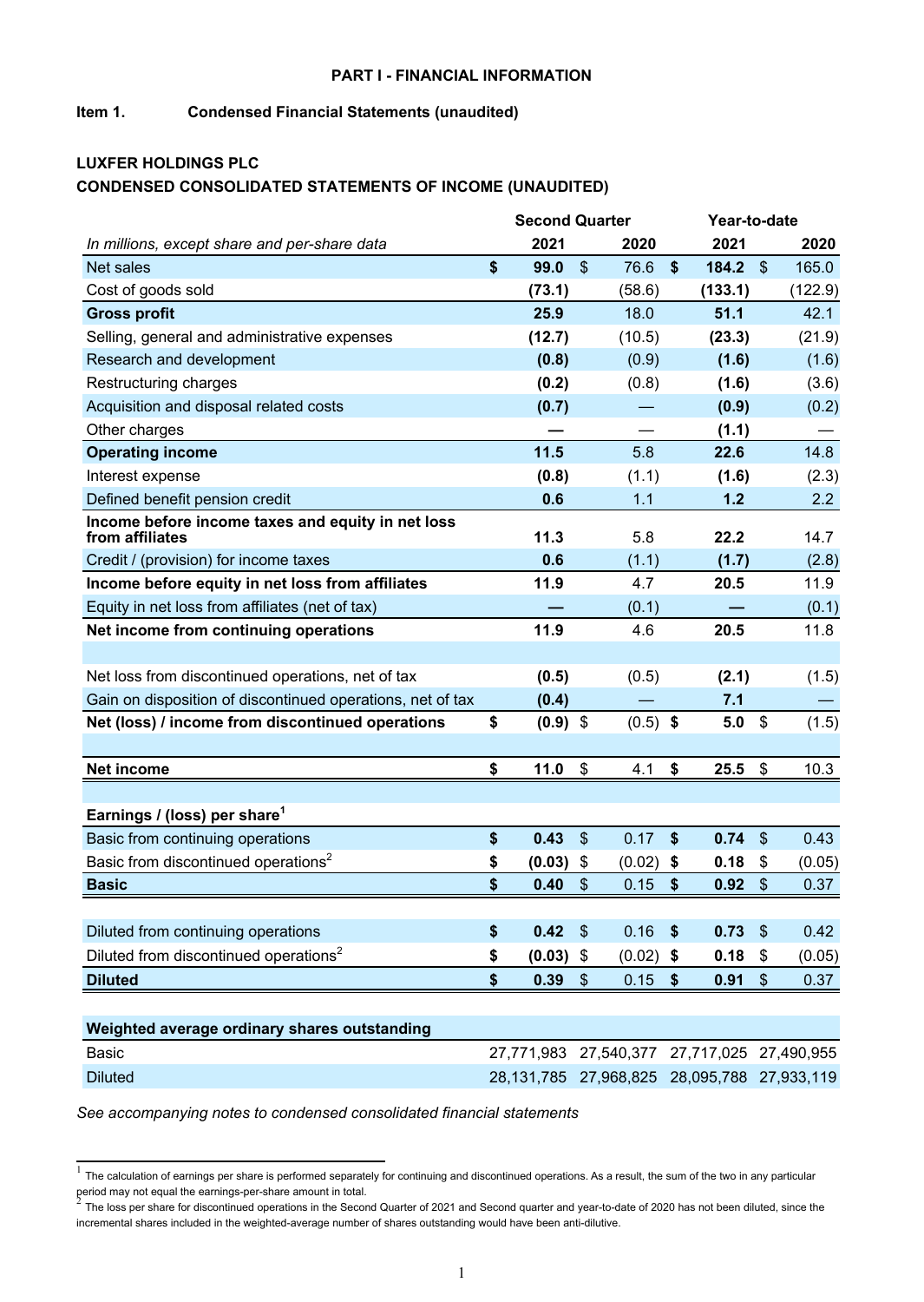# **LUXFER HOLDINGS PLC**

# **CONDENSED CONSOLIDATED STATEMENTS OF COMPREHENSIVE INCOME (UNAUDITED)**

|                                                                                                        |    | <b>Second Quarter</b> |   |      |      | Year-to-date |      |       |
|--------------------------------------------------------------------------------------------------------|----|-----------------------|---|------|------|--------------|------|-------|
| In millions                                                                                            |    | 2021                  |   | 2020 |      | 2021         |      | 2020  |
| Net income                                                                                             | \$ | 11.0                  | S | 4.1  | S    | 25.5         | - \$ | 10.3  |
|                                                                                                        |    |                       |   |      |      |              |      |       |
| Other comprehensive income / (loss)                                                                    |    |                       |   |      |      |              |      |       |
| Net change in foreign currency translation adjustment,<br>net of tax                                   |    | 1.1                   |   | 0.9  |      | 2.0          |      | (6.7) |
| Pension and post-retirement actuarial gains, net of \$0.1,<br>\$0.1, \$0.2 and \$0.2 tax, respectively |    | 0.8                   |   | 0.6  |      | 1.4          |      | 0.9   |
| Other comprehensive income / (loss), net of tax                                                        |    | 1.9                   |   | 1.5  |      | 3.4          |      | (5.8) |
|                                                                                                        |    |                       |   |      |      |              |      |       |
| Total comprehensive income                                                                             | S  | 12.9                  | S | 5.6  | - \$ | 28.9         | - \$ | 4.5   |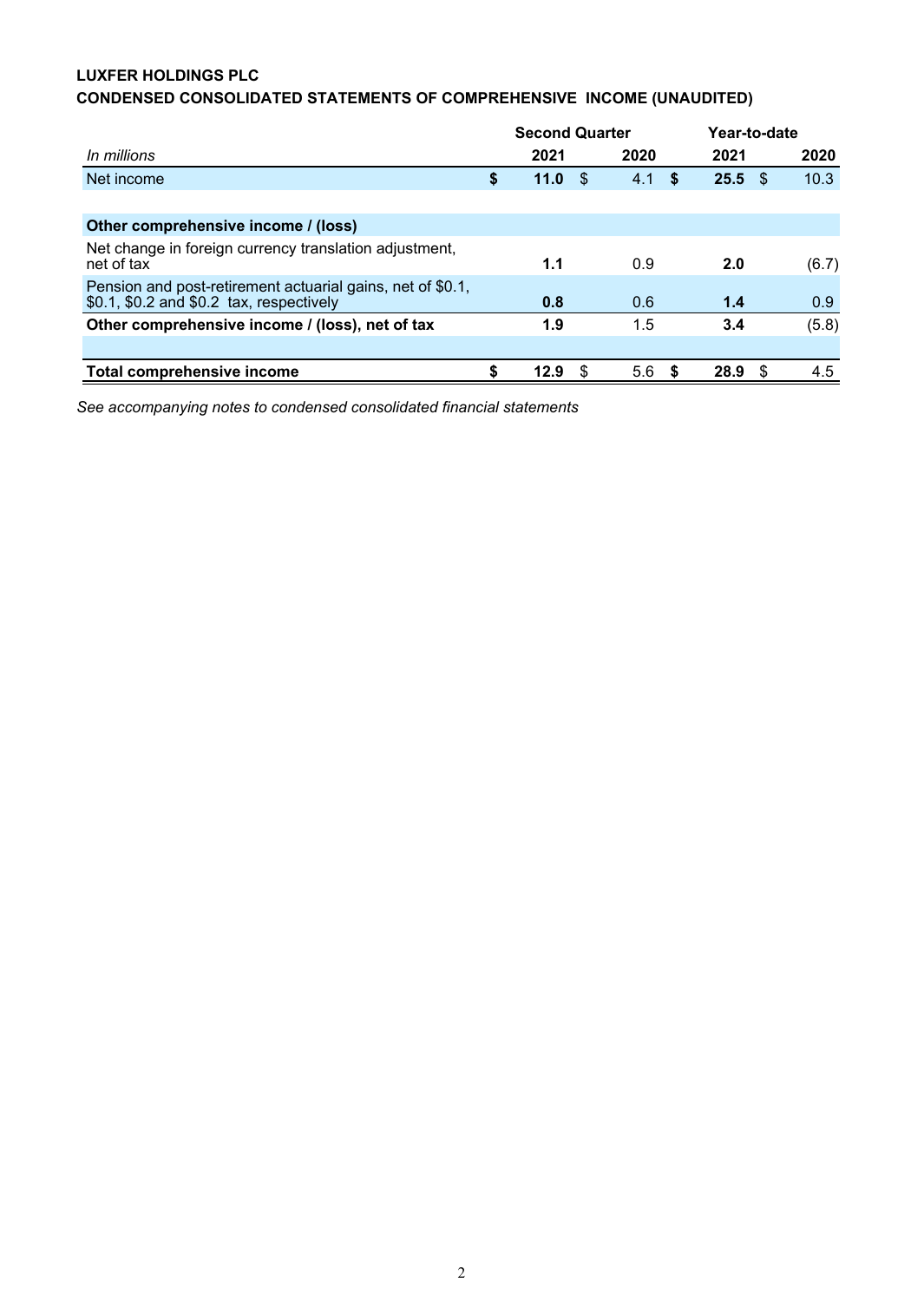# **LUXFER HOLDINGS PLC CONDENSED CONSOLIDATED BALANCE SHEETS (UNAUDITED)**

|                                                                                                                                                                  | <b>June 27,</b> |               | December 31, |
|------------------------------------------------------------------------------------------------------------------------------------------------------------------|-----------------|---------------|--------------|
| In millions, except share and per-share data                                                                                                                     | 2021            |               | 2020         |
| <b>Current assets</b>                                                                                                                                            |                 |               |              |
| Cash and cash equivalents                                                                                                                                        | \$<br>10.1      | \$            | $1.5\,$      |
| <b>Restricted cash</b>                                                                                                                                           | 0.2             |               |              |
| Accounts and other receivables, net of allowances of \$0.5 and \$0.5,<br>respectively                                                                            | 57.5            |               | 43.1         |
| Inventories                                                                                                                                                      | 77.3            |               | 68.8         |
| Current assets held-for-sale                                                                                                                                     | 20.1            |               | 36.0         |
| Other current assets                                                                                                                                             | 1.1             |               | 1.5          |
| <b>Total current assets</b>                                                                                                                                      | \$<br>166.3     | \$            | 150.9        |
| <b>Non-current assets</b>                                                                                                                                        |                 |               |              |
| Property, plant and equipment, net                                                                                                                               | \$<br>90.8      | \$            | 86.0         |
| Right-of-use assets from operating leases                                                                                                                        | 8.9             |               | 9.5          |
| Goodwill                                                                                                                                                         | 73.3            |               | 70.2         |
| Intangibles, net                                                                                                                                                 | 12.5            |               | 12.8         |
| Deferred tax assets                                                                                                                                              | 19.4            |               | 16.5         |
| Investments and loans to joint ventures and other affiliates                                                                                                     | 0.5             |               | 0.5          |
| <b>Total assets</b>                                                                                                                                              | \$<br>371.7     | \$            | 346.4        |
| <b>Current liabilities</b>                                                                                                                                       |                 |               |              |
| Accounts payable                                                                                                                                                 | \$<br>28.9      | \$            | 18.6         |
| <b>Accrued liabilities</b>                                                                                                                                       | 26.2            |               | 21.5         |
| Taxes on income                                                                                                                                                  | 3.1             |               | 0.4          |
| Current liabilities held-for-sale                                                                                                                                | 6.5             |               | 11.4         |
| Other current liabilities                                                                                                                                        | 13.3            |               | 13.5         |
| <b>Total current liabilities</b>                                                                                                                                 | \$<br>78.0      | $\frac{1}{2}$ | 65.4         |
| <b>Non-current liabilities</b>                                                                                                                                   |                 |               |              |
| Long-term debt                                                                                                                                                   | \$<br>49.6      | \$            | 53.4         |
| Pensions and other retirement benefits                                                                                                                           | 45.9            |               | 50.8         |
| Deferred tax liabilities                                                                                                                                         | 2.1             |               | 2.0          |
| Other non-current liabilities                                                                                                                                    | 7.9             |               | 7.7          |
| <b>Total liabilities</b>                                                                                                                                         | \$<br>183.5     | \$            | 179.3        |
| <b>Shareholders' equity</b>                                                                                                                                      |                 |               |              |
| Ordinary shares of £0.50 par value; authorized 40,000,000 shares for 2021 and<br>2020; issued and outstanding 28,962,000 shares for 2021 and 29,000,000<br>2020. | \$<br>26.5      | $\sqrt{3}$    | 26.6         |
| Deferred shares of £0.0001 par value; authorized issued and outstanding                                                                                          |                 |               |              |
| 761,835,338,444 shares for 2021 and 2020                                                                                                                         | 149.9           |               | 149.9        |
| Additional paid-in capital                                                                                                                                       | 69.5            |               | 70.6         |
| <b>Treasury shares</b>                                                                                                                                           | (4.0)           |               | (4.0)        |
| Own shares held by ESOP                                                                                                                                          | (1.2)           |               | (1.4)        |
| Retained earnings                                                                                                                                                | 109.9           |               | 91.2         |
| Accumulated other comprehensive loss                                                                                                                             | (162.4)         |               | (165.8)      |
| <b>Total shareholders' equity</b>                                                                                                                                | \$<br>188.2     | \$            | 167.1        |
| Total liabilities and shareholders' equity                                                                                                                       | \$<br>371.7     | \$            | 346.4        |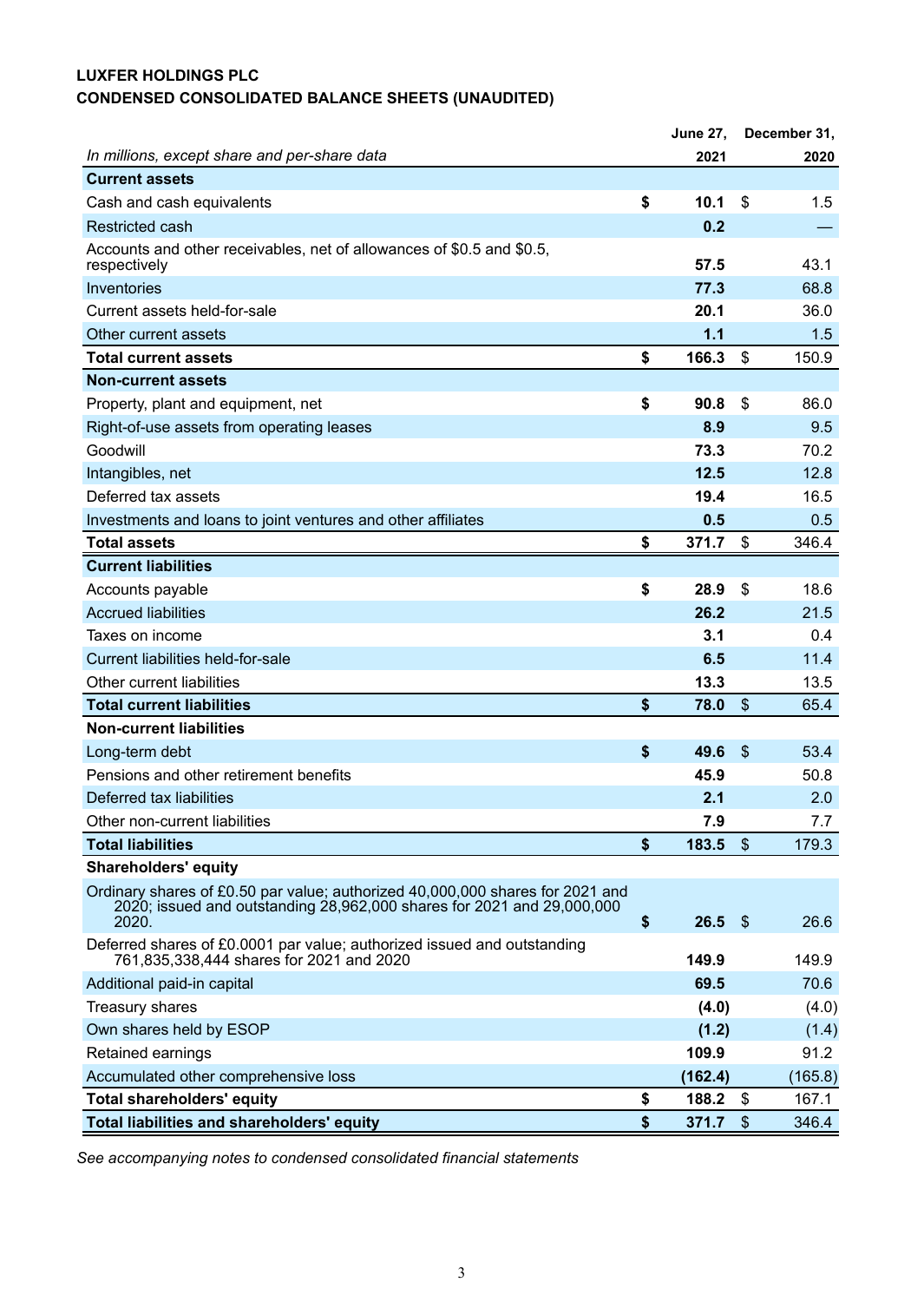# **LUXFER HOLDINGS PLC**

# **CONDENSED CONSOLIDATED STATEMENTS OF CASH FLOWS (UNAUDITED)**

|                                                                                  | Year-to-date     |                                  |
|----------------------------------------------------------------------------------|------------------|----------------------------------|
| In millions                                                                      | 2021             | 2020                             |
| <b>Operating activities</b>                                                      |                  |                                  |
| Net income                                                                       | \$<br>25.5       | \$<br>10.3                       |
| Net (income) / loss from discontinued operations                                 | (5.0)            | 1.5                              |
| Net income from continuing operations                                            | \$<br>20.5       | \$<br>11.8                       |
| Adjustments to reconcile net income to net cash provided by operating activities |                  |                                  |
| Equity in net loss from affiliates                                               |                  | 0.1                              |
| Depreciation                                                                     | 7.0              | 6.2                              |
| Amortization of purchased intangible assets                                      | 0.4              | 0.4                              |
| Amortization of debt issuance costs                                              | 0.3              | 0.3                              |
| Share-based compensation charges                                                 | 1.4              | 1.3                              |
| Deferred income taxes                                                            | (1.9)            | 0.2                              |
| Defined benefit pension credit                                                   | (1.2)            | (2.2)                            |
| Defined benefit pension contributions                                            | (2.9)            | (1.8)                            |
| Changes in assets and liabilities                                                |                  |                                  |
| Accounts and other receivables                                                   | (8.4)            | 0.6                              |
| Inventories                                                                      | (1.4)            | (3.0)                            |
| Other current assets                                                             | (2.8)            | 4.9                              |
| Accounts payable                                                                 | 7.5              | (6.7)                            |
| <b>Accrued liabilities</b>                                                       | 4.5              | (2.3)                            |
| Other current liabilities                                                        | 0.5              |                                  |
| Other non-current assets and liabilities                                         | 0.9              | (0.3)                            |
| Net cash provided by operating activities - continuing                           | 24.4             | 9.5                              |
| Net cash provided by operating activities - discontinued                         |                  |                                  |
| Net cash provided by operating activities                                        | \$<br>24.4       | $\sqrt{2}$<br>9.5                |
| <b>Investing activities</b>                                                      |                  |                                  |
| Capital expenditures                                                             | \$<br>$(3.6)$ \$ | (4.4)                            |
| Proceeds from sale of businesses and other                                       | 20.6             |                                  |
| Acquisitions, net of cash acquired                                               | (19.3)           |                                  |
| Net cash used for investing activities - continuing                              | (2.3)            | (4.4)                            |
| Net cash used for investing activities - discontinued                            |                  |                                  |
| Net cash used for investing activities                                           | \$<br>$(2.3)$ \$ | (4.4)                            |
| <b>Financing activities</b>                                                      |                  |                                  |
| Net (repayment) / drawdown of long-term borrowings                               | \$<br>$(4.4)$ \$ | 0.4                              |
| Deferred consideration paid                                                      |                  | (0.4)                            |
| Proceeds from sale of shares                                                     |                  | 1.1                              |
| Repurchase of own shares                                                         | (0.9)            |                                  |
| Share-based compensation cash paid                                               | (1.5)            | (1.2)                            |
| Dividends paid                                                                   | (6.8)            | (6.8)                            |
| Net cash used for financing activities                                           | \$<br>(13.6)     | $\sqrt{2}$<br>(6.9)              |
| Effect of exchange rate changes on cash and cash equivalents                     | 0.3              | (0.3)                            |
| Net increase / (decrease)                                                        | \$<br>8.8        | $\sqrt[6]{\frac{1}{2}}$<br>(2.1) |
| Cash, cash equivalents and restricted cash; beginning of year                    | 1.5              | 10.3                             |
| Cash, cash equivalents and restricted cash; end of the Second Quarter            | 10.3             | 8.2                              |
|                                                                                  |                  |                                  |
| <b>Supplemental cash flow information:</b>                                       |                  |                                  |
| Interest payments                                                                | \$<br>1.7        | \$<br>2.5                        |
| Income tax payments                                                              | 3.7              | 0.2                              |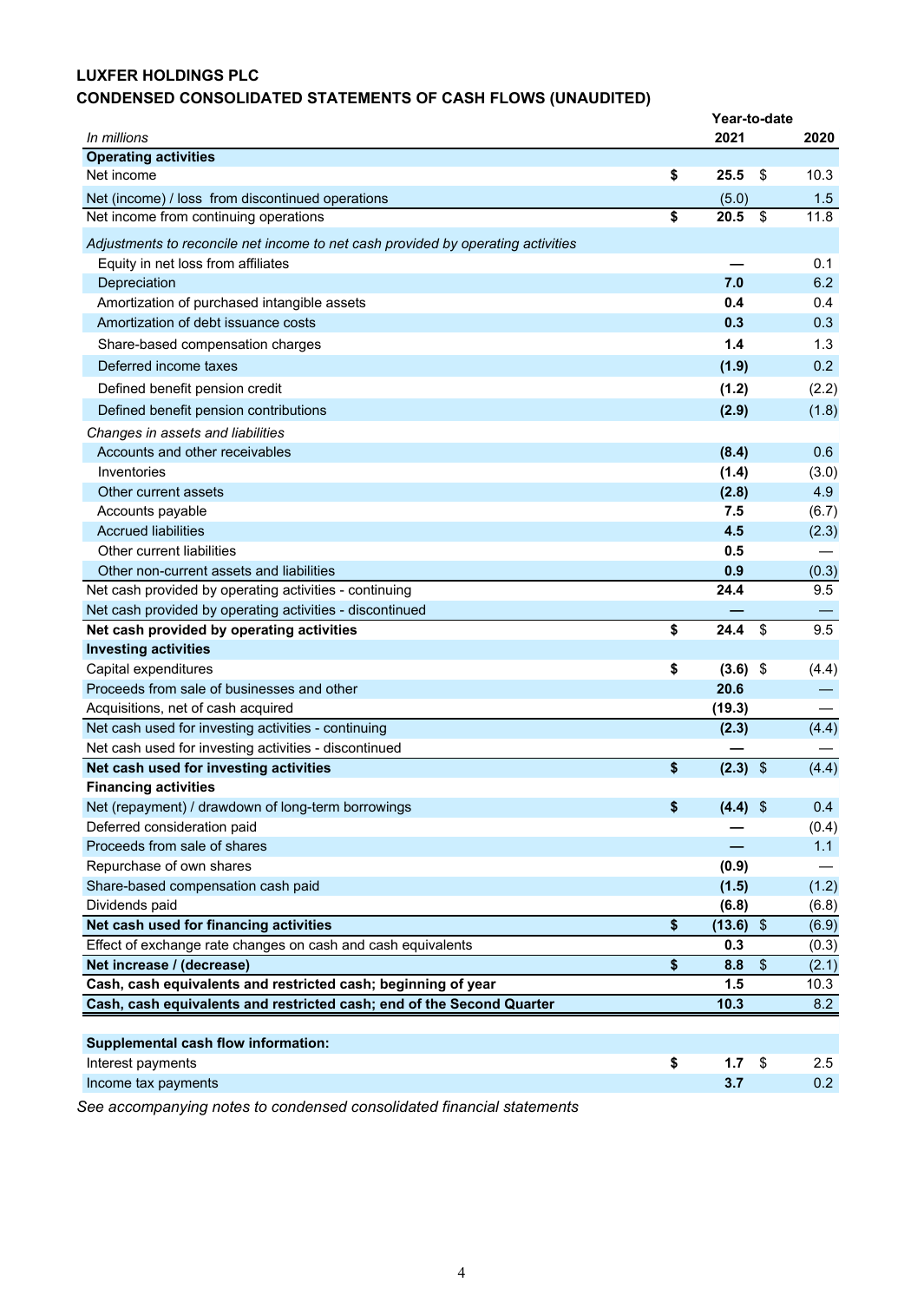# **LUXFER HOLDINGS PLC CONDENSED CONSOLIDATED STATEMENTS OF CHANGES IN EQUITY (UNAUDITED)**

| In millions.                                                           | <b>Ordinary</b><br>shares |   | <b>Deferred</b><br>shares |      | <b>Additional</b><br>paid-in<br>capital | Treasury<br>shares<br>Number | Treasurv<br>shares<br>Amount | Own<br>shares<br>held by<br><b>ESOP</b><br><b>Number</b> | Own<br>shares<br>held by<br><b>ESOP</b><br>Amount |     | <b>Retained</b><br>earnings | <b>Accumulated</b><br>other<br>comprehensive<br>loss | Total<br>equity |
|------------------------------------------------------------------------|---------------------------|---|---------------------------|------|-----------------------------------------|------------------------------|------------------------------|----------------------------------------------------------|---------------------------------------------------|-----|-----------------------------|------------------------------------------------------|-----------------|
| At January 1, 2021                                                     | 26.6                      | S | 149.9                     | - \$ | 70.6                                    | $(0.4)$ \$                   | (4.0)                        | $(1.0)$ \$                                               | $(1.4)$ \$                                        |     | 91.2                        | (165.8)<br>- \$                                      | 167.1           |
| Net income                                                             |                           |   |                           |      |                                         |                              |                              |                                                          |                                                   |     | 14.5                        |                                                      | 14.5            |
| Other comprehensive income, net of tax                                 |                           |   |                           |      |                                         |                              |                              |                                                          |                                                   |     |                             | 1.5                                                  | 1.5             |
| Dividends declared                                                     |                           |   |                           |      |                                         |                              |                              |                                                          |                                                   |     | (3.4)                       |                                                      | (3.4)           |
| Share-based compensation                                               |                           |   |                           |      | 0.5                                     |                              |                              |                                                          |                                                   |     |                             |                                                      | 0.5             |
| Utilization of shares from ESOP to satisfy share<br>based compensation |                           |   |                           |      | (1.4)                                   |                              |                              | 0.1                                                      | 0.1                                               |     |                             |                                                      | (1.3)           |
| At March 28, 2021                                                      | 26.6                      | S | 149.9                     | - 56 | 69.7                                    | $(0.4)$ \$                   | (4.0)                        | $(0.9)$ \$                                               | (1.3)                                             | - 5 | 102.3                       | (164.3)<br>-56                                       | 178.9           |
| Net income                                                             |                           |   |                           |      |                                         |                              |                              |                                                          |                                                   |     | 11.0                        |                                                      | 11.0            |
| Other comprehensive income, net of tax                                 |                           |   |                           |      |                                         |                              |                              |                                                          |                                                   |     |                             | 1.9                                                  | 1.9             |
| Dividends declared                                                     |                           |   |                           |      |                                         |                              |                              |                                                          |                                                   |     | (3.4)                       |                                                      | (3.4)           |
| Share based compensation                                               |                           |   |                           |      | 0.9                                     |                              |                              |                                                          |                                                   |     |                             |                                                      | 0.9             |
| Utilization of shares from ESOP to satisfy share<br>based compensation |                           |   |                           |      | (0.3)                                   |                              |                              | 0.1                                                      | 0.1                                               |     |                             |                                                      | (0.2)           |
| Cancelation of ordinary share capital                                  | (0.1)                     |   |                           |      | (0.8)                                   |                              |                              |                                                          |                                                   |     |                             |                                                      | (0.9)           |
| At June 27, 2021                                                       | 26.5                      | Ъ | 149.9                     |      | 69.5                                    | $(0.4)$ \$                   | (4.0)                        | $(0.8)$ \$                                               | (1.2)                                             | ъ,  | 109.9                       | (162.4)                                              | 188.2           |

Ordinary share capital represents 28,962,000 shares in the second quarter and 29,000,000 shares in the first quarter of 2021.

Deferred share capital represents 761,835,338,444 shares in the first and second quarter of 2021, respectively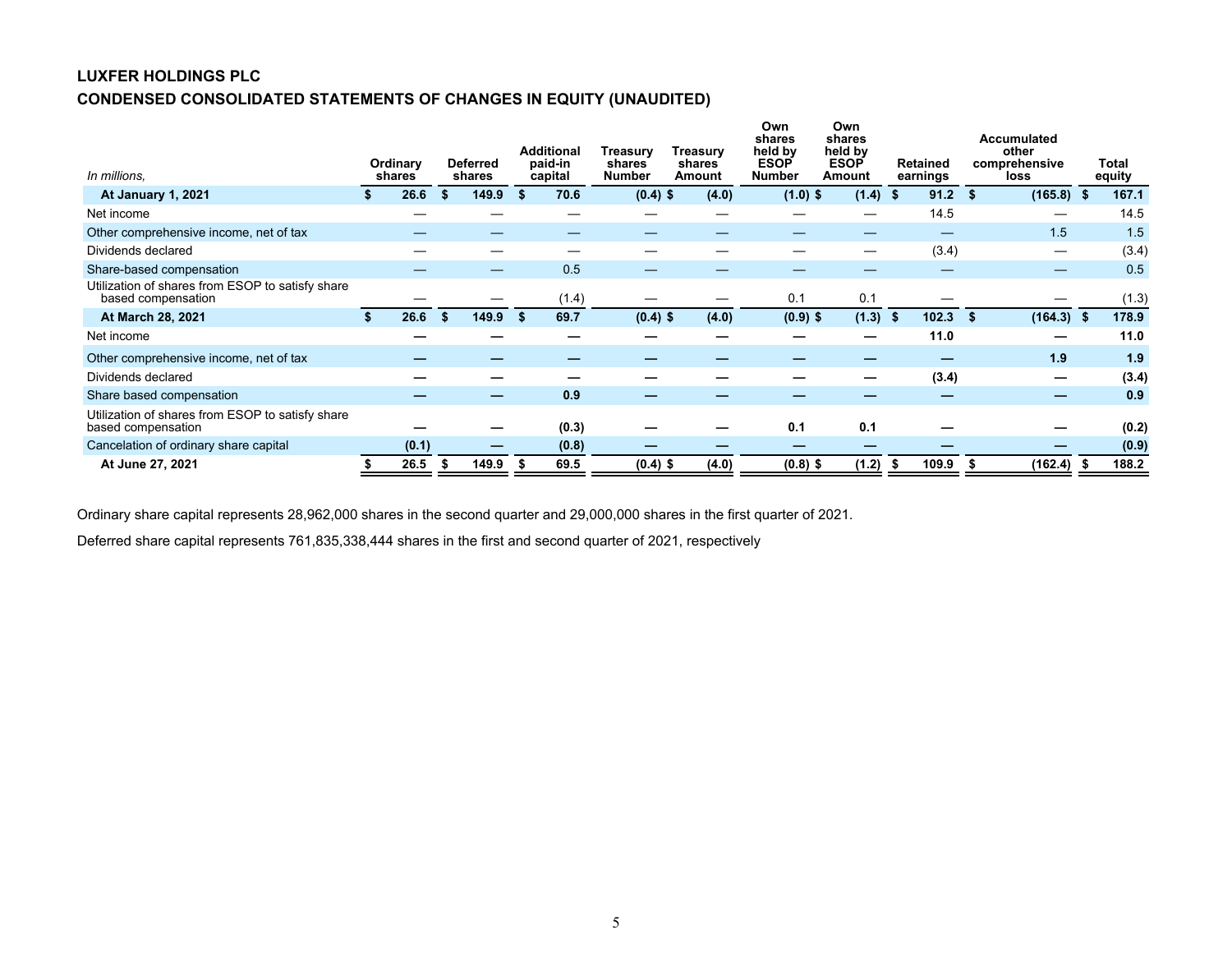| In millions,                                                           | Ordinary<br>shares |    | <b>Deferred</b><br>shares |     | <b>Additional</b><br>paid-in<br>capital | Treasurv<br>shares<br><b>Number</b> | <b>Treasury</b><br>shares<br>Amount |       | Own<br>shares<br>held by<br><b>ESOP</b><br><b>Number</b> | Own<br>shares<br>held by<br><b>ESOP</b><br>Amount |      | <b>Retained</b><br>earnings |      | <b>Accumulated</b><br>other<br>comprehensive<br>loss |     | Total<br>equity |
|------------------------------------------------------------------------|--------------------|----|---------------------------|-----|-----------------------------------------|-------------------------------------|-------------------------------------|-------|----------------------------------------------------------|---------------------------------------------------|------|-----------------------------|------|------------------------------------------------------|-----|-----------------|
| At January 1, 2020                                                     | 26.6               | \$ | 149.9                     | \$. | 68.4                                    | $(0.4)$ \$                          |                                     | (4.0) | $(1.2)$ \$                                               | $(1.7)$ \$                                        |      | 84.8                        | \$   | (149.6)                                              | \$  | 174.4           |
| Net loss                                                               |                    |    |                           |     |                                         |                                     |                                     |       |                                                          |                                                   |      | 6.2                         |      |                                                      |     | 6.2             |
| Shares sold from ESOP                                                  |                    |    |                           |     |                                         |                                     |                                     |       |                                                          |                                                   |      |                             |      |                                                      |     |                 |
| Other comprehensive loss, net of tax                                   |                    |    |                           |     |                                         |                                     |                                     |       |                                                          |                                                   |      |                             |      | (7.3)                                                |     | (7.3)           |
| Dividends declared                                                     |                    |    |                           |     |                                         |                                     |                                     |       |                                                          |                                                   |      | (3.4)                       |      |                                                      |     | (3.4)           |
| Share-based compensation                                               |                    |    |                           |     | 0.5                                     |                                     |                                     |       |                                                          |                                                   |      |                             |      |                                                      |     | 0.5             |
| Utilization of treasury shares to satisfy share<br>based compensation  |                    |    |                           |     | (0.7)                                   |                                     |                                     |       | 0.1                                                      | 0.1                                               |      |                             |      |                                                      |     | (0.6)           |
| At March 29, 2020                                                      | 26.6               | S  | 149.9                     |     | 68.2                                    | $(0.4)$ \$                          |                                     | (4.0) | $(1.1)$ \$                                               | (1.6)                                             | - \$ | 87.6                        | -55  | (156.9)                                              | -\$ | 169.8           |
| Net income                                                             |                    |    |                           |     |                                         |                                     |                                     |       |                                                          |                                                   |      | 4.1                         |      | –                                                    |     | 4.1             |
| Shares sold from ESOP                                                  |                    |    |                           |     | 0.9                                     |                                     |                                     |       |                                                          |                                                   |      |                             |      | —                                                    |     | 0.9             |
| Other comprehensive income, net of tax                                 |                    |    |                           |     |                                         |                                     |                                     |       |                                                          |                                                   |      |                             |      | 1.5                                                  |     | 1.5             |
| Dividends declared                                                     |                    |    |                           |     |                                         |                                     |                                     |       |                                                          | —                                                 |      | (3.4)                       |      |                                                      |     | (3.4)           |
| Share based compensation                                               |                    |    |                           |     | 0.8                                     |                                     |                                     |       |                                                          |                                                   |      |                             |      |                                                      |     | 0.8             |
| Utilization of shares from ESOP to satisfy share<br>based compensation |                    |    |                           |     | (0.5)                                   |                                     |                                     |       | 0.1                                                      | 0.1                                               |      |                             |      |                                                      |     | (0.4)           |
| At June 28, 2020                                                       | 26.6               | ж  | 149.9                     |     | 69.4                                    | $(0.4)$ \$                          |                                     | (4.0) | $(1.0)$ \$                                               | (1.5)                                             | - \$ | 88.3                        | - 35 | (155.4)                                              |     | 173.3           |

Ordinary share capital represents 29,000,000 shares in the first and second quarter of 2020, respectively.

Deferred share capital represents 761,835,338,444 shares in the first and second quarter of 2020, respectively.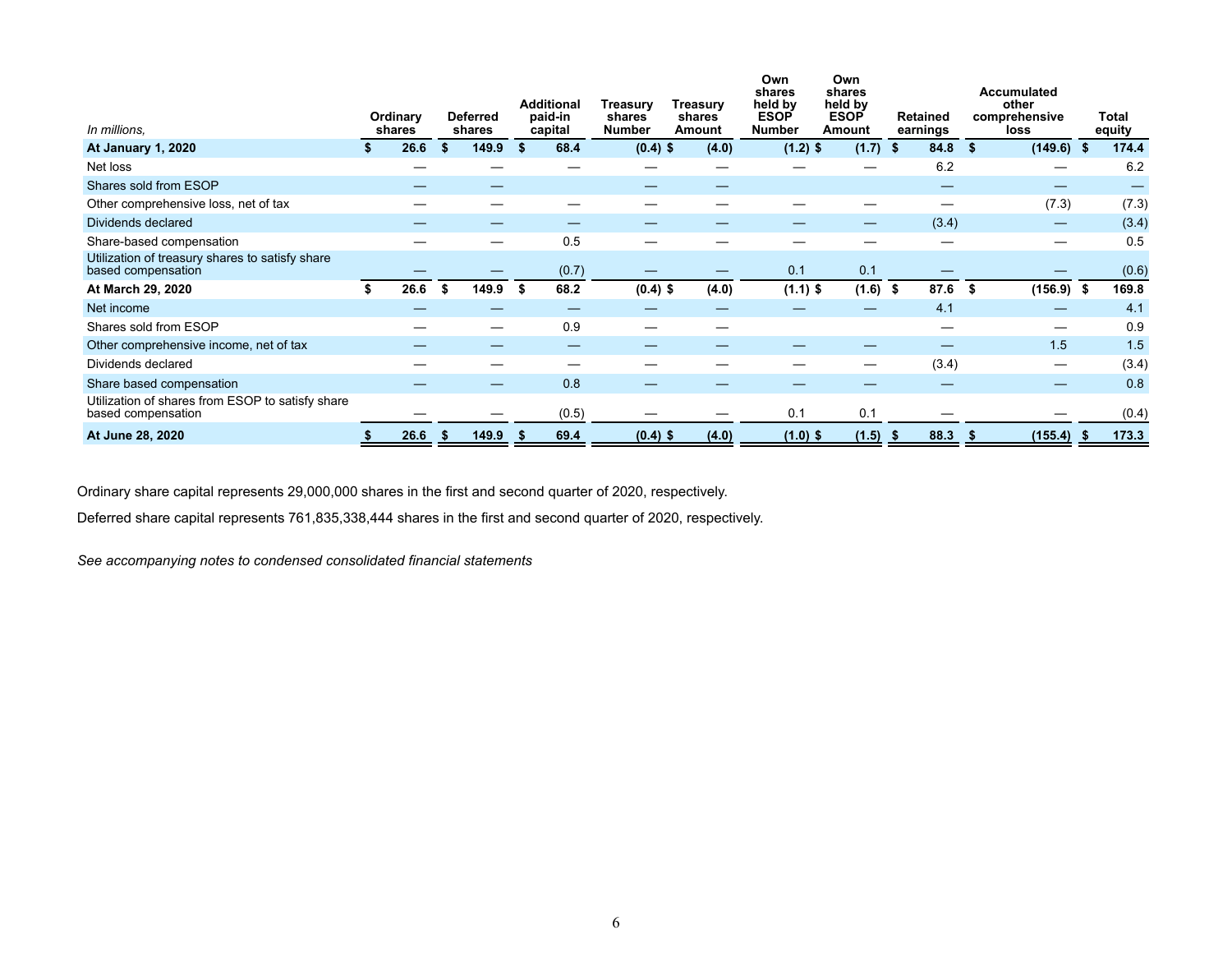# **LUXFER HOLDINGS PLC**

# **NOTES TO CONDENSED CONSOLIDATED FINANCIAL STATEMENTS (UNAUDITED)**

# **1. Basis of Presentation and Responsibility for interim Financial Statements**

We prepared the accompanying unaudited consolidated condensed financial statements of Luxfer Holdings PLC and all wholly-owned, majority owned or otherwise controlled subsidiaries on the same basis as our annual audited financial statements. We condensed or omitted certain information and footnote disclosures normally included in our annual audited financial statements, which we prepared in accordance with U.S. Generally Accepted Accounting Principles (GAAP).

Our quarterly financial statements should be read in conjunction with our Annual Report on Form 10-K for the year ended December 31, 2020. As used in this report, the terms "we," "us," "our," "Luxfer" and "the Company" mean Luxfer Holdings PLC and its subsidiaries, unless the context indicates another meaning.

In the opinion of management, our financial statements reflect all adjustments, which are of a normal recurring nature, necessary for presentation of financial statements for interim periods in accordance with U.S. GAAP and with the instructions to Form 10-Q in Article 10 of Securities and Exchange Commission (SEC) Regulation S-X.

The preparation of financial statements in conformity with U.S. GAAP requires management to make estimates and assumptions about future events that affect the reported amounts of assets and liabilities, the disclosure of contingent assets and liabilities at the date of our financial statements and the reported amounts of revenue and expenses during the reporting periods. Actual results could differ from those estimates, and any such differences may be material to our financial statements.

Our fiscal year ends on December 31. We report our interim quarterly periods on a 13-week quarter basis, ending on a Sunday. The Second Quarter 2021, ended on June 27, 2021, and the Second Quarter 2020, ended on June 28, 2020.

#### **Discontinued operations**

Certain amounts in the prior-year financial statements were reclassified to conform to the current-year presentation primarily due to the classification of certain businesses as discontinued operations.

#### *Impact of COVID-19 on the Financial Statements*

In March 2020, the World Health Organization characterized the coronavirus ("COVID-19") a pandemic. The rapid spread of the pandemic and the continuously evolving responses to combat it have had an increasingly negative impact on the global economy. Luxfer's 2020 results were significantly affected by the global macro environment resulting from the COVID-19 pandemic, including broad-based market weakness, which was especially evident in our general industrial and transportation end-markets, contributing to a full year decline of 18.0% and 14.7% respectively, in each of those markets.

In the first half of 2021, with net sales up 11.6%, a return to growth across all end-markets and adjusted EBITDA up 32.6% on the prior year, the Company has delivered two successive quarters of strong performance amid the global economic recovery from the COVID-19 pandemic. Furthermore, it continues to operate all of its facilities at near normal production levels, following temporary closures of a few locations in the second and third quarters of 2020. Due to weaker demand resulting from uncertain economic conditions, potential supply constraints, and the impact of COVID-19, Luxfer implemented additional cost saving programs in the second half of 2020, including headcount reductions. Company performance is now much improved and the apparent success of vaccine programs in the U.S. and Europe has given rise to fewer restrictions, increased stability and macroeconomic recovery. That said, the coronavirus is still prevalent in many of our markets, there are pressures on availability of raw materials and labor, continuing restrictions on international travel and there is therefore considerable uncertainty as to when fully normal conditions will prevail. If warranted, it is possible that the Company may again suspend or reduce operations at certain facilities, which could have an adverse effect on our financial position, results of operations and cash flows.

The Company recognized that the COVID-19 pandemic constituted a triggering event in accordance with Accounting Standards Codification, ("ASC"), 350 Intangibles - Goodwill and Other, during the first quarter of 2020 and therefore performed an impairment assessment of its goodwill and other intangible assets. Based on the forecast at that time, we did not identify any impairments, nor marginal outcomes. During 2020 and in the first half of 2021, quarterly re-forecasts were performed to assess the impact COVID-19 was having on our results and liquidity, and in the fourth quarter of 2020 we carried out our annual goodwill and other intangibles impairment test using cash flows from the annual and strategic plan budgeting exercise.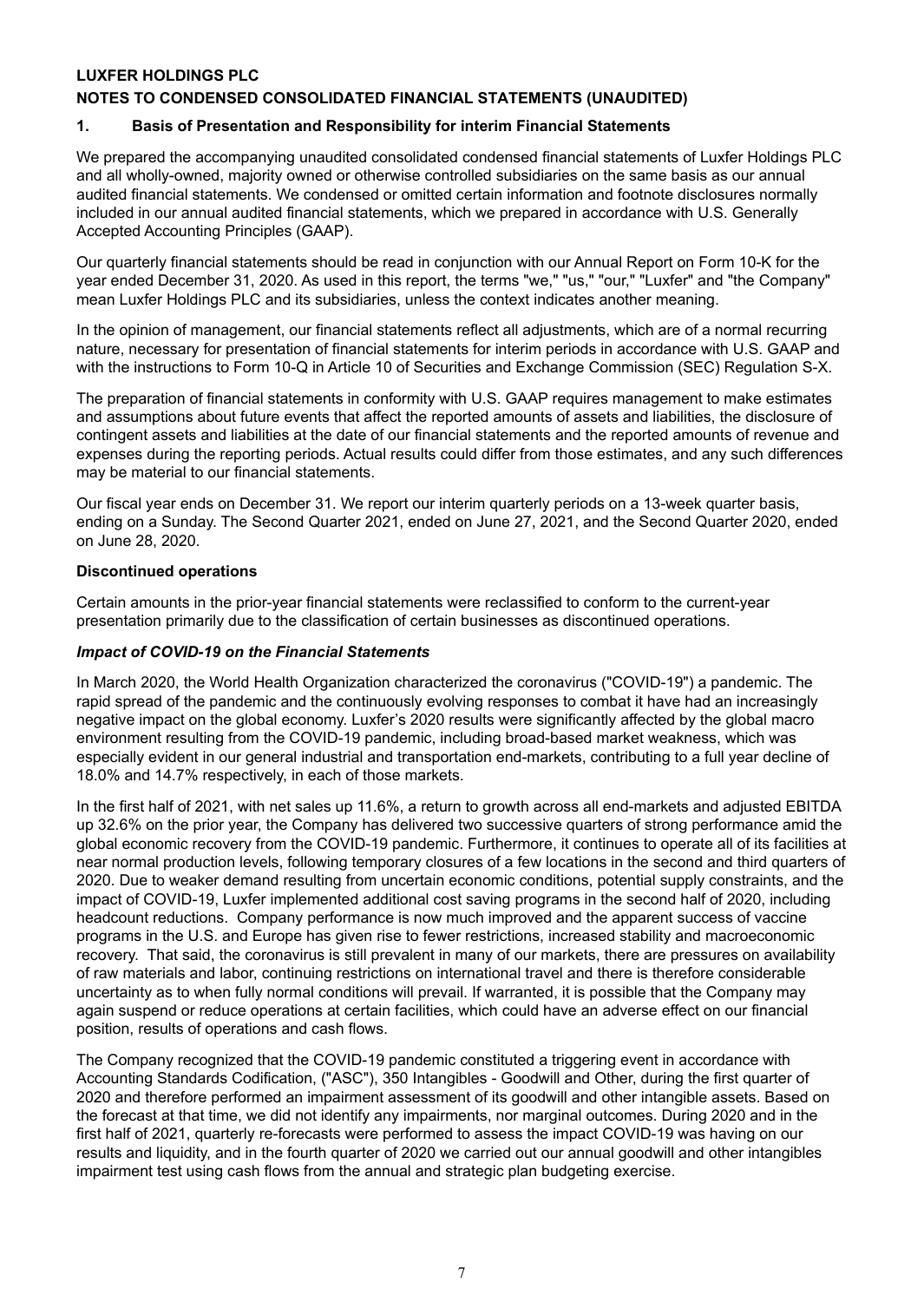# *Impact of COVID-19 on the Financial Statements (continued)*

There have been no triggering events that has changed our assessment of fair value, as a result, no impairments nor marginal outcomes identified.

Assumptions and judgments are required in calculating the fair value of the reporting units. In developing our discounted cash flow analysis, assumptions about future revenues and expenses, capital expenditures and changes in working capital are based on our annual operating plan and long-term business plan for each of our reporting units. These plans take into consideration numerous factors including historical experience, anticipated future economic conditions, changes in raw material prices and growth expectations for the industries and end markets we participate in. These assumptions and judgments may change as we learn more about the impact of the COVID-19 pandemic.

In relation to liquidity, the Company has access to a revolving credit facility (see Note 9) and has performed stress testing on financial covenants using current forecast information and has not identified any liquidity concerns. Furthermore, the Company has reported historically low levels of net debt and continual strong cash flow generation since the onset of the pandemic.

#### **Accounting standards issued but not yet effective**

None that will be material to the Company.

# **2. Earnings per share**

.

Basic earnings per share are computed by dividing net income or loss for the period by the weighted-average number of ordinary shares outstanding, net of treasury shares and shares held in ESOP. Diluted earnings per share are computed by dividing net income for the period by the weighted average number of ordinary shares outstanding and the dilutive ordinary shares equivalents.

Basic and diluted earnings per share were calculated as follows:

|                                                                                                         |         | <b>Second Quarter</b> |            |    |            | Year-to-date |            |  |
|---------------------------------------------------------------------------------------------------------|---------|-----------------------|------------|----|------------|--------------|------------|--|
| In millions except share and per-share data                                                             |         | 2021                  | 2020       |    | 2021       |              | 2020       |  |
| <b>Basic earnings:</b>                                                                                  |         |                       |            |    |            |              |            |  |
| Net income from continuing operations                                                                   | \$      | 11.9                  | \$<br>4.6  | S  | 20.5       | \$           | 11.8       |  |
| Net (loss) / income from discontinued operations                                                        |         | (0.9)                 | (0.5)      |    | 5.0        |              | (1.5)      |  |
| Net income                                                                                              | \$      | 11.0                  | \$<br>4.1  | \$ | 25.5       | S.           | 10.3       |  |
|                                                                                                         |         |                       |            |    |            |              |            |  |
| Weighted average number of €0.50 ordinary shares:                                                       |         |                       |            |    |            |              |            |  |
| For basic earnings per share                                                                            |         | 27,771,983            | 27,540,377 |    | 27,717,025 |              | 27,490,955 |  |
| Dilutive effect of potential common stock                                                               | 359,802 |                       | 428,448    |    | 378,763    |              | 442,164    |  |
| For diluted earnings per share                                                                          |         | 28, 131, 785          | 27,968,825 |    | 28,095,788 |              | 27,933,119 |  |
|                                                                                                         |         |                       |            |    |            |              |            |  |
| Earnings / (loss) per share using weighted average number of ordinary shares outstanding <sup>3</sup> : |         |                       |            |    |            |              |            |  |
| Basic earnings per ordinary share for continuing operations                                             | \$      | 0.43                  | \$<br>0.17 | \$ | 0.74       | \$           | 0.43       |  |
| Basic (loss) / earnings per ordinary share for discontinued                                             |         |                       |            |    |            |              |            |  |
| operations                                                                                              |         | (0.03)                | (0.02)     |    | 0.18       |              | (0.05)     |  |
| Basic earnings per ordinary share                                                                       | \$      | 0.40                  | \$<br>0.15 | \$ | 0.92       | \$           | 0.37       |  |
|                                                                                                         |         |                       |            |    |            |              |            |  |
| Diluted earnings per ordinary share for continuing operations                                           | \$      | 0.42                  | \$<br>0.16 | \$ | 0.73       | \$           | 0.42       |  |
| Diluted (loss) / earnings per ordinary share for discontinued<br>operations                             |         | (0.03)                | (0.02)     |    | 0.18       |              | (0.05)     |  |
| Diluted earnings per ordinary share                                                                     | \$      | 0.39                  | \$<br>0.15 | \$ | 0.91       | \$           | 0.37       |  |

3 The calculation of earnings per share is performed separately for continuing and discontinued operations. As a result, the sum of the two in any particular period may not equal the earnings-per-share amount in total

In the second quarter of 2021 and 2020 and year-to-date 2020, basic average shares outstanding and diluted average shares outstanding were the same for discontinued operations because the effect of potential shares of common stock was anti-dilutive since the Company generated a net loss from discontinued operations.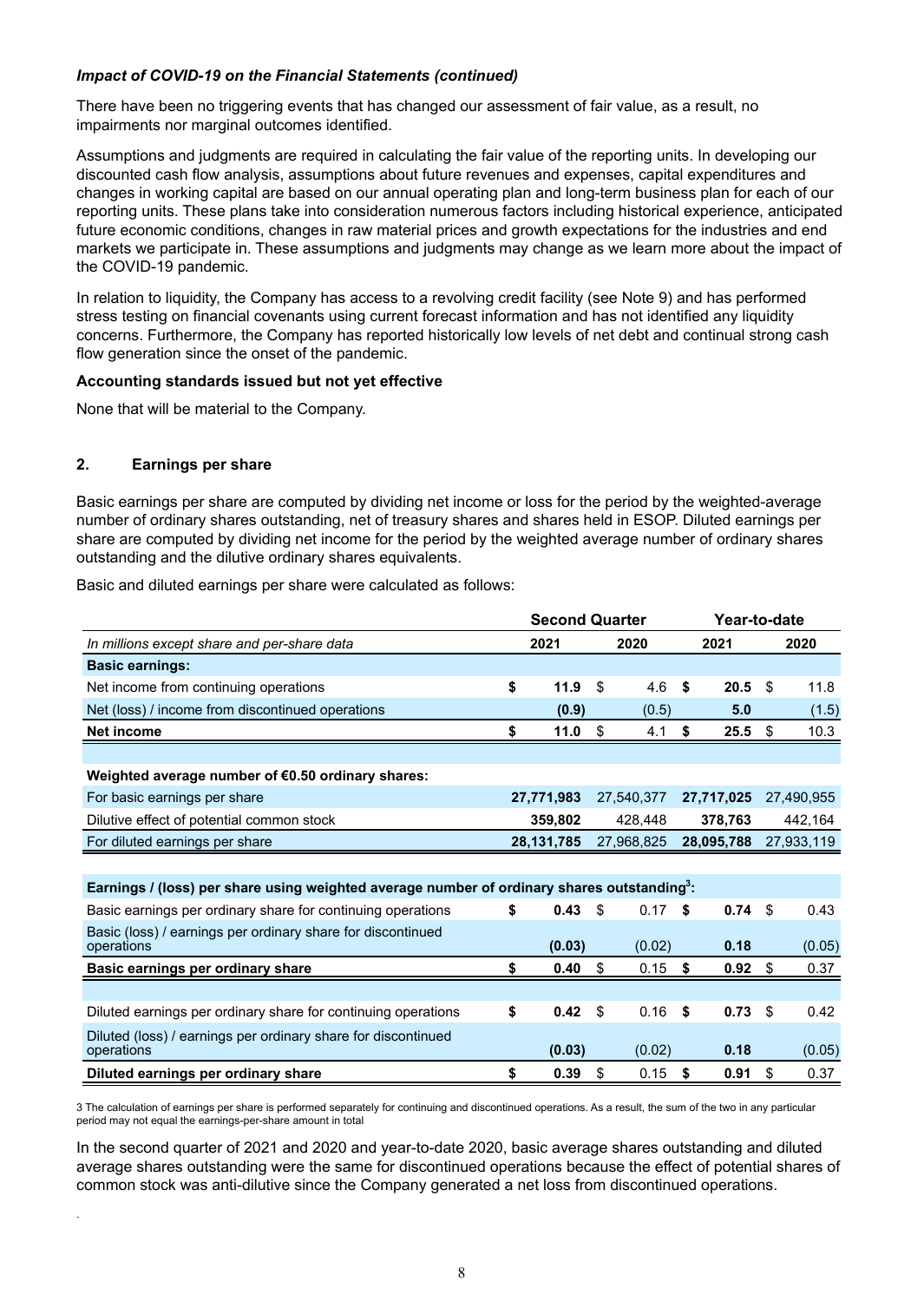# **3. Net Sales**

Disaggregated sales disclosures for the quarter and year-to-date ended June 27, 2021, and June 28, 2020, are included below and in Note 14, Segmental Information.

|                                      | <b>Second Quarter</b> |                          |    |                   |    |           |      |                          |  |                     |  |      |  |
|--------------------------------------|-----------------------|--------------------------|----|-------------------|----|-----------|------|--------------------------|--|---------------------|--|------|--|
|                                      |                       |                          |    | 2021              |    |           | 2020 |                          |  |                     |  |      |  |
| In millions                          | Gas                   | Cylinders Elektron Total |    |                   |    |           | Gas  | Cylinders Elektron Total |  |                     |  |      |  |
| General industrial                   | S.                    | 9.9 <sup>5</sup>         |    | 25.7 <sup>5</sup> |    | $35.6$ \$ |      |                          |  | 6.6 \$ 17.9 \$ 24.5 |  |      |  |
| Transportation                       |                       | 16.1                     |    | 11.9              |    | 28.0      |      | 12.5                     |  | 8.6                 |  | 21.1 |  |
| Defense, First Response & Healthcare |                       | 20.5                     |    | 14.9              |    | 35.4      |      | 18.4                     |  | 12.6                |  | 31.0 |  |
|                                      |                       | 46.5                     | -S | 52.5              | S. | 99.0      | - \$ | 37.5~\$                  |  | $39.1 \text{ } $$   |  | 76.6 |  |

|                                      | Year-to-date |                                 |  |        |  |                           |     |                          |  |      |              |  |  |  |
|--------------------------------------|--------------|---------------------------------|--|--------|--|---------------------------|-----|--------------------------|--|------|--------------|--|--|--|
|                                      |              | 2021                            |  |        |  |                           |     | 2020                     |  |      |              |  |  |  |
| In millions                          |              | Gas<br>Cylinders Elektron Total |  |        |  |                           | Gas | Cylinders Elektron Total |  |      |              |  |  |  |
| General industrial                   | S.           | 15.7 S                          |  | 47.4 S |  | 63.1 S                    |     | $12.8$ \$                |  |      | 45.6 \$ 58.4 |  |  |  |
| Transportation                       |              | 31.0                            |  | 23.7   |  | 54.7                      |     | 25.4                     |  | 19.8 | 45.2         |  |  |  |
| Defense, First Response & Healthcare |              | 36.0                            |  | 30.4   |  | 66.4                      |     | 36.5                     |  | 24.9 | 61.4         |  |  |  |
|                                      |              |                                 |  |        |  | 82.7 \$ 101.5 \$ 184.2 \$ |     | 74.7 \$                  |  |      | 90.3 \$165.0 |  |  |  |

The Company's performance obligations are satisfied at a point in time. With the reclassification of our Superform business as discontinued operations, none of the Company's revenue from continuing operations is satisfied over time. As a result, the Company's contract receivables, contract assets and contract liabilities are included within current assets and liabilities held-for-sale.

# **4. Restructuring**

The \$0.2 million and \$1.6 million restructuring charges in the second quarter and first half of 2021, respectively, included \$0.2 million and \$0.7 million, respectively, of further costs associated with the announced closure of Luxfer Gas Cylinders France, and was largely legal and professional fees. The first half of 2021 also includes \$0.9 million primarily of one-time employee termination benefits in the Elektron division, largely in relation to the planned divestiture of our small Luxfer Magtech production facility in Ontario, Canada.

During the Second Quarter of 2020 we continued execution of certain business restructuring initiatives aimed at reducing our fixed cost structure and realigning our business. The \$0.8 million restructuring charge in the Second Quarter of 2020 was predominantly (\$0.6 million) the result of further costs associated with the announced closure of Luxfer Gas Cylinders France, including one-time employee benefits, and associated legal and professional fees. There was an additional \$0.2 million of one-time employee benefits resulting from actions to reduce our fixed cost-base in light of the COVID-19 pandemic.

Restructuring-related costs included within *Restructuring charges* in the Condensed Consolidated Financial Statements by reportable segment were as follows:

|                                    |      | <b>Second Quarter</b> |      |                  | Year-to-date |      |      |      |  |  |
|------------------------------------|------|-----------------------|------|------------------|--------------|------|------|------|--|--|
| In millions                        | 2021 |                       |      | 2020             |              | 2021 |      | 2020 |  |  |
| Severance and related costs        |      |                       |      |                  |              |      |      |      |  |  |
| <b>Gas Cylinders</b>               | \$   | 0.2                   | - \$ | 0.8 <sup>5</sup> |              | 0.7  | - \$ | 3.4  |  |  |
| Elektron                           |      |                       |      | 0.1              |              | 0.9  |      | 0.1  |  |  |
| Other                              |      |                       |      | (0.1)            |              |      |      | 0.1  |  |  |
| <b>Total restructuring charges</b> |      | 0.2                   |      | 0.8              |              | 1.6  |      | 3.6  |  |  |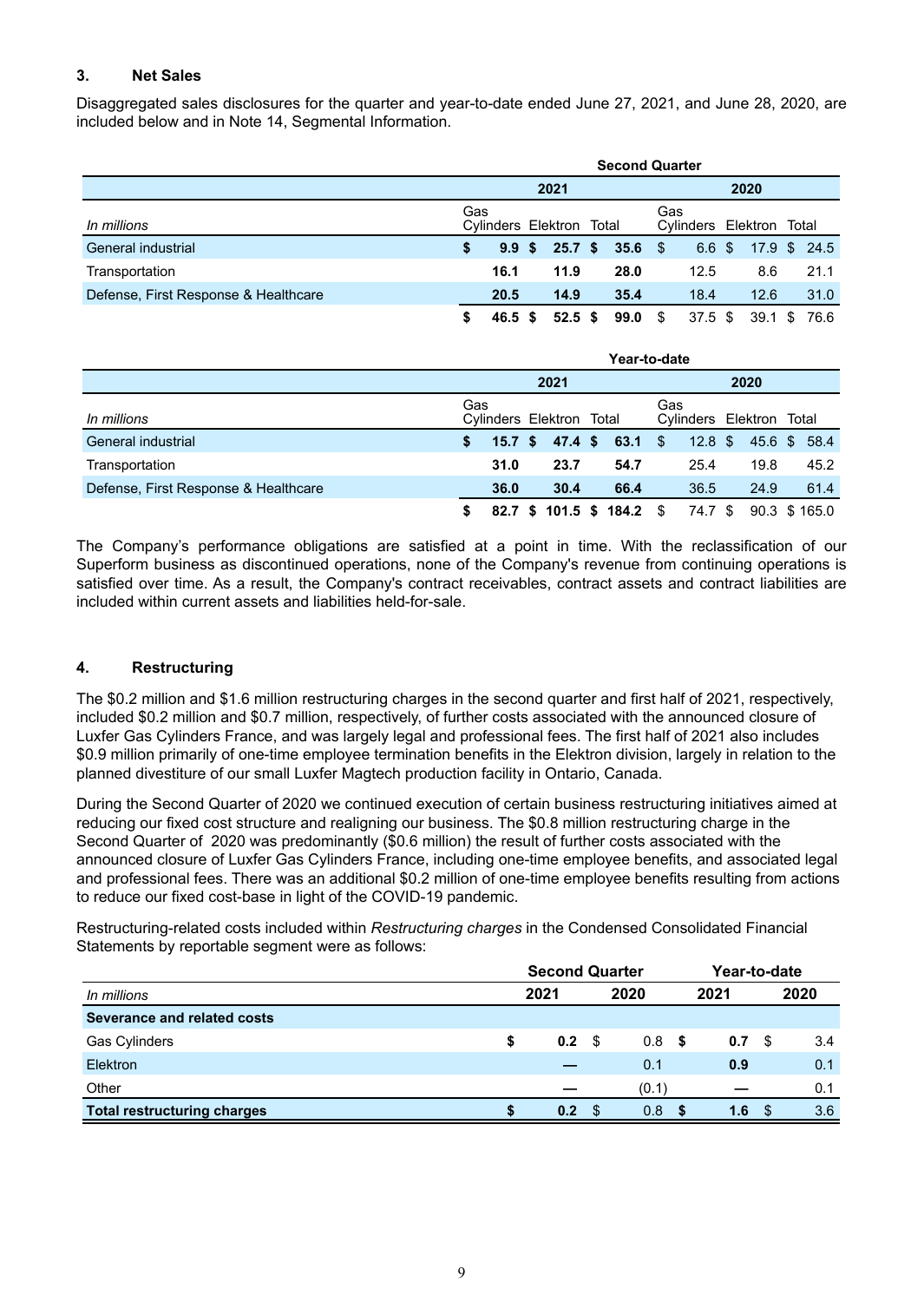Activity related to restructuring, recorded in *Other current liabilities* in the consolidated balance sheets is summarized as follows:

| In millions             | 2021  |
|-------------------------|-------|
| Balance at January 1,   | 9.0   |
| Costs incurred          | 1.6   |
| Cash payments and other | (1.5) |
| Balance at June 27,     | 9.    |

# **5. Acquisition and disposal related costs**

On March 15, 2021 the Company completed the acquisition of the Structural Composites Industries LLC (SCI) business of Worthington Industries, Inc., based in Pomona, California, for \$19.3 million cash consideration. The acquisition of SCI strengthens Luxfer's composite cylinder offerings and aligns with recent investment to enhance our alternative fuel capabilities to capitalize on the growing compressed natural gas (CNG) and hydrogen opportunities.

At the First Quarter of 2021 the purchase price allocation was ongoing and therefore a provisional allocation was presented. During the ongoing review of the purchase price allocation in the Second Quarter there has been a reallocation of \$2.4 million from property, plant and equipment to goodwill. No other changes in the purchase price allocation presented at the First Quarter of 2021 have been identified, although the review remains ongoing.

Acquisition-related costs of \$0.9 million in the first half of 2021 represent transitional costs and professional fees incurred in relation to the SCI acquisition.

Acquisition-related costs of \$0.2 million in the first half of 2020 related to M&A exploration activities net of a \$0.1 million release of deferred contingent consideration.

# **6. Other charges**

Other charges of \$1.1 million in the First Half of 2021 relates to the settlement of a class action lawsuit in the Gas Cylinders segment in relation to an alleged historic violation of the Californian Labor Code, concerning a Human Resources administration matter. The Company expects the cash related to the settlement to be paid during the year, with no additional charge to the income statement.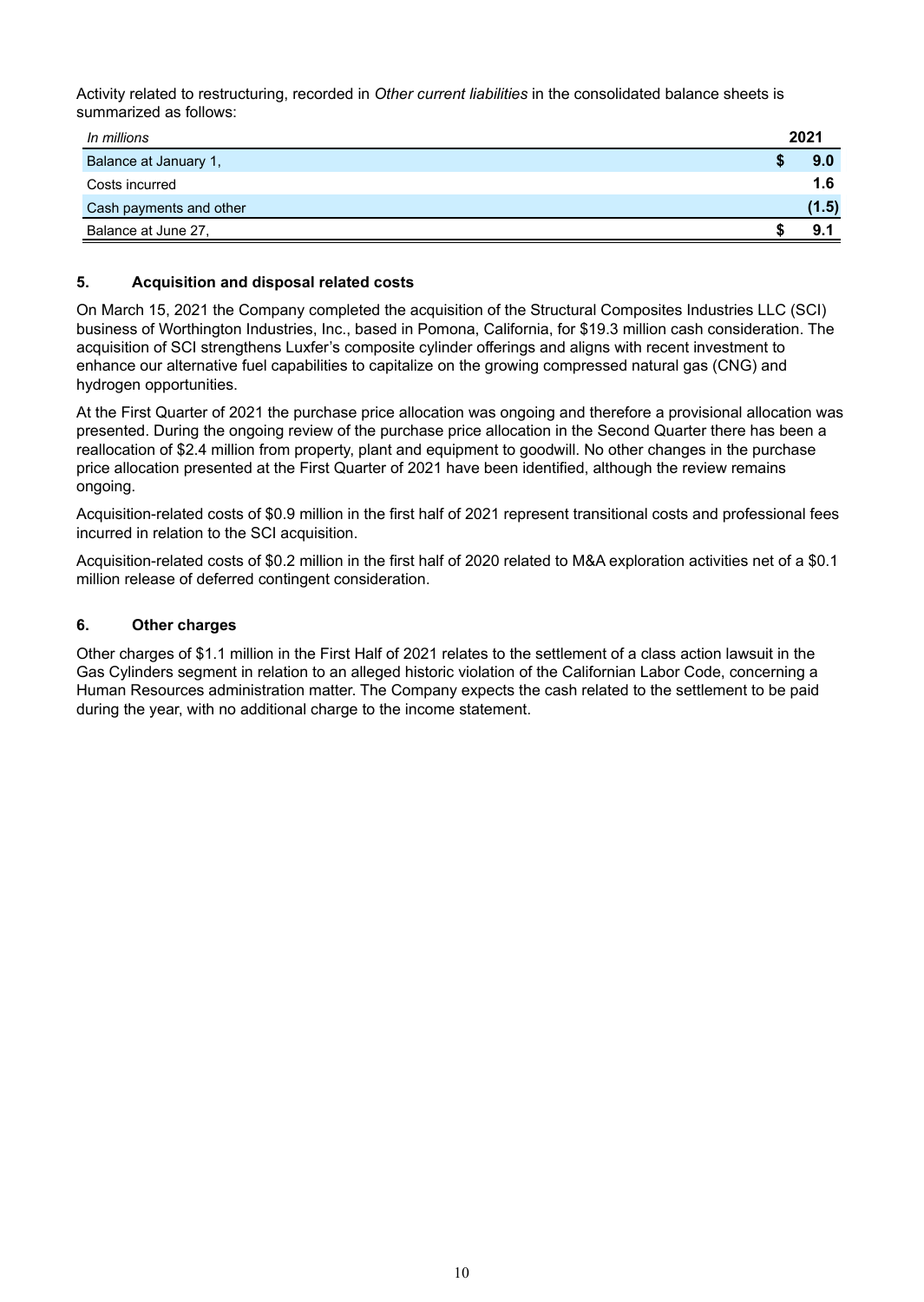# **7. Supplementary balance sheet information**

|                                            | <b>June 27,</b> | December 31, |
|--------------------------------------------|-----------------|--------------|
| In millions                                | 2021            | 2020         |
| <b>Accounts and other receivables</b>      |                 |              |
| Trade receivables                          | \$<br>49.3      | \$<br>33.6   |
| <b>Related parties</b>                     | 0.2             | 0.2          |
| Prepayments and accrued income             | 5.0             | 5.5          |
| Derivative financial instruments           | 0.2             | 0.2          |
| Deferred consideration                     | 0.2             | 0.2          |
| Other receivables                          | 2.6             | 3.4          |
| Total accounts and other receivables       | \$<br>57.5      | \$<br>43.1   |
| <b>Inventories</b>                         |                 |              |
| Raw materials and supplies                 | \$<br>33.1      | \$<br>26.2   |
| Work-in-process                            | 24.7            | 19.7         |
| Finished goods                             | 19.5            | 22.9         |
| <b>Total inventories</b>                   | \$<br>77.3      | \$<br>68.8   |
| <b>Other current assets</b>                |                 |              |
| Income tax receivable                      | 1.1             | 1.5          |
| Total other current assets                 | \$<br>1.1       | \$<br>1.5    |
| Property, plant and equipment, net         |                 |              |
| Land, buildings and leasehold improvements | \$<br>67.4      | \$<br>65.2   |
| Machinery and equipment                    | 267.2           | 255.3        |
| Construction in progress                   | 5.9             | 7.8          |
| Total property, plant and equipment        | 340.5           | 328.3        |
| Accumulated depreciation and impairment    | (249.7)         | (242.3)      |
| Total property, plant and equipment, net   | \$<br>90.8      | \$<br>86.0   |
| <b>Other current liabilities</b>           |                 |              |
| Restructuring related liabilities          | \$<br>9.1       | \$<br>9.0    |
| <b>Contingent liabilities</b>              | 1.4             | 1.1          |
| Derivative financial instruments           | 0.1             | 0.4          |
| Operating lease liability                  | 2.0             | 2.9          |
| Other current liabilities                  | 0.7             | 0.1          |
| Total other current liabilities            | \$<br>13.3      | \$<br>13.5   |
| <b>Other non-current liabilities</b>       |                 |              |
| <b>Contingent liabilities</b>              | \$<br>0.8       | \$<br>1.0    |
| Operating lease liability                  | 7.1             | 6.7          |
| Total other non-current liabilities        | \$<br>7.9       | \$<br>7.7    |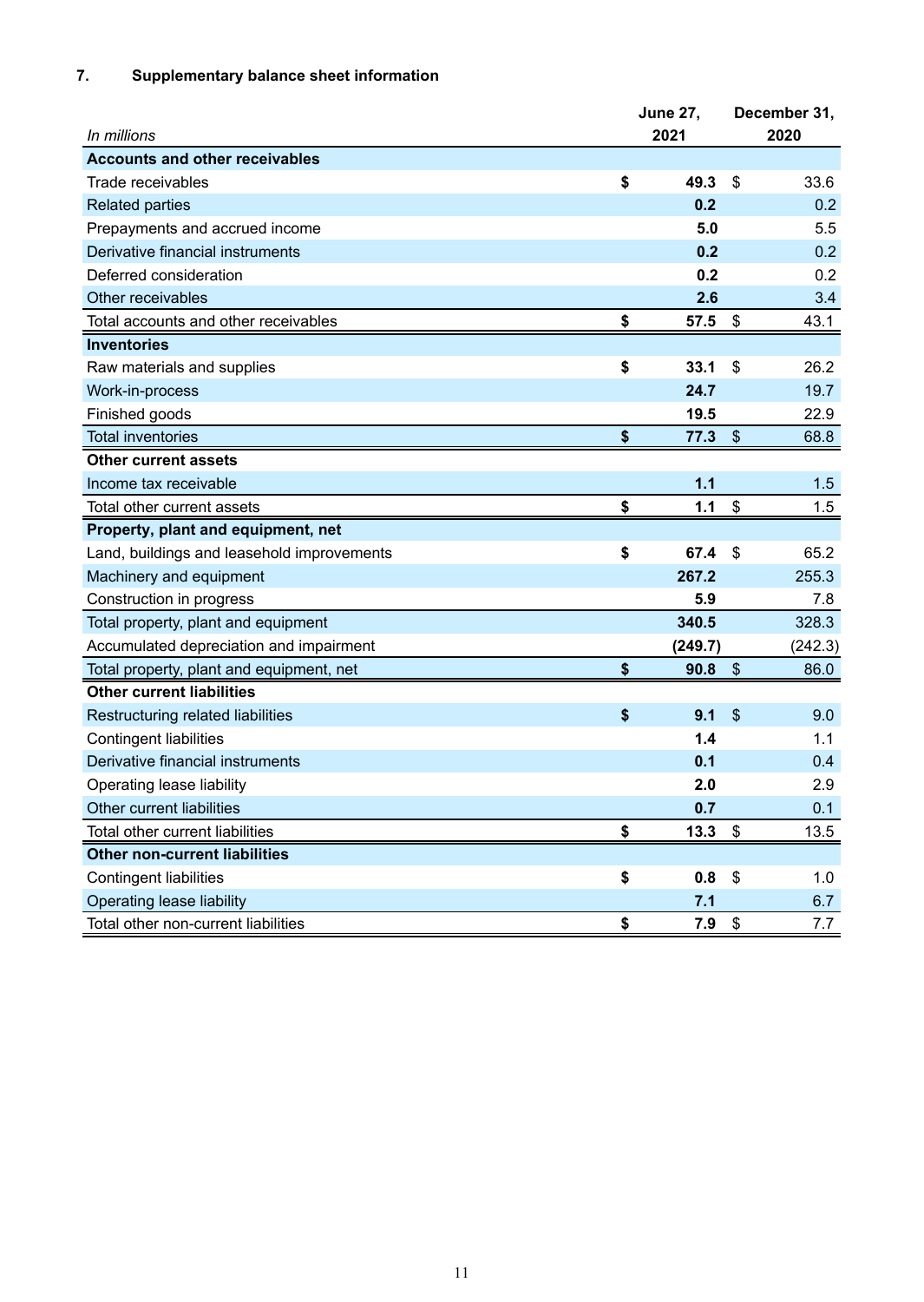# **7. Supplementary balance sheet information (continued)**

In 2020, the Company classified its Superform aluminum superplastic forming business operating from sites in the U.S. and the U.K, and our U.S. aluminum gas cylinder business, as assets and liabilities held-for-sale in accordance with ASC 205-20 Discontinued Operations. See Note 10 for a breakdown of this disposal group. Our U.S. aluminum gas cylinder business was sold during the First Quarter of 2021.

There is also one building valued at \$3.7 million, within our Elektron Segment, classified as held-for-sale assets, previously included within other current assets. The building was classified as held-for-sale in 2019, as the expectation was that the building would be sold in 2020. There are conditions attached to the sale which the Company now expects to be met in 2021 and as such the building continues to be classified as held-for-sale.

The respective assets and liabilities of the above disposal groups have been reclassified as held-for-sale per the table below.

| <b>Held-for-sale assets</b>               | <b>June 27,</b> | December 31, |
|-------------------------------------------|-----------------|--------------|
| In millions                               | 2021            | 2020         |
| Property, plant and equipment             | \$<br>5.1       | \$<br>11.6   |
| Right-of-use-assets from operating leases | 2.6             | 3.1          |
| Inventory                                 | 5.9             | 12.6         |
| Accounts and other receivables            | 6.5             | 8.7          |
| <b>Held-for-sale assets</b>               | \$<br>20.1      | \$<br>36.0   |
|                                           |                 |              |
| <b>Held-for-sale liabilities</b>          |                 |              |
| Accounts payable                          | 2.3             | 4.3          |
| <b>Accrued liabilities</b>                | 1.0             | 1.5          |

There has been no reclassification of items from other comprehensive income to the income statement as a result of items reclassified to held-for-sale.

Other current liabilities 3.2 5.6 **Held-for-sale liabilities \$ 6.5** \$ 11.4

# **8. Goodwill and other identifiable intangible assets**

Changes in goodwill during the first half ended June 27, 2021, were as follows:

| In millions                  | Gas<br><b>Cylinders</b> | <b>Elektron</b> | Total |
|------------------------------|-------------------------|-----------------|-------|
| At January 1, 2021           | 27.9                    | 42.3            | 70.2  |
| Additions                    | 2.4                     |                 | 2.4   |
| <b>Exchange difference</b>   | 0.5                     | 0.2             | 0.7   |
| Net balance at June 27, 2021 | 30.8                    | 42.5            | 73.3  |

Identifiable intangible assets consisted of the following:

|                                |                                             |      | June 27, 2021 |            |      | <b>December 31, 2020</b> |       |                                    |            |  |            |  |  |  |
|--------------------------------|---------------------------------------------|------|---------------|------------|------|--------------------------|-------|------------------------------------|------------|--|------------|--|--|--|
| In millions                    | <b>Accumulated</b><br>amortization<br>Gross |      |               | <b>Net</b> |      |                          | Gross | <b>Accumulated</b><br>amortization |            |  | <b>Net</b> |  |  |  |
| Customer relationships         | 13.4                                        | - \$ | $(5.4)$ \$    |            | 8.0  | \$.                      | 13.4  |                                    | $(5.2)$ \$ |  | 8.2        |  |  |  |
| Technology and trading related | 8.5                                         |      | (4.0)         |            | 4.5  |                          | 8.3   |                                    | (3.7)      |  | 4.6        |  |  |  |
|                                | 21.9                                        |      | (9.4)         |            | 12.5 |                          | 21.7  |                                    | (8.9)      |  | 12.8       |  |  |  |

Identifiable intangible asset amortization expense was \$0.4 million and \$0.4 million for the first half of 2021 and 2020 respectively.

Intangible asset amortization expense during the remainder of 2021 and over the next five years is expected to be approximately \$0.3 million in 2021, \$0.7 million in 2022, \$0.7 million in 2023, \$0.7 million in 2024, \$0.7 million in 2025 and \$0.7 million in 2026.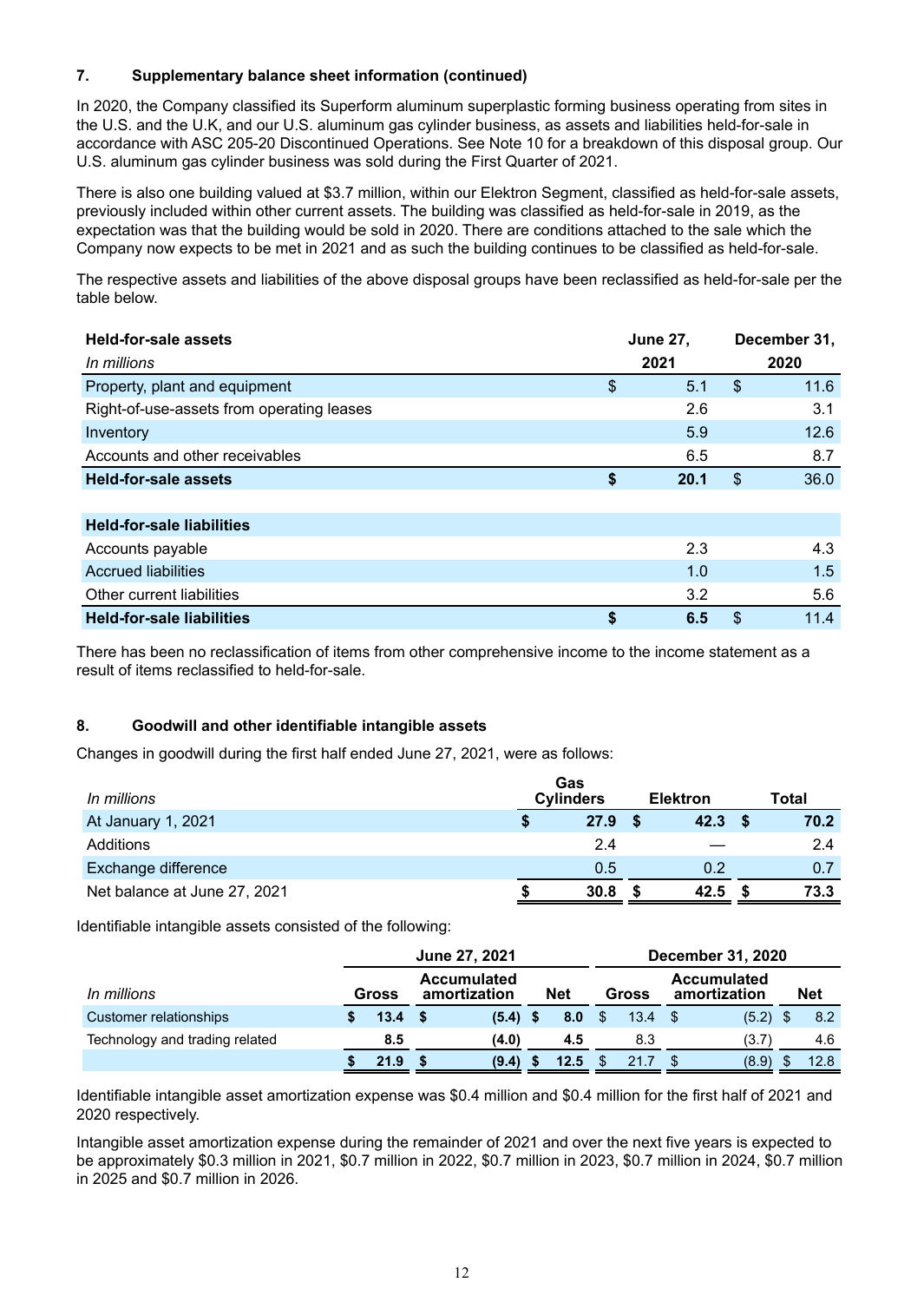# **9. Debt**

Debt outstanding was as follows:

| In millions                     | <b>June 27.</b><br>2021 | December 31,<br>2020 |
|---------------------------------|-------------------------|----------------------|
| 4.88% Loan Notes due 2023       | 25.0                    | 25.0                 |
| 4.94% Loan Notes due 2026       | 25.0                    | 25.0                 |
| Revolving credit facility       |                         | 4.1                  |
| Unamortized debt issuance costs | (0.4)                   | (0.7)                |
| <b>Total debt</b>               | 49.6                    | 53.4<br>£.           |
| Less current portion            |                         |                      |
| Non-current debt                | 49.6                    | 53.4                 |

The weighted-average interest rate on the revolving credit facility was 1.63% for the Second Quarter of 2021 and 2.19% for the full-year 2020.

The maturity profile of the Company's debt, excluding unamortized issuance costs and discounts, is as follows:

| In millions         | 2021 |    | 2022 |          | 2023 | 2024 | 2025 | <b>Thereafter</b> |  | ⊤otal |
|---------------------|------|----|------|----------|------|------|------|-------------------|--|-------|
| Loan Notes due 2023 |      |    |      |          | 25.0 |      |      |                   |  | 25.0  |
| Loan Notes due 2026 |      | __ |      |          |      |      |      | 25.0              |  | 25.0  |
| Total debt          |      |    |      | <u>ъ</u> | 25.0 |      |      | 25.0              |  | 50.0  |

# *Loan notes due and shelf facility*

We have been in compliance with the covenants under the Note Purchase and Private Shelf Agreement throughout all of the quarterly measurement dates from and including September 30, 2014, to June 27, 2021.

The Loan Notes due 2023 and 2026, the Shelf Facility and the Note Purchase and Private Shelf Agreement are governed by the law of the State of New York.

# *Senior Facilities Agreement*

During the Second Quarter of 2021, we repaid \$23.9 million on the Revolving Credit Facility and the balance outstanding at June 27, 2021, was nil, and at December 31, 2020, was \$4.1 million, with \$100.0 million undrawn at June 27, 2021 and \$145.9 million at December 31, 2020. During the quarter we have also reduced our Revolving credit facility to \$100.0 million, from \$150.0 million.

We are currently negotiating a new revolving credit facility which we expect to be in place by the third quarter 2021.

We have been in compliance with the covenants under the Senior Facilities Agreement throughout all of the quarterly measurement dates from and including September 30, 2011, to June 27, 2021.

# **10. Discontinued Operations**

Our Superform aluminum superplastic forming business operating from sites in the U.S. and the U.K, and our U.S. aluminum gas cylinder business were historically included in the Gas Cylinders segment. As a result of our decision to exit non-strategic aluminum product lines, we have reflected the results of operations of these businesses as discontinued operations in the Condensed Consolidated Statements of Income for all periods presented. Our U.S. aluminum gas cylinder business was sold in March 2021 for \$20.6 million and we expect the sales of our Superform businesses to occur in 2021.

The assets and liabilities of the Superform businesses have been presented within Current assets held-for-sale and Current liabilities held-for-sale in the consolidated balance sheets for 2021 and 2020 and our U.S. aluminum gas cylinders business in 2020. The Company has determined that the carrying value of the held-for-sale assets is recoverable and as a result no loss allowances have been recognized.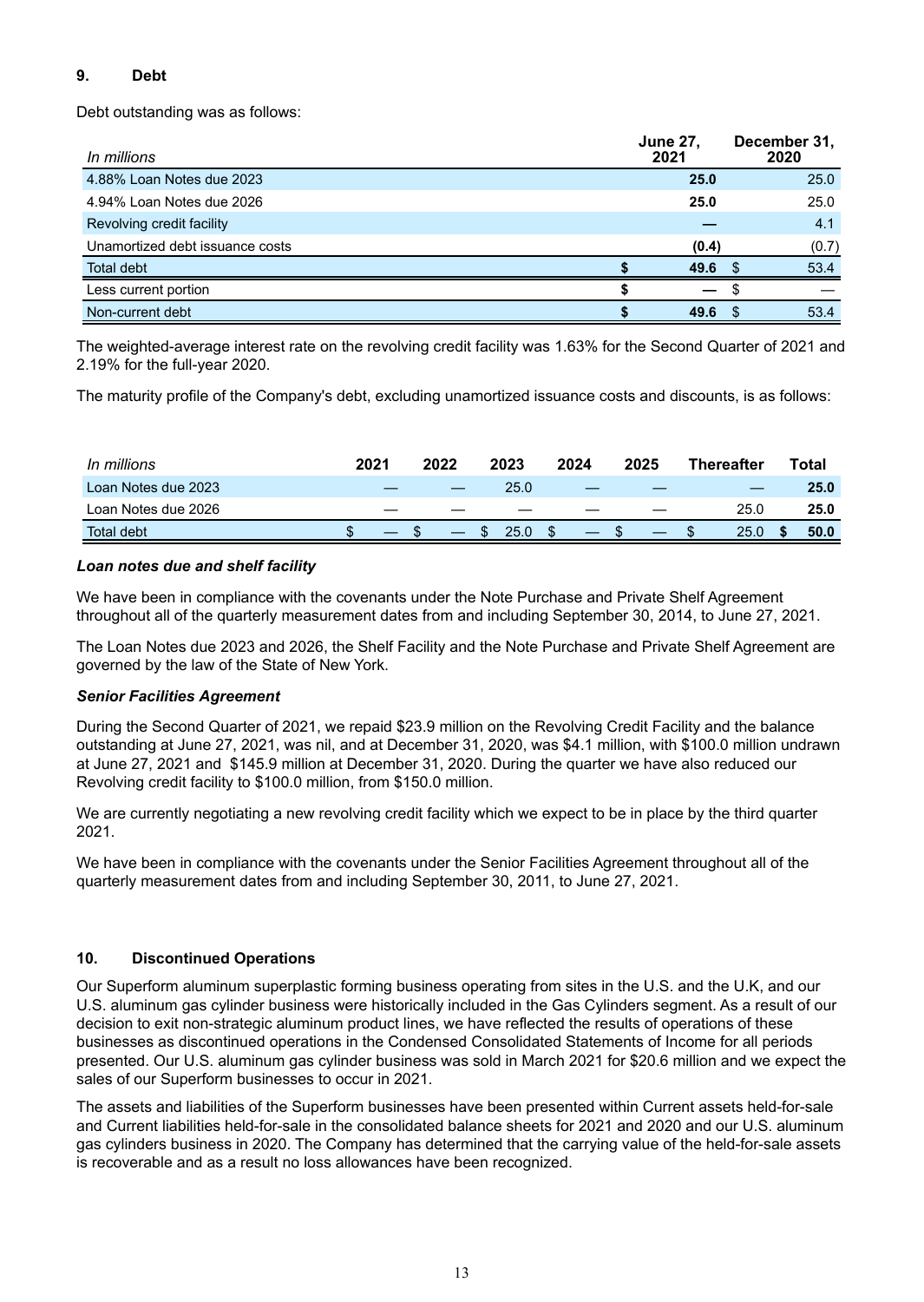Results of discontinued operations were as follows:

|                                              |    | <b>Second Quarter</b> |      |            | Year-to-date |                   |  |        |  |  |
|----------------------------------------------|----|-----------------------|------|------------|--------------|-------------------|--|--------|--|--|
| In millions                                  |    | 2021                  | 2020 |            |              | 2021              |  | 2020   |  |  |
| Net sales                                    | \$ | 4.9                   | S    | 12.9       | S            | 14.6 <sup>°</sup> |  | 28.3   |  |  |
| Cost of goods sold                           |    | (5.6)                 |      | (12.1)     |              | (15.7)            |  | (27.1) |  |  |
| Gross (loss) / profit                        | \$ | $(0.7)$ \$            |      | 0.8        | - \$         | $(1.1)$ \$        |  | 1.2    |  |  |
| Selling, general and administrative expenses |    | (0.3)                 |      | (1.3)      |              | (1.7)             |  | (2.7)  |  |  |
| <b>Operating loss</b>                        | \$ | $(1.0)$ \$            |      | $(0.5)$ \$ |              | $(2.8)$ \$        |  | (1.5)  |  |  |
| Tax credit                                   |    | 0.5                   |      |            |              | 0.7               |  |        |  |  |
| <b>Net loss</b>                              |    | $(0.5)$ \$            |      | $(0.5)$ \$ |              | (2.1)             |  | (1.5)  |  |  |

In the First Quarter of 2021, the Company sold its U.S. aluminum gas cylinders business for \$21.0 million which resulted in a gain on sale of \$7.5 million, net of a \$2.0 million tax charge which was recognized in the First Quarter of 2021.

In the Second Quarter of 2021, there was a \$0.4 million working capital adjustment, reducing the purchase price to \$20.6 million and the gain on disposal to \$7.1 million.

The assets and liabilities classified as held-for-sale related to discontinued operations were as follows:

| Held-for-sale assets                      |    | <b>June 27,</b> |     | December 31, |
|-------------------------------------------|----|-----------------|-----|--------------|
| In millions                               |    | 2021            |     | 2020         |
| Property, plant and equipment             | \$ | 1.4             | -\$ | 7.9          |
| Right-of-use-assets from operating leases |    | 2.6             |     | 3.1          |
| Inventory                                 |    | 5.9             |     | 12.6         |
| Accounts and other receivables            |    | 6.5             |     | 8.7          |
| <b>Held-for-sale assets</b>               | \$ | 16.4            | -S  | 32.3         |
|                                           |    |                 |     |              |
| <b>Held-for-sale liabilities</b>          |    |                 |     |              |
| Accounts payable                          |    | 2.3             |     | 4.3          |
| <b>Accrued liabilities</b>                |    | 1.0             |     | 1.5          |
| Other current liabilities                 |    | 3.2             |     | 5.6          |
| <b>Held-for-sale liabilities</b>          | S  | 6.5             | -\$ | 11.4         |
|                                           |    |                 |     |              |

Also included within assets held-for-sale, but not disclosed as discontinued operations, in 2021 and 2020 is one building valued at \$3.7 million, within our Elektron Segment.

The depreciation and amortization, capital expenditures and significant non-cash items were as follows:

|                                          |  | <b>Second Quarter</b> |      | Year-to-date |      |  |      |  |  |
|------------------------------------------|--|-----------------------|------|--------------|------|--|------|--|--|
| In millions                              |  | 2021                  | 2020 |              | 2021 |  | 2020 |  |  |
| Cash flows from discontinued operations: |  |                       |      |              |      |  |      |  |  |
| Depreciation                             |  | 0.1                   | 0.3  |              | 0.3  |  | 0.6  |  |  |

Cash balances are swept into the treasury entities at the end of each day, these sweeps are recorded within operating cash flows in the statements of cash flows.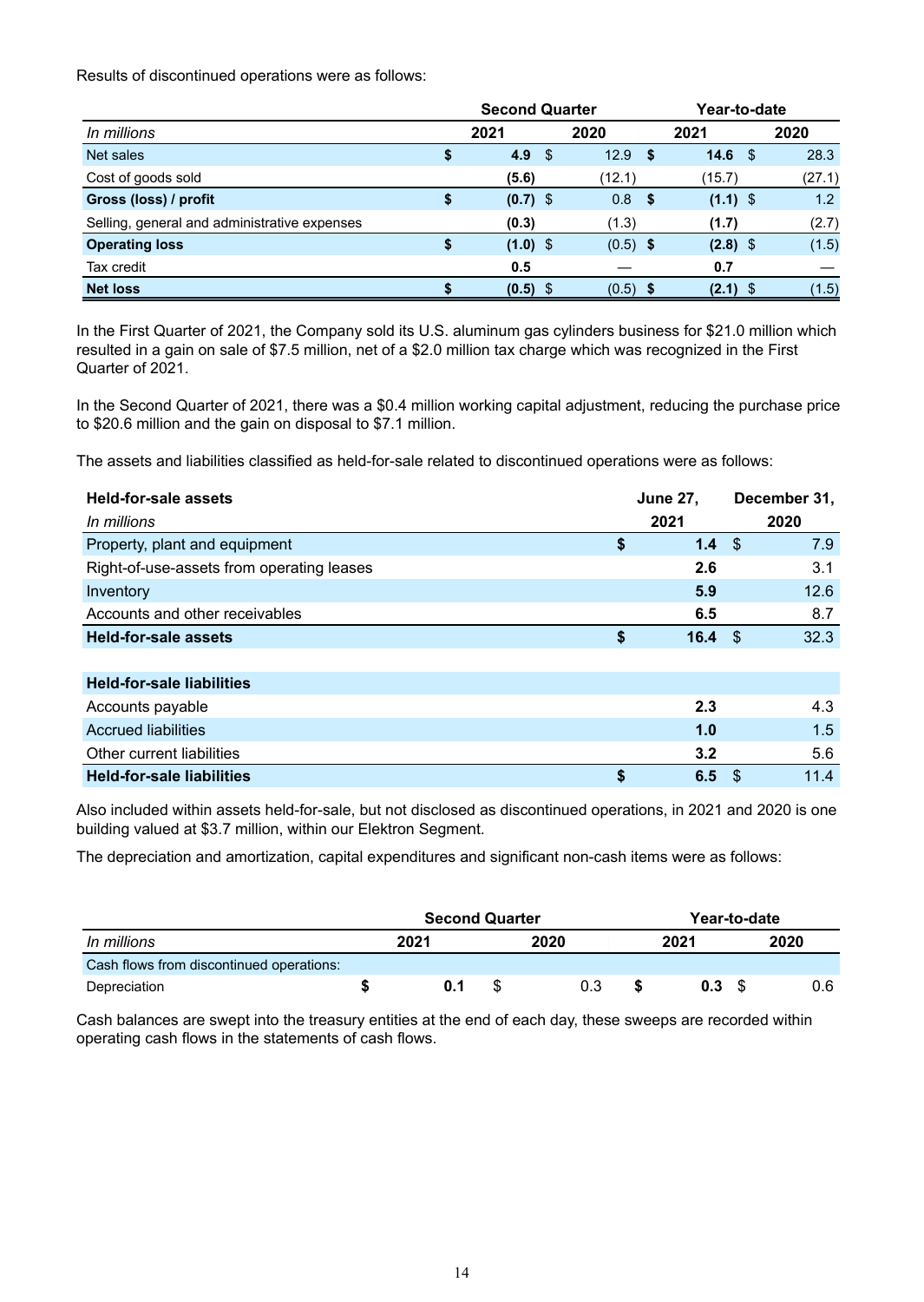# **11. Income Taxes**

We manage our affairs so that we are centrally managed and controlled in the United Kingdom ("U.K.") and therefore have our tax residency in the U.K. The provision for income taxes consists of provisions for the U.K. and international income taxes. We operate in an international environment with operations in various locations outside the U.K. Accordingly, the consolidated income tax rate is a composite rate reflecting the earnings in the various locations and the applicable rates.

The effective income tax rate on continuing operations for the first half ended June 27, 2021, was 7.7%, compared to 19.0% for the 26-week period ended June 28, 2020. The 2021 rate has been impacted by a \$2.8 million deferred tax credit as a result of the enacted increase in the U.K. tax rate from 19% to 25% from April 2023.

# **12. Share Plans**

Total share-based compensation expense for the quarters ended June 27, 2021, and June 28, 2020, was as follows:

|                                        | <b>Second Quarter</b> |      |  |      |  | Year-to-date |  |      |
|----------------------------------------|-----------------------|------|--|------|--|--------------|--|------|
| In millions                            |                       | 2021 |  | 2020 |  | 2021         |  | 2020 |
| Total share-based compensation charges |                       | 0.9  |  | 0.8  |  |              |  | ט. ו |

In March 2021, we issued our annual share-based compensation grants under the Luxfer Holdings PLC Long-Term Umbrella Incentive Plan. The total number of awards issued was approximately 110,000 and the weighted average fair value of options granted in 2021 was estimated to be \$21.14 per share.

Also in March 2021, approximately 45,000 awards were granted based on the achievement of total shareholder return targets from the period January 1, 2018 to December 31, 2020. The awards vested immediately upon grant.

In June 2021, we issued our annual share-based compensation grants under the Luxfer Holdings PLC Non-Executive Directors' Equity Incentive Plan. The total number of awards issued was 19,184 and the weightedaverage fair value of options granted was estimated to be \$21.69 per share.

The following table illustrates the assumptions used in deriving the fair value of share options granted during 2021 and the year-ended December 31, 2020:

|                                              | 2021                                  | 2020                                  |
|----------------------------------------------|---------------------------------------|---------------------------------------|
| Dividend yield (%)                           | $3.39 - 4.09$                         | $3.39 - 4.09$                         |
| Expected volatility range (%)                | $36.48 - 56.28$                       | $36.48 - 56.28$                       |
| Risk-free interest rate (%)                  | $0.18 - 0.49$                         | $0.18 - 0.49$                         |
| Expected life of share options range (years) | $0.50 - 4.00$                         | $0.50 - 4.00$                         |
| Forfeiture rate                              | 5.00                                  | 5.00                                  |
| Weighted average exercise price (\$)         | \$1.00                                | \$1.00                                |
| Model used                                   | <b>Black-Scholes</b><br>& Monte-Carlo | <b>Black-Scholes</b><br>& Monte-Carlo |

The expected life of the share options is based on historical data and current expectations, and is not necessarily indicative of exercise patterns that may occur. The expected volatility reflects the assumption that the historical volatility over a period similar to the life of the options is indicative of future trends, which may not necessarily be the actual outcome.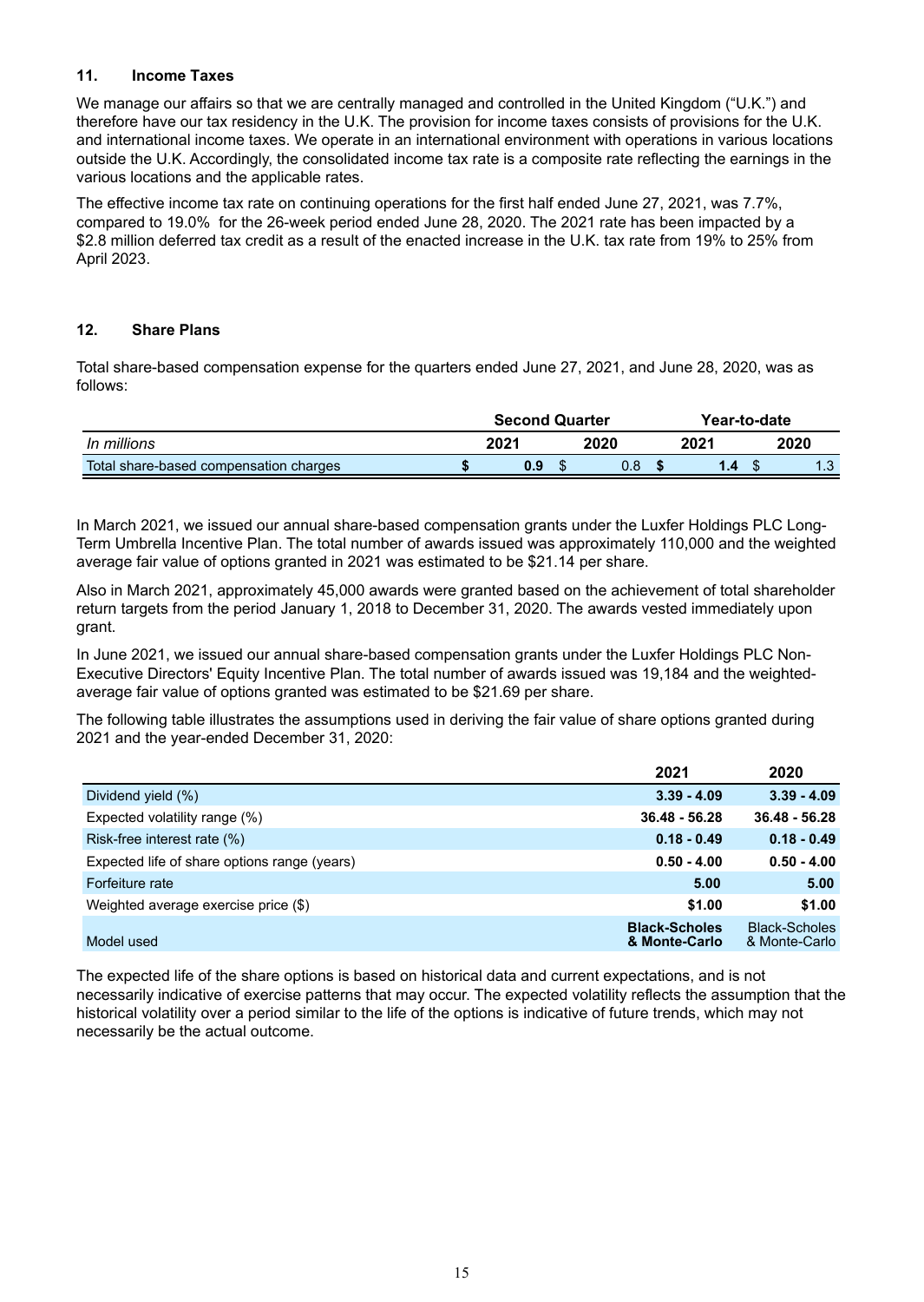# **13. Shareholders' Equity**

# *Dividends paid and proposed*

|                                                                                                          | <b>Second Quarter</b> |      |    |      |    | Year-to-date |    |      |  |  |  |
|----------------------------------------------------------------------------------------------------------|-----------------------|------|----|------|----|--------------|----|------|--|--|--|
| <i>In millions</i>                                                                                       |                       | 2021 |    | 2020 |    | 2021         |    | 2020 |  |  |  |
| Dividends declared and paid during the year:                                                             |                       |      |    |      |    |              |    |      |  |  |  |
| Interim dividend paid February 5, 2020 (\$0.125 per ordinary share)                                      | - \$                  |      | \$ |      |    |              | \$ | 3.4  |  |  |  |
| Interim dividend paid May 6, 2020 (\$0.125 per ordinary share)                                           |                       |      |    | 3.4  |    |              |    | 3.4  |  |  |  |
| Interim dividend paid February 4, 2021 (\$0.125 per ordinary share)                                      |                       |      |    |      |    | 3.4          |    |      |  |  |  |
| Interim dividend paid May 5, 2021 (\$0.125 per ordinary share)                                           |                       | 3.4  |    |      |    | 3.4          |    |      |  |  |  |
|                                                                                                          |                       | 3.4  |    | 3.4  |    | 6.8          | -S | 6.8  |  |  |  |
| <i>In millions</i>                                                                                       |                       |      |    |      |    | 2021         |    | 2020 |  |  |  |
| Dividends declared and paid after the quarter end (not recognized as a liability at the<br>quarter end): |                       |      |    |      |    |              |    |      |  |  |  |
| Interim dividend declared July 6, and to be paid August 5, 2020 (\$0.125 per ordinary share)             |                       |      |    |      | \$ |              | S  | 3.4  |  |  |  |
| Interim dividend declared July 6, and to be paid August 4, 2021 (\$0.125 per ordinary share)             |                       |      |    |      |    | 3.4          |    |      |  |  |  |
|                                                                                                          |                       |      |    |      | \$ | 3.4          |    | 3.4  |  |  |  |

During the Second Quarter of 2021 the Directors approved a share buy-back program for the purchase of 200,000 ordinary shares over the course of 34 weeks, ceasing December 27, 2021. The program commenced on May 10, 2021 and during the Second Quarter the Company purchased 38,000 shares at a cost of \$0.9 million and subsequently cancelled them.

# **14. Segmental Information**

We classify our operations into two core business segments, Gas Cylinders and Elektron, based primarily on shared economic characteristics for the nature of the products and services; the nature of the production processes; the type or class of customer for their products and services; the methods used to distribute their products or provide their services; and the nature of the regulatory environment. The Company has four identified business units, which aggregate into the two reportable segments. Luxfer Gas Cylinders forms the Gas Cylinders segment, and Luxfer MEL Technologies, Luxfer Magtech and Luxfer Graphic Arts aggregate into the Elektron segment. The Superform business unit used to aggregate into the Gas Cylinders segment, but is now recognized as discontinued operations. A summary of the operations of the segments is provided below:

# *Gas Cylinders segment*

Our Gas Cylinders segment manufactures and markets specialized products using composites and aluminum, including pressurized cylinders for use in various applications including self-contained breathing apparatus (SCBA) for firefighters, containment of oxygen and other medical gases for healthcare, alternative fuel vehicles, and general industrial.

# *Elektron segment*

Our Elektron segment focuses on specialty materials based primarily on magnesium and zirconium, with key product lines including advanced lightweight magnesium alloys with a variety of uses across a variety of industries; magnesium powders for use in countermeasure flares, as well as heater meals; photoengraving plates for graphic arts; and high-performance zirconium-based materials and oxides used as catalysts and in the manufacture of advanced ceramics, fiber-optic fuel cells, and many other performance products.

#### *Other*

Other primarily represents unallocated corporate expense and includes non-service related defined benefit pension cost / credit.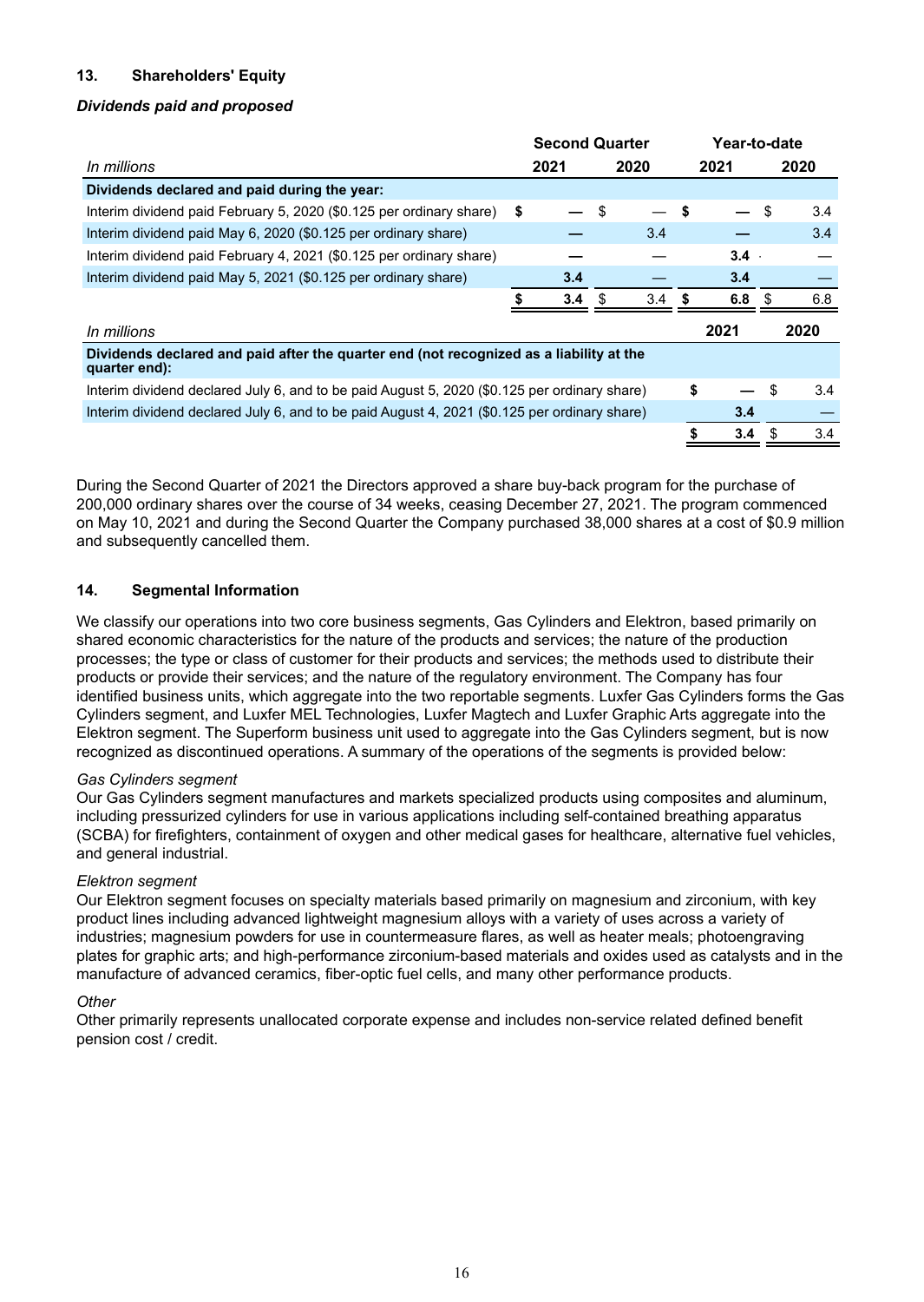# **14. Segmental Information (continued)**

Management monitors the operating results of its reportable segments separately for the purpose of making decisions about resource allocation and performance assessment. Segment performance is evaluated by the chief operating decision maker, who is responsible for allocating resources and assessing performance of the operating segments as the CEO, using adjusted  $EBITA^{(1)}$  and adjusted  $EBITDA$ , which we defined as segment income and are based on operating income adjusted for share based compensation charges; loss on disposal of property, plant and equipment; restructuring charges; impairment charges; acquisition and disposal related gains and costs; other charges; depreciation and amortization; and unwind of the discount on deferred consideration.

<sup>1</sup>Adjusted EBITA is adjusted EBITDA less depreciation

Unallocated assets and liabilities include those which are held on behalf of the Company and cannot be allocated to a segment, such as taxation, investments, cash, retirement benefits obligations, bank and other loans and holding company assets and liabilities.

Financial information by reportable segment for the Second Quarter and year-to-date ended June 27, 2021, and June 28, 2020, is included in the following summary:

|                       | <b>Net sales</b>      |     |           |  |              |     |       | <b>Adjusted EBITDA</b> |                       |    |      |   |              |    |      |  |  |
|-----------------------|-----------------------|-----|-----------|--|--------------|-----|-------|------------------------|-----------------------|----|------|---|--------------|----|------|--|--|
|                       | <b>Second Quarter</b> |     |           |  | Year-to-date |     |       |                        | <b>Second Quarter</b> |    |      |   | Year-to-date |    |      |  |  |
| In millions           | 2021                  |     | 2020      |  | 2021         |     | 2020  |                        | 2021                  |    | 2020 |   | 2021         |    | 2020 |  |  |
| Gas Cylinders segment | 46.5                  | \$. | $37.5$ \$ |  | 82.7         | \$. | 74.7  | - \$                   | 5.3                   | \$ | 5.3  | S | 11.3         | £. | 9.5  |  |  |
| Elektron segment      | 52.5                  |     | 39.1      |  | 101.5        |     | 90.3  |                        | 12.0                  |    | 5.3  |   | 23.7         |    | 16.9 |  |  |
| Consolidated          | 99.0                  |     | 76.6      |  | 184.2        | \$  | 165.0 | S                      | 17.3                  | S  | 10.6 |   | 35.0         |    | 26.4 |  |  |

|                       | Depreciation and amortization |    |      |     |              |    | <b>Restructuring charges</b> |    |                       |               |       |              |                  |  |      |  |
|-----------------------|-------------------------------|----|------|-----|--------------|----|------------------------------|----|-----------------------|---------------|-------|--------------|------------------|--|------|--|
|                       | <b>Second Quarter</b>         |    |      |     | Year-to-date |    |                              |    | <b>Second Quarter</b> |               |       | Year-to-date |                  |  |      |  |
| In millions           | 2021                          |    | 2020 |     | 2021         |    | 2020                         |    | 2021                  |               | 2020  |              | 2021             |  | 2020 |  |
| Gas Cylinders segment | \$<br>1.6                     | -S | 0.9  | \$. | 2.5          | \$ | 1.8                          | Ŝ. | 0.2                   | $\mathbf{\$}$ | 0.8   | -S           | 0.7 <sup>°</sup> |  | 3.4  |  |
| Elektron segment      | 2.4                           |    | 2.4  |     | 4.9          |    | 4.8                          |    |                       |               | 0.1   |              | 0.9              |  | 0.1  |  |
| Other                 |                               |    |      |     |              |    |                              |    |                       |               | (0.1) |              |                  |  | 0.1  |  |
| Consolidated          | 4.0                           |    | 3.3  |     | 7.4          | \$ | 6.6                          |    | 0.2                   | S             | 0.8   |              | 1.6              |  | 3.6  |  |

|                              | <b>Total assets</b> | <b>Capital expenditures</b> |              |                       |      |               |                          |              |                          |     |      |
|------------------------------|---------------------|-----------------------------|--------------|-----------------------|------|---------------|--------------------------|--------------|--------------------------|-----|------|
|                              | <b>June 27,</b>     |                             | December 31, | <b>Second Quarter</b> |      |               |                          | Year-to-date |                          |     |      |
| In millions                  | 2021                |                             | 2020         |                       | 2021 |               | 2020                     |              | 2021                     |     | 2020 |
| <b>Gas Cylinders segment</b> | \$<br>125.0         | \$.                         | 99.7         | S                     | 0.2  | <sup>\$</sup> | 0.5                      | \$.          | 0.5 <sup>5</sup>         |     | 1.0  |
| Elektron segment             | 197.3               |                             | 189.7        |                       | 1.9  |               | 1.4                      |              | 3.1                      |     | 2.5  |
| Other                        | 33.0                |                             | 24.7         |                       |      |               |                          |              |                          |     |      |
| Discontinued operations      | 16.4                | S                           | 32.3         | \$                    | —    | -S            | $\overline{\phantom{0}}$ |              | $\overline{\phantom{0}}$ | -\$ |      |
| Consolidated                 | 371.7               | ß.                          | 346.4        | \$                    | 2.1  | \$.           | 1.9                      | \$.          | 3.6 <sub>5</sub>         |     | 3.5  |

|                |                 | Property, plant and<br>equipment, net |
|----------------|-----------------|---------------------------------------|
|                | <b>June 27,</b> | December 31,                          |
| In millions    | 2021            | 2020                                  |
| <b>U.S.</b>    | \$<br>49.2      | 44.3<br>\$                            |
| United Kingdom | 36.7            | 36.6                                  |
| Canada         | 3.5             | 3.7                                   |
| Rest of Europe | 1.1             | 1.1                                   |
| Asia Pacific   | 0.3             | 0.3                                   |
|                | 90.8            | 86.0<br>S                             |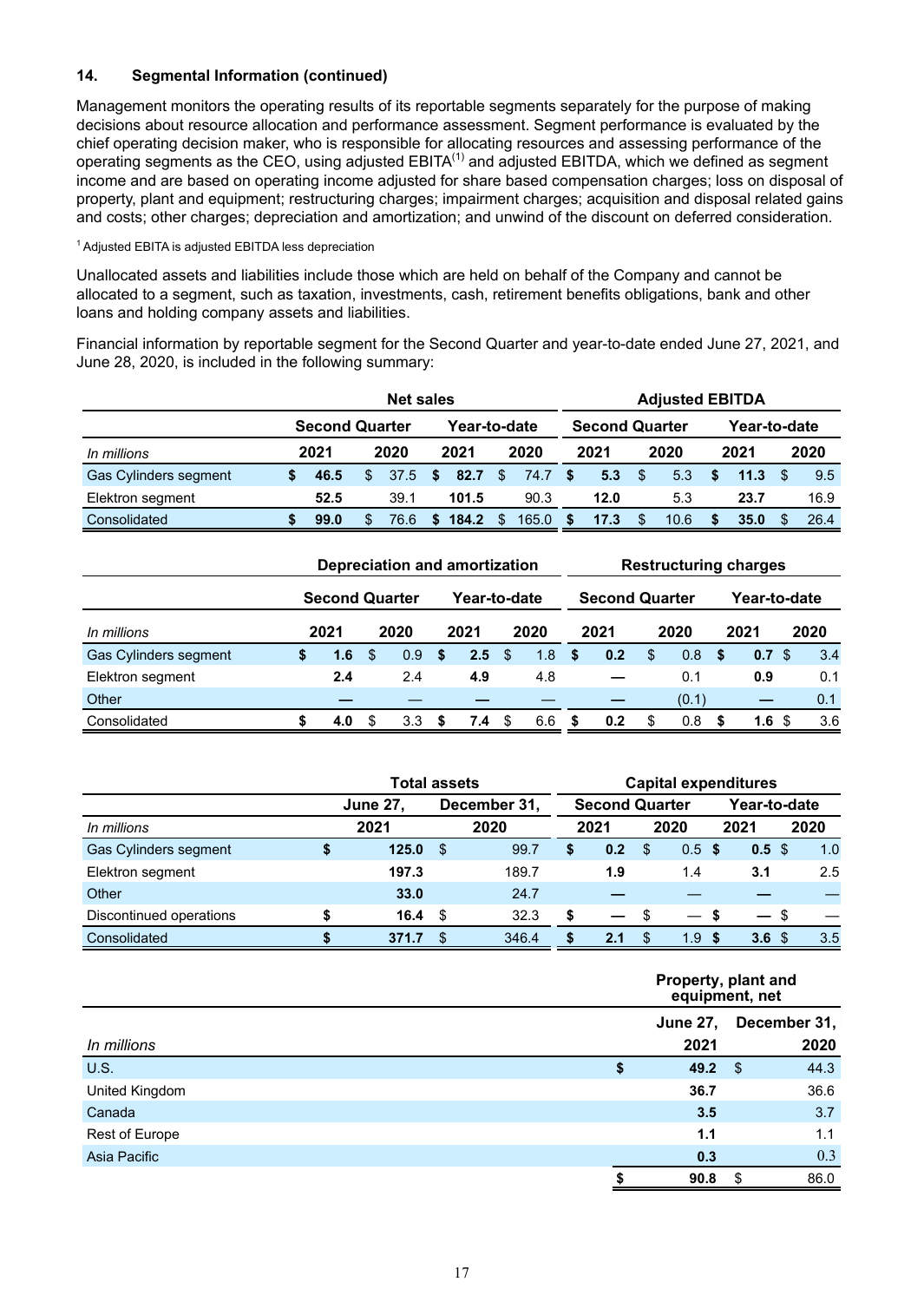# **14. Segmental Information (continued)**

The following table presents a reconciliation of Adjusted EBITDA to net income from continuing operations:

|                                        | <b>Second Quarter</b> |       |     |       |   |       | Year-to-date |       |  |
|----------------------------------------|-----------------------|-------|-----|-------|---|-------|--------------|-------|--|
| In millions                            | 2021<br>2020          |       |     |       |   | 2021  |              | 2020  |  |
| <b>Adjusted EBITDA</b>                 | \$.                   | 17.3  | \$. | 10.6  | S | 35.0  | S            | 26.4  |  |
| Other share-based compensation charges |                       | (0.9) |     | (0.8) |   | (1.4) |              | (1.3) |  |
| Depreciation and amortization          |                       | (4.0) |     | (3.3) |   | (7.4) |              | (6.6) |  |
| Restructuring charges                  |                       | (0.2) |     | (0.8) |   | (1.6) |              | (3.6) |  |
| Acquisition and disposal related costs |                       | (0.7) |     |       |   | (0.9) |              | (0.2) |  |
| Other charges                          |                       |       |     |       |   | (1.1) |              |       |  |
| Defined benefits pension credit        |                       | 0.6   |     | 1.1   |   | 1.2   |              | 2.2   |  |
| Interest expense, net                  |                       | (0.8) |     | (1.1) |   | (1.6) |              | (2.3) |  |
| Credit / (provision) for income taxes  |                       | 0.6   |     | (1.1) |   | (1.7) |              | (2.8) |  |
| Net income from continuing operations  | S                     | 11.9  | S   | 4.6   | S | 20.5  |              | 11.8  |  |

The following tables present certain geographic information by geographic region for the Second Quarter ended June 27, 2021, and June 28, 2020:

|                           |            |                       |               |      | Net Sales <sup>(1)</sup> |              |                |       |                |  |  |  |  |
|---------------------------|------------|-----------------------|---------------|------|--------------------------|--------------|----------------|-------|----------------|--|--|--|--|
|                           |            | <b>Second Quarter</b> |               |      |                          | Year-to-date |                |       |                |  |  |  |  |
|                           | 2021       |                       | 2020          |      |                          | 2021         |                | 2020  |                |  |  |  |  |
|                           | \$М        | <b>Percent</b>        |               | \$Μ  | <b>Percent</b>           | \$Μ          | <b>Percent</b> | \$Μ   | <b>Percent</b> |  |  |  |  |
| <b>United States</b>      | \$<br>55.7 | 56.3 %                | $\mathcal{S}$ | 41.2 | 53.9 %                   | \$<br>102.4  | 55.6 $%$ \$    | 91.5  | 55.5 %         |  |  |  |  |
| U.K.                      | 5.7        | 5.8 %                 |               | 4.4  | 5.7 %                    | 11.0         | 6.0%           | 9.8   | 5.9 %          |  |  |  |  |
| Germany                   | 4.4        | 4.4%                  |               | 4.4  | 5.7%                     | 8.1          | 4.4 %          | 7.9   | 4.8 %          |  |  |  |  |
| France                    | 3.4        | 3.4%                  |               | 4.5  | 5.9 %                    | 6.7          | 3.6%           | 9.1   | 5.5 %          |  |  |  |  |
| Italy                     | 2.4        | 2.4%                  |               | 3.4  | 4.4%                     | 6.0          | 3.3%           | 6.2   | 3.8%           |  |  |  |  |
| <b>Top five countries</b> | \$<br>71.6 | 72.3 %                | \$            | 57.9 | 75.6 %                   | \$<br>134.2  | 72.9 $%$ \$    | 124.5 | 75.5 %         |  |  |  |  |
| <b>Rest of Europe</b>     | 7.0        | 7.1%                  |               | 5.3  | 6.9%                     | 14.1         | 7.7%           | 12.3  | 7.5%           |  |  |  |  |
| Asia Pacific              | 13.4       | 13.5 %                |               | 10.4 | 13.6 %                   | 24.4         | 13.2 %         | 20.8  | 12.5 %         |  |  |  |  |
| Other $(2)$               | 7.0        | 7.1%                  |               | 3.0  | 3.9%                     | 11.5         | 6.2%           | 7.4   | 4.5 %          |  |  |  |  |
|                           | \$<br>99.0 |                       | \$            | 76.6 |                          | \$<br>184.2  | \$             | 165.0 |                |  |  |  |  |

(1) Net sales are based on the geographic destination of sale.

(2) Other includes Canada, South America, Latin America and Africa.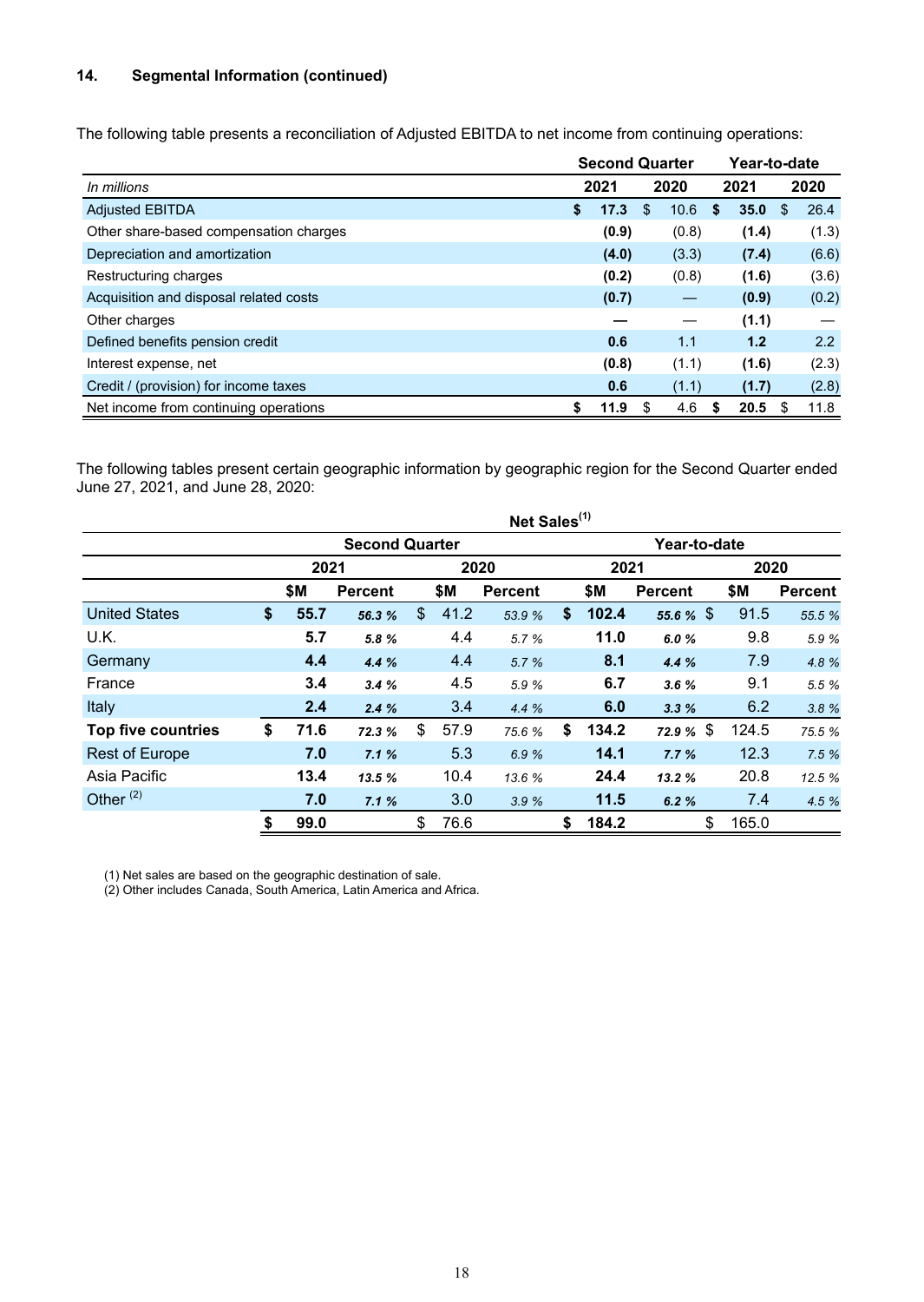# **15. Commitments and Contingencies**

#### *Committed and uncommitted banking facilities*

The Company had committed banking facilities of \$100.0 million at June 27, 2021 and \$150.0 million at December 31, 2020. Of these committed facilities, nil was drawn at June 27, 2021 and \$4.1 million at December 31, 2020. The current banking facilities expire July 31, 2022 and we are currently in negotiations for a new facility which we expect to be in place by the end of the Third Quarter 2021.

The Company had a separate (uncommitted) facility for letters of credit which at June 27, 2021 was £1.0 million (\$1.4 million) and December 31, 2020 was £1.0 million (\$1.3 million). None of these were utilized at June 27, 2021 and December 31, 2020, respectively.

The Company also has two separate (uncommitted) bonding facilities for bank guarantees, one denominated in GBP sterling of £4.5 million (2021: \$6.3 million, 2020: \$6.1 million), and one denominated in USD of \$1.5 million (2020: \$1.5 million). Of that dominated in GBP, £0.6 million (\$0.8 million) and £1.0 million (\$1.4 million) was utilized at June 27, 2021, and December 31, 2020, respectively. Of that denominated in USD, \$0.8 million was utilized at June 27, 2021 and \$0.8 million was utilized at December 31, 2020.

The Company also has a \$4.0 million separate overdraft facility of which none was drawn at June 27, 2021 and at December 31, 2020.

# *Contingencies*

During February 2014, a cylinder was sold to a long-term customer and ruptured at one of their gas facilities. As a result of this rupture, three people were noted to have injuries such as loss of hearing. There was no major damage to assets of the customer. A claim has been launched by the three people who were injured in the incident. We have reviewed our quality control checks from around the time which the cylinder was produced and no instances of failures have been noted. As a result we do not believe that we are liable for the incident, and therefore, do not currently expect this case to have a material impact on the Company's financial position or results of operations.

In November 2018, an explosion occurred at a third-party waste disposal and treatment site in Boise, Idaho, allegedly causing property damage, personal injury, and one fatality. We had contracted with a service company for removal and disposal of certain waste resulting from the magnesium powder manufacturing operations at the Reade facility in Manchester, New Jersey. We believe this service company, in turn, apparently contracted with the third-party disposal company, at whose facility the explosion occurred, for treatment and disposal of the waste. In November 2020, we were named as a defendant in three lawsuits in relation to the incident – one by the third-party disposal company, one by the estate of the decedent, and one by an injured employee of the third-party disposal company. At present, we have received insufficient information on the cause of the explosion. We do not believe that we are liable for the incident, have asserted such, and, therefore, do not currently expect this matter to have a material impact on the Company's financial position or results of operations.

# **16. Subsequent Events**

No material events.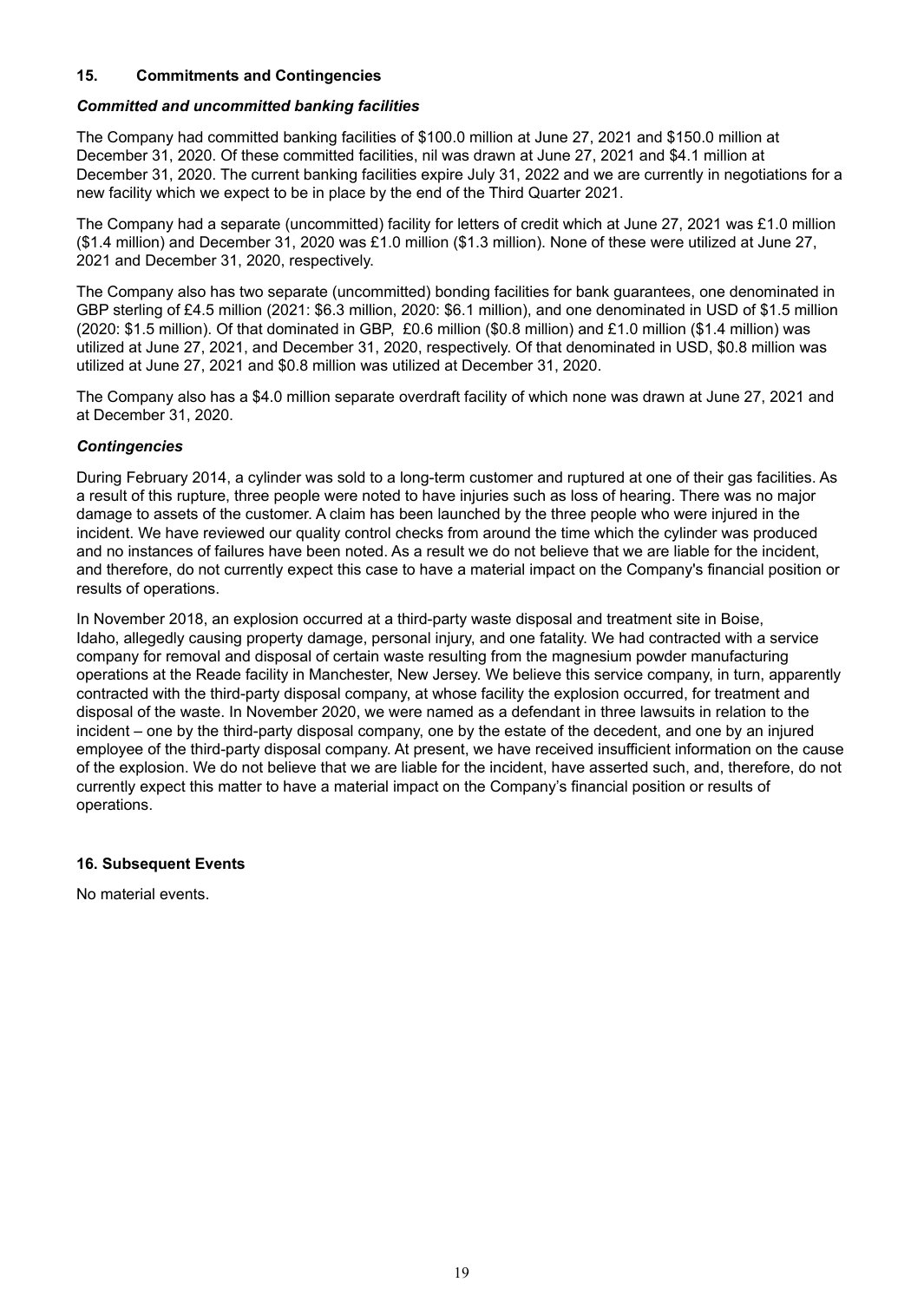# **Item 2. Management's Discussion and Analysis of Financial Condition and Results of Operations**

#### **Information regarding forward-looking statements**

This Interim Report on Form 10-Q contains certain statements, statistics and projections that are, or may be, forward-looking. These forward-looking statements are subject to known and unknown risks, uncertainties, assumptions and other factors that could cause our actual results of operations, financial condition, liquidity, performance, prospects, opportunities, achievements or industry results, as well as those of the markets we serve or intend to serve, to differ materially from those expressed in, or suggested by, these forward-looking statements. The accuracy and completeness of all such statements, including, without limitation, statements regarding our future financial position, strategy, plans and objectives for the management of future operations, is not warranted or guaranteed. These statements typically contain words such as "believes," "intends," "expects," "anticipates," "estimates," "may," "will," "should" and words of similar import. By their nature, forward-looking statements involve risk and uncertainty because they relate to events and depend on circumstances that will occur in the future. We undertake no obligation to update any forward-looking statements, whether as a result of new information, future events or otherwise. Although we believe that the expectations reflected in such statements are reasonable, no assurance can be given that such expectations will prove to be correct. There are a number of factors that could cause actual results and developments to differ materially from those expressed or implied by such forward-looking statements. These factors include, but are not limited to, factors identified in "Business," "Risk factors," and "Management's Discussion and Analysis of Financial Condition and Results of Operations," or elsewhere in this Interim Report, as well as:

- general economic conditions, or conditions affecting demand for the services offered by us in the markets in which we operate, both domestically and internationally, being less favorable than expected;
- worldwide economic and business conditions and conditions in the industries in which we operate;
- ongoing impact of COVID-19 and future pandemics;
- fluctuations in the cost of raw materials and utilities;
- availability of essential inputs, including but not limited to, raw materials and labor;
- currency fluctuations and other financial risks;
- our ability to protect our intellectual property;
- the amount of indebtedness we have incurred and may incur, and the obligations to service such indebtedness and to comply with the covenants contained therein;
- relationships with our customers and suppliers;
- increased competition from other companies in the industries in which we operate;
- changing technology;
- our ability to execute and integrate new acquisitions;
- claims for personal injury, death or property damage arising from the use of products produced by us;
- the occurrence of accidents or other interruptions to our production processes;
- changes in our business strategy or development plans, and our expected level of capital expenditure;
- our ability to attract and retain qualified personnel;
- restrictions on the ability of Luxfer Holdings PLC to receive dividends or loans from certain of its subsidiaries;
- regulatory, environmental, legislative and judicial developments; and
- our intention to pay dividends.

Please read the sections "Business" and "Risk factors" included within the 2020 Annual Report on Form 10-K and "Management's Discussion and Analysis of Financial Condition and Results of Operations," and "Risk factors" of this Interim Report on Form 10-Q for a more complete discussion of the factors that could affect our performance and the industries in which we operate, as well as those discussed in other documents we file or furnish with the SEC.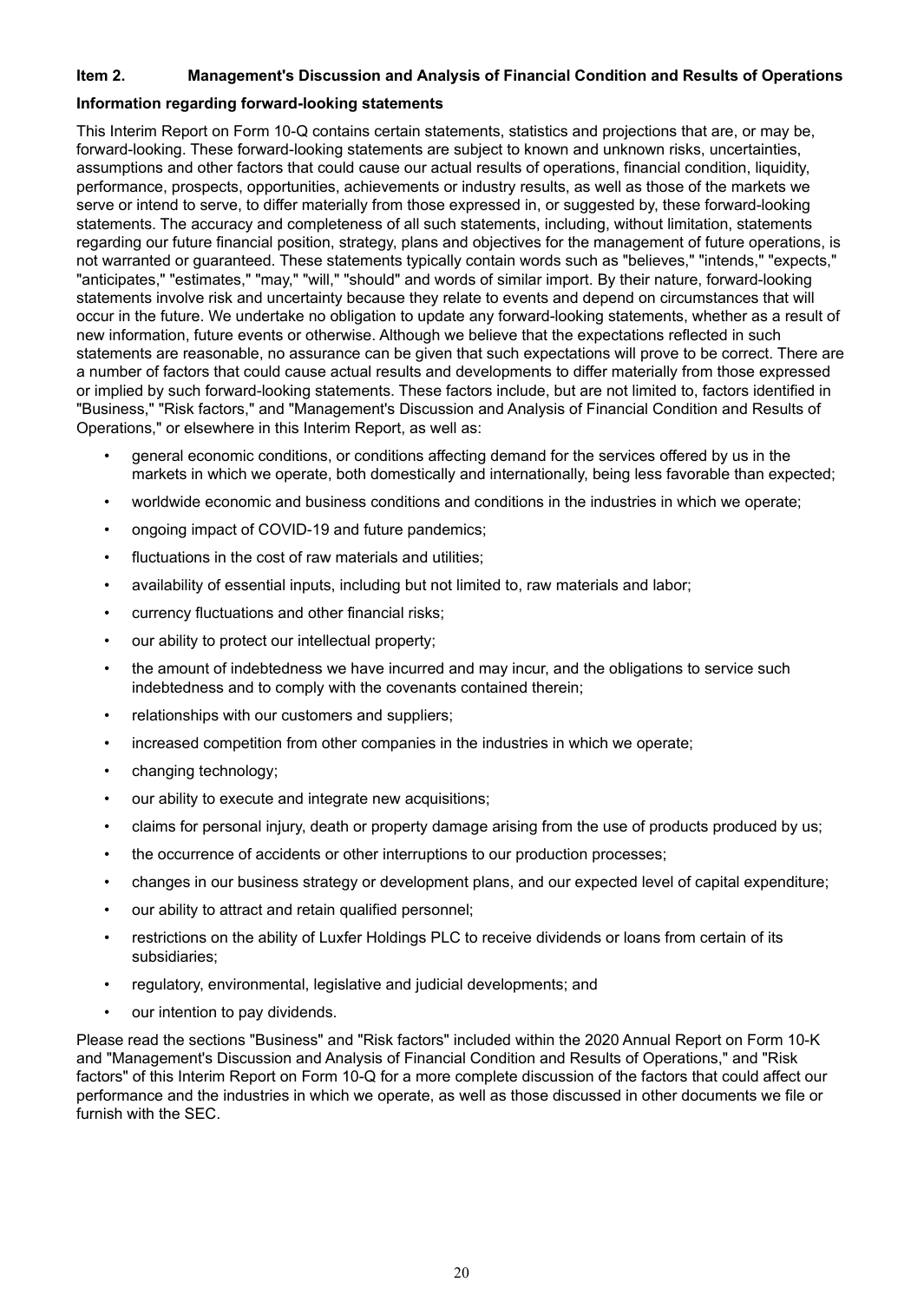# *About Luxfer*

Luxfer is a global manufacturer of highly-engineered industrial materials, which focuses on value creation by using its broad array of technical know-how and proprietary technologies. Luxfer's high-performance products are used in defense and emergency response, healthcare, transportation, and general industrial settings. For more information, visit www.luxfer.com.

## *Key trends and uncertainties regarding our existing business*

#### *Impact of COVID-19 on operations*

Luxfer's top priority during this global pandemic is the health and well-being of our employees, customers, shareholders, and the communities in which we operate. The Company continues to monitor the COVID-19 situation closely, while simultaneously executing business continuity plans. These business continuity plans include, but are not limited to, (i) retooling operations to maintain social distance and maximize employee safety; (ii) increasing resources and efforts to satisfy demand from the most impactful parts of our business; (iii) expanding flexible work arrangements and policies, where practical, to maximize employee safety; and (iv) providing regular updates to our shareholders, employees, customers, and suppliers in a transparent and timely manner.

Luxfer delivered strong second quarter results amid the continued global economic recovery from the COVID-19 pandemic, reporting a 29.2% increase in quarter on quarter revenues, as well as sequential revenue growth on a like-for-like basis excluding the impact of the SCI acquisition. This is in contrast to Luxfer's 2020 results which were significantly affected by broad based market weakness with the impact most pronounced in the second and third quarters, which suffered a decline in revenues of around 18% versus the prior year. Company performance is now much improved and the apparent success of vaccine programs in the U.S. and Europe has given rise to fewer restrictions, increased stability and macroeconomic recovery. That said, the coronavirus is still prevalent in many of our markets, with continuing restrictions on international travel and pressures on the availability of raw materials and labor. There is therefore considerable uncertainty as to when fully normal conditions will prevail. If warranted, it is possible that the Company may again suspend or reduce operations at certain facilities, which could have an adverse effect on our financial position, results of operations and cash flows. The Company continues to benefit from a strong balance sheet and demonstrates strong operating cash generation. Furthermore, with historically low net debt of \$39.5 million and a 63% increase in quarter on quarter EBITDA, our net debt to EBITDA ratio has fallen to 0.6x at the end of Q2 2021 (from 1.0x at the end of 2020).

# *Operating objectives and trends*

In 2021, we expect the following operating objectives and trends to impact our business:

- Continuing proactive response to the COVID-19 pandemic, including the health and well-being actions highlighted above, in addition to initiatives to stimulate demand for products, ensure continuity of supply and focus on cost saving programs;
- Divestiture of non-strategic aluminum businesses (identified as discontinued operations) in the Gas Cylinders segment;
- Refocus on productivity acceleration and growth recovery post COVID-19 as we capitalize on lean manufacturing initiatives and pursue faster product innovation;
- Continued focus on developing global talent and implementing a high-performance culture; and
- Continued focus on improved operating cash generation with lower restructuring activity and maintaining strong working capital performance.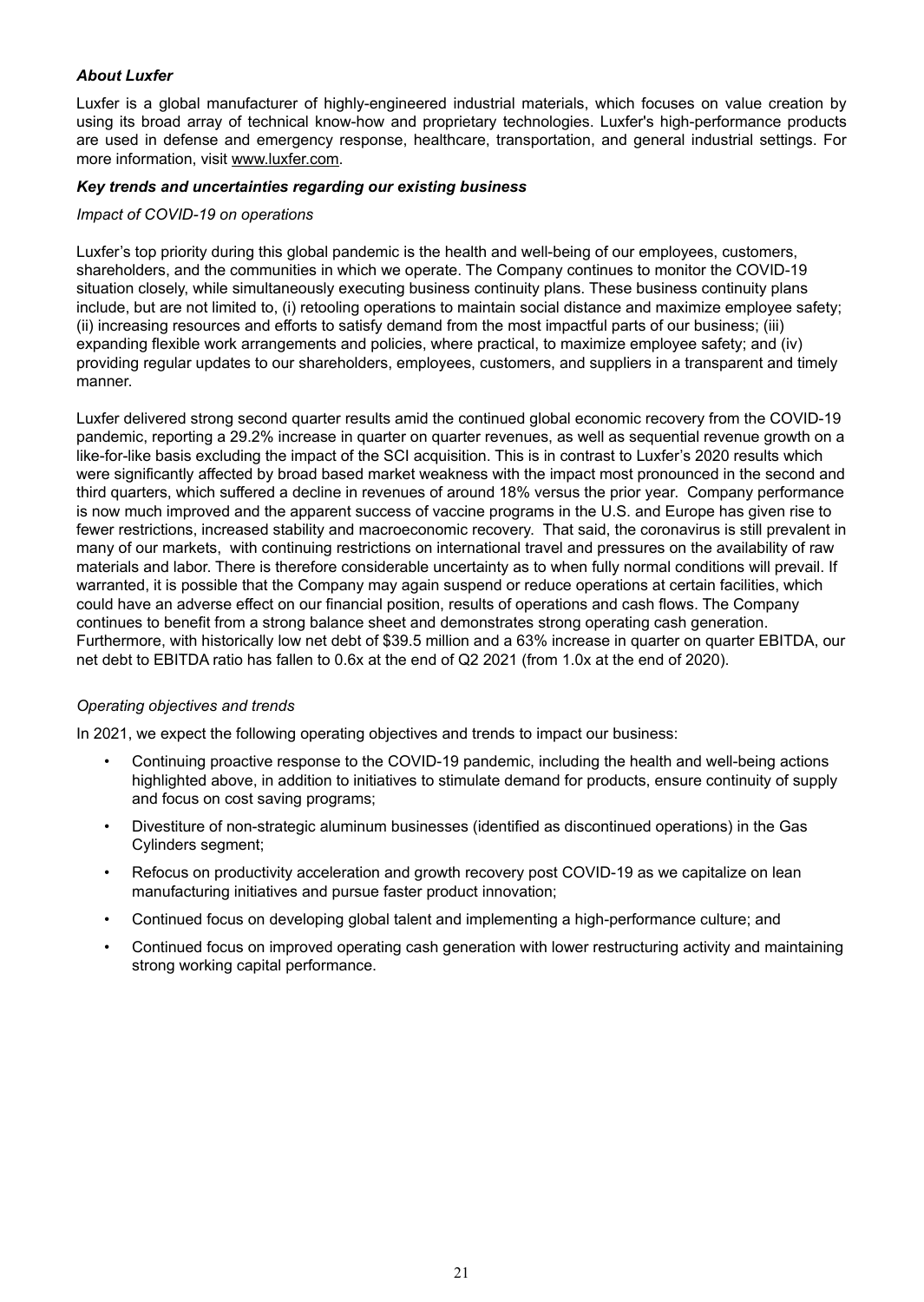# **CONSOLIDATED RESULTS OF OPERATIONS**

The consolidated results of operations for the Second Quarter of 2021 and 2020 of Luxfer were as follows:

|                                                                 | <b>Second Quarter</b> |                |           | $%$ / point<br>change |  |  |  |  |
|-----------------------------------------------------------------|-----------------------|----------------|-----------|-----------------------|--|--|--|--|
| In millions                                                     | 2021                  |                | 2020      | 2021 v 2020           |  |  |  |  |
| Net sales                                                       | \$<br>99.0            | $\$\$          | 76.6      | 29.2 %                |  |  |  |  |
| Cost of goods sold                                              | (73.1)                |                | (58.6)    | 24.7 %                |  |  |  |  |
| Gross profit                                                    | 25.9                  |                | 18.0      | 43.9 %                |  |  |  |  |
| % of net sales                                                  | 26.2%                 |                | 23.5 %    | 2.7                   |  |  |  |  |
| Selling, general and administrative expenses                    | (12.7)                |                | (10.5)    | 21.0 %                |  |  |  |  |
| % of net sales                                                  | 12.8%                 |                | 13.7 %    | (0.9)                 |  |  |  |  |
| Research and development                                        | (0.8)                 |                | (0.9)     | $(11.1)\%$            |  |  |  |  |
| % of net sales                                                  | 0.8%                  |                | 1.2%      | (0.4)                 |  |  |  |  |
| Restructuring charges                                           | (0.2)                 |                | (0.8)     | $(75.0)\%$            |  |  |  |  |
| % of net sales                                                  | 0.2%                  |                | 1.0%      | (0.8)                 |  |  |  |  |
| Acquisition and disposal related costs                          | (0.7)                 |                |           | n/a                   |  |  |  |  |
| % of net sales                                                  | 0.7%                  |                | $-$ %     | 0.7                   |  |  |  |  |
| Operating income                                                | \$<br>11.5            | $\mathfrak{L}$ | 5.8       | 98.3 %                |  |  |  |  |
| % of net sales                                                  | 11.6%                 |                | 7.6%      | 4.0                   |  |  |  |  |
| Net interest expense                                            | (0.8)                 |                | (1.1)     | $(27.3)\%$            |  |  |  |  |
| % of net sales                                                  | 0.8%                  |                | 1.4%      | (0.6)                 |  |  |  |  |
| Defined benefit pension credit                                  | 0.6                   |                | 1.1       | $(45.5)\%$            |  |  |  |  |
| % of net sales                                                  | 0.6%                  |                | 1.4%      | (0.8)                 |  |  |  |  |
| Income before income taxes and equity in net loss of affiliates | \$<br>11.3            | $\mathsf{\$}$  | 5.8       | 94.8 %                |  |  |  |  |
| % of net sales                                                  | 11.4 %                |                | 7.6%      | 3.8                   |  |  |  |  |
| Credit / (provision) for income taxes                           | 0.6                   |                | (1.1)     | $(154.5)\%$           |  |  |  |  |
| Effective tax rate                                              | $(5.3)\%$             |                | 19.0%     | (24.3)                |  |  |  |  |
| Income before equity in net loss of affiliates                  | \$<br>11.9            | $\mathcal{S}$  | 4.7       | 153.2 %               |  |  |  |  |
| % of net sales                                                  | 12.0%                 |                | 6.1%      | 5.9                   |  |  |  |  |
| Equity in loss from unconsolidated affiliates (net of tax)      |                       |                | (0.1)     | n/a                   |  |  |  |  |
| % of net sales                                                  | - %                   |                | $(0.1)\%$ | 0.1                   |  |  |  |  |
| Net income                                                      | \$<br>11.9            | \$             | 4.6       | 158.7 %               |  |  |  |  |
| % of net sales                                                  | 12.0%                 |                | 6.0%      | 6.0                   |  |  |  |  |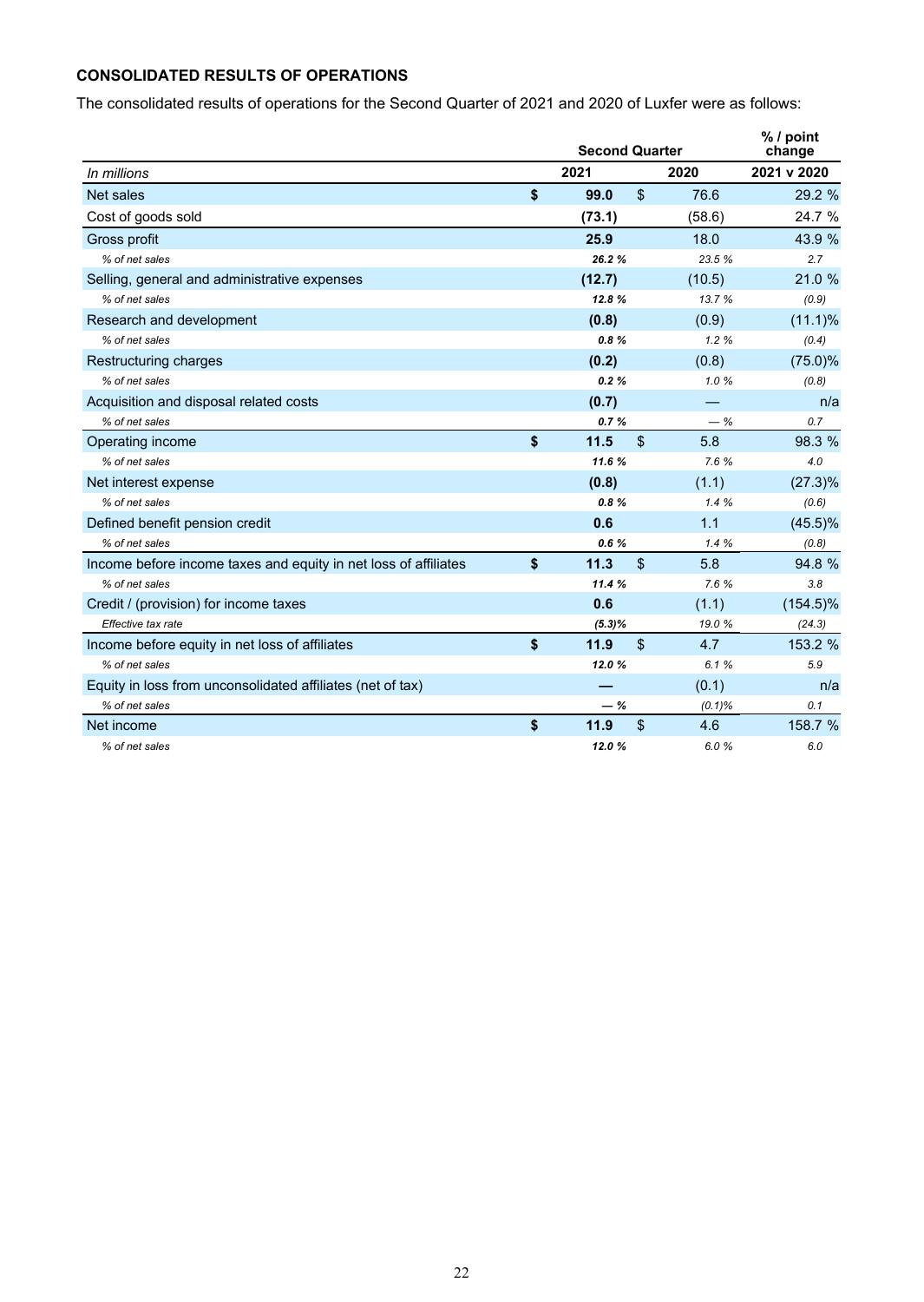The consolidated results of operations for the First Half of 2021 and 2020 of Luxfer were as follows:

|                                                                   | Year-to-date                |           | % / point<br>change |
|-------------------------------------------------------------------|-----------------------------|-----------|---------------------|
| In millions                                                       | 2021                        | 2020      | 2021 v 2020         |
| Net sales                                                         | \$<br>184.2                 | 165.0     | 11.6 %              |
| Cost of goods sold                                                | (133.1)                     | (122.9)   | 8.3 %               |
| Gross profit                                                      | 51.1                        | 42.1      | 21.4 %              |
| % of net sales                                                    | 27.7 %                      | 25.5 %    | 2.2                 |
| Selling, general and administrative expenses                      | (23.3)                      | (21.9)    | 6.4 %               |
| % of net sales                                                    | 12.6%                       | 13.3 %    | (0.7)               |
| Research and development                                          | (1.6)                       | (1.6)     | 0.0%                |
| % of net sales                                                    | 0.9%                        | 1.0%      | (0.1)               |
| Restructuring charges                                             | (1.6)                       | (3.6)     | $(55.6)\%$          |
| % of net sales                                                    | 0.9%                        | 2.2%      | (1.3)               |
| Acquisition and disposal related costs                            | (0.9)                       | (0.2)     | 350.0 %             |
| % of net sales                                                    | 0.5%                        | $(0.1)\%$ | 0.6                 |
| Other charges                                                     | (1.1)                       |           | n/a                 |
| % of net sales                                                    | 0.6%                        | $-$ %     | 0.6                 |
| Operating income                                                  | 22.6                        | 14.8      | 52.7 %              |
| % of net sales                                                    | 12.3%                       | 9.0%      | 3.3                 |
| Net interest expense                                              | (1.6)                       | (2.3)     | $(30.4)\%$          |
| % of net sales                                                    | 0.9%                        | 1.4%      | (0.5)               |
| Defined benefit pension credit                                    | $1.2$                       | 2.2       | $(45.5)\%$          |
| % of net sales                                                    | 0.7%                        | 1.3%      | (0.6)               |
|                                                                   |                             | 14.7      |                     |
| Income before income taxes and equity in net loss from affiliates | 22.2                        |           | 51.0 %              |
| % of net sales                                                    | 12.1%                       | 8.9%      | 3.2                 |
| Provision for income taxes                                        | (1.7)                       | (2.8)     | $(39.3)\%$          |
| Effective tax rate                                                | 7.7%                        | 19.0%     | (11.3)              |
| Income before equity in net loss from affiliates                  | 20.5                        | 11.9      | 72.3                |
| % of net sales                                                    | 11.1%                       | 7.2 %     | 3.9                 |
| Equity in loss of unconsolidated affiliates (net of tax)          |                             | (0.1)     | n/a                 |
| % of net sales                                                    | $-$ %                       | $(0.1)\%$ | 0.1                 |
| Net income / (loss)                                               | \$<br>$\mathsf{\$}$<br>20.5 | 11.8      | 73.7 %              |
| % of net sales                                                    | 11.1%                       | 7.2%      | 3.9                 |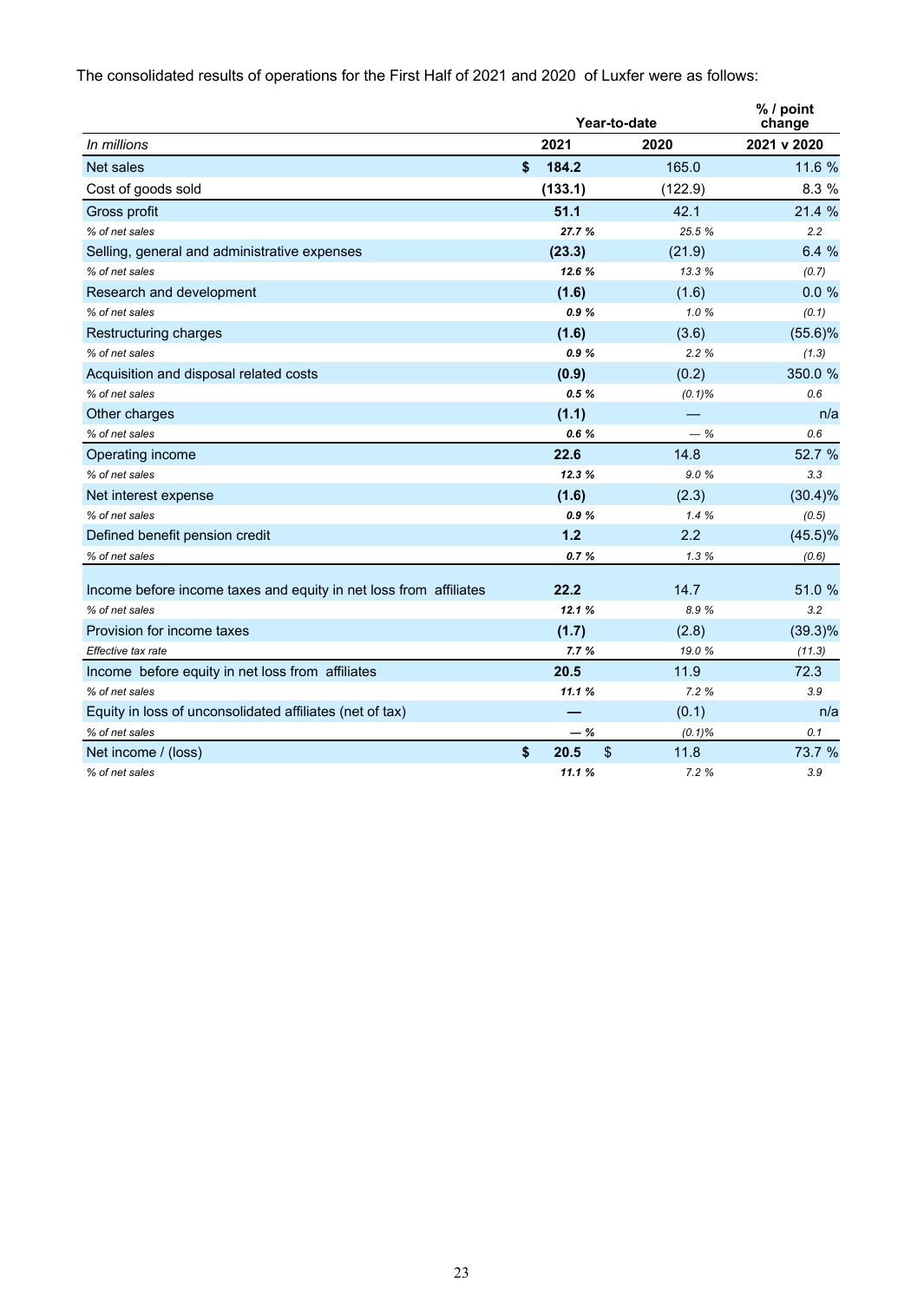#### **Net sales**

The 29.2% and 11.6% increase in consolidated net sales in the second quarter and first half, respectively, of 2021 from 2020 was primarily the result of a partial recovery in volumes adversely impacted by COVID-19 in the prior year, with the most significant factors being:

- Increased sales in the second quarter in Luxfer MEL Technologies, primarily of Oil and Gas magnesium alloys and zirconium catalysis automotive products, although Oil and Gas sales were marginally down in the first half overall due to a relatively strong performance in the first quarter 2020, before the pandemic took hold;
- Increased sales in Luxfer Magtech, primarily in the second quarter of magnesium powders for military applications;
- Increased sales in Luxfer Gas Cylinders in the second quarter, \$8.0 million of which is due to the acquisition of Structural Composite Industries at the end of the first quarter, which positively impacted SCBA cylinders used by first responders, as well as cylinders used in aerospace and alternative fuels applications; and
- Favorable foreign exchange variances of \$4.5 million in the quarter and \$7.5 million in the first half.

#### **Gross profit**

The 2.7 and 2.2 percentage point increase in gross profit as a percentage of sales in the second quarter and first half, respectively of 2021 from 2020 was primarily the result of the impact of our ongoing cost reduction program as well as cost saving measures taken in response to COVID-19 in the second half of the prior year.

#### **Selling, general and administrative expenses ("SG&A")**

SG&A costs as a percentage of sales in 2021 from 2020 has decreased by 0.7 percentage points due to the impact of cost reduction programs.

#### **Research and development costs**

Research and development cost as a percentage of sales reduced by 0.4 and 0.1 percentage points in the second quarter and first half of 2021 relative to 2020 respectively, although the absolute value of expenditure was broadly flat.

#### **Restructuring charges**

The \$0.2 million and \$1.6 million restructuring charge in the second quarter and first half of 2021 included \$0.2 million and \$0.7 million respectively of further costs associated with the announced closure of Luxfer Gas Cylinders France, and was largely legal and professional fees. The first half of 2021 also includes \$0.9 million of one-time employee termination benefits in the Elektron division, largely in relation to the planned divestiture of our small Luxfer Magtech production facility in Ontario, Canada.

The \$0.8 million and \$3.6 million restructuring charge in the second quarter and first half of 2020 was predominantly (\$0.6 million and \$3.2 million respectively) the result of further costs associated with the announced closure of Luxfer Gas Cylinders France, including one-time employee benefits, and associated legal and professional fees.

#### **Acquisition and disposal related costs**

Net costs of \$0.7 million and \$0.9 million incurred in the second quarter and first half of 2021 respectively include amounts incurred in relation to the acquisition of Structural Composites Industries.

Acquisition related costs of \$0.2 million in 2020 represents amounts incurred in relation to merger and acquisition ("M&A"), exploration activities net of a \$0.1 million release of deferred contingent consideration.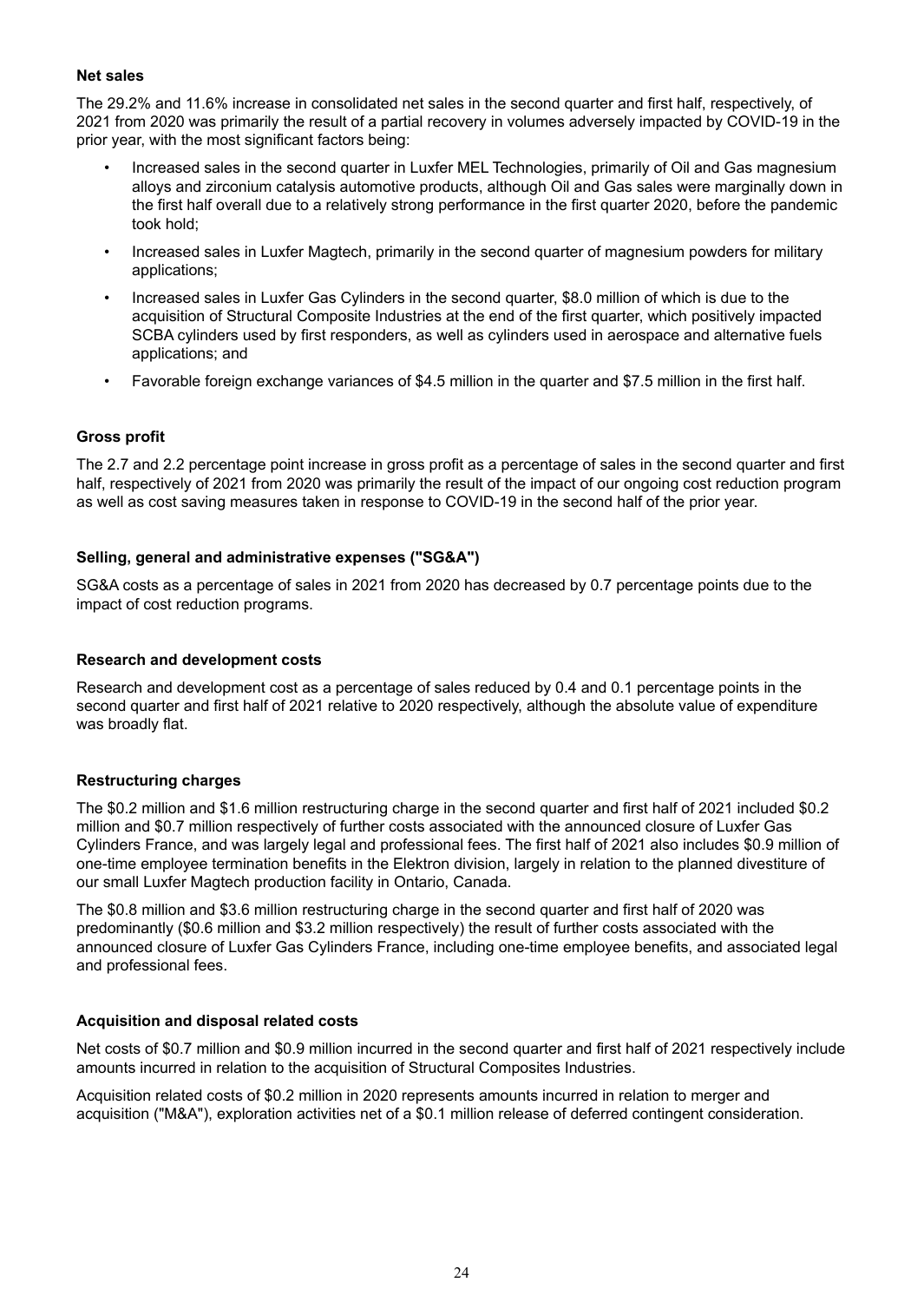# **Other charges**

Other charges in the during 2021 relates to the settlement of a class action lawsuit in the Gas Cylinders segment in relation to an alleged historic violation of the Californian Labor Code, concerning an Human Resources administration matter.

#### **Net interest expense**

Net interest expense of \$0.8 million in the second quarter of 2021 reduced from \$1.1 million in the second quarter 2020, largely due to the \$25 million early repayment in December 2020 of the Loan Notes 2021. This also resulted in lower net interest expense of \$1.6 million in the first half of 2021 relative to \$2.3 million in the first half 2020.

#### **Defined benefit pension credit**

The \$0.5 million and \$1.0 million decrease in defined benefit pension credit to \$0.6 million and \$1.2 million in the second quarter and first half of 2021 from \$1.1 million and \$2.2 million in 2020 is primarily due to the combined effect on the U.K. plan of lower projected asset returns and a higher post-2030 inflation projection in the U.K., partially offset by a fall in the discount rate.

#### **Provision for income taxes**

The movement in the statutory effective tax rate from 19.0% in 2020, to 7.7% in 2021, was primarily due to the impact of the enacted tax rate change in the U.K., which is due to rise from 19% to 25% in April 2023. The subsequent increase in the value of deferred tax assets related to our defined benefit pension plan has resulted in a credit of \$2.2 million recorded in our tax charge in the second quarter. When stripping out the impact of this, as well as other less significant adjusting items, the adjusted effective tax rate has increased to 20.1% in 2021 from 18.4% in 2020, largely as a result of jurisdictional profit mix.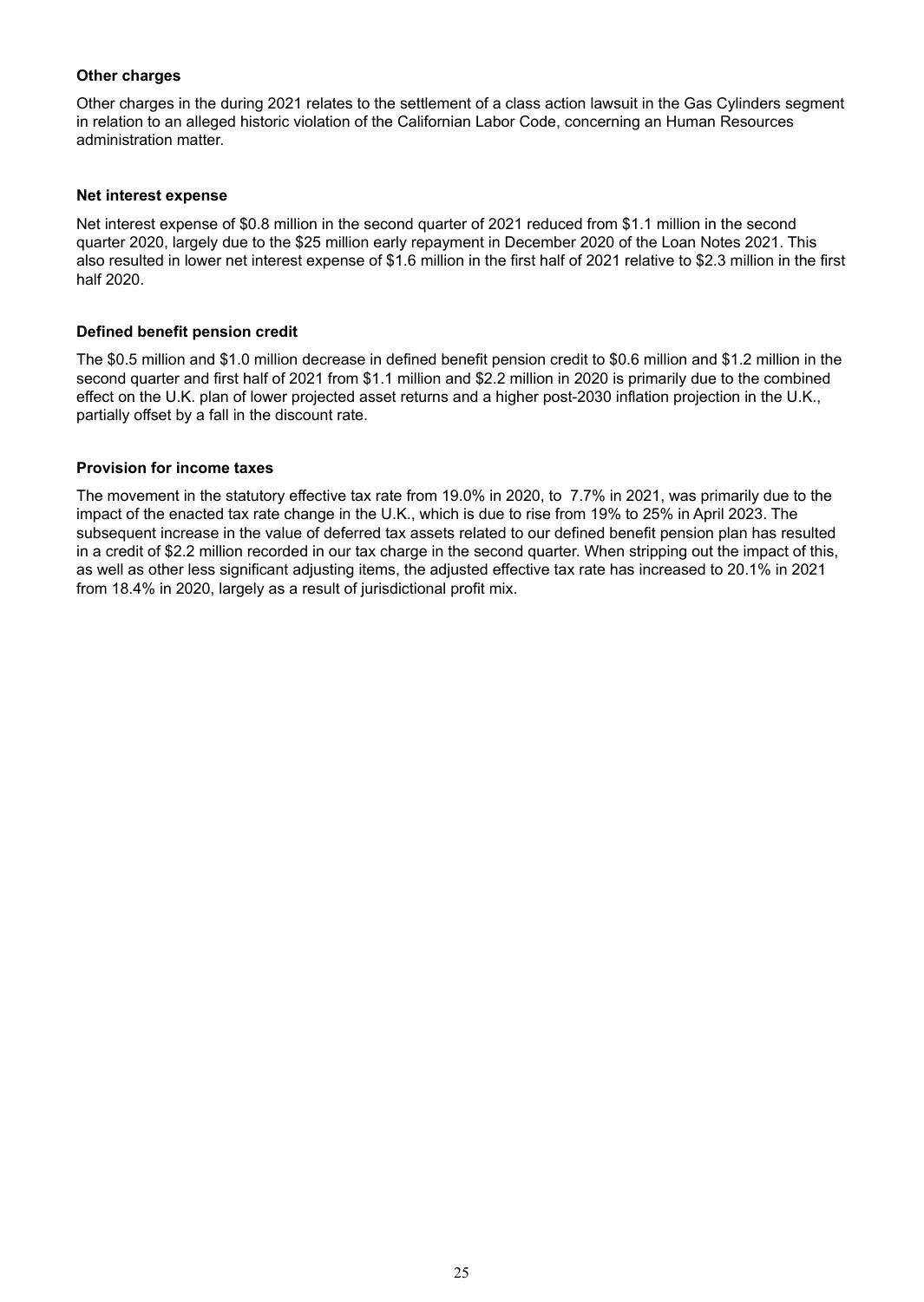# **RECONCILIATION OF NON-GAAP FINANCIAL MEASURES TO GAAP MEASURES**

The following table of non-GAAP summary financial data presents a reconciliation of net income to adjusted net income for the periods presented, being the most comparable GAAP measure. Management believes that adjusted net income, adjusted earnings per share, adjusted EBITA and adjusted EBITDA are key performance indicators (KPIs) used by the investment community and that such presentation will enhance an investor's understanding of the Company's operational results. In addition, Luxfer's CEO and other senior management use these KPIs, among others, to evaluate business performance. However, investors should not consider adjusted net income and adjusted earnings per share in isolation as an alternative to net income and earnings per share when evaluating Luxfer's operating performance or measuring Luxfer's profitability.

|                                                                             | <b>Second Quarter</b> |                |       | Year-to-date |           |      |       |  |  |
|-----------------------------------------------------------------------------|-----------------------|----------------|-------|--------------|-----------|------|-------|--|--|
| In millions except per share data                                           | 2021                  |                | 2020  |              | 2021      | 2020 |       |  |  |
| Net income from continuing operations                                       | \$<br>11.9            | \$.            | 4.6   | Ŝ.           | $20.5$ \$ |      | 11.8  |  |  |
| Accounting charges relating to acquisitions and disposals of<br>businesses: |                       |                |       |              |           |      |       |  |  |
| Amortization on acquired intangibles                                        | 0.2                   |                | 0.2   |              | 0.4       |      | 0.4   |  |  |
| Acquisition and disposal related costs                                      | 0.7                   |                |       |              | 0.9       |      | 0.2   |  |  |
| Defined benefit pension credit                                              | (0.6)                 |                | (1.1) |              | (1.2)     |      | (2.2) |  |  |
| Restructuring charges                                                       | 0.2                   |                | 0.8   |              | 1.6       |      | 3.6   |  |  |
| Other charges                                                               |                       |                |       |              | 1.1       |      |       |  |  |
| Share-based compensation charges                                            | 0.9                   |                | 0.8   |              | 1.4       |      | 1.3   |  |  |
| Other non-recurring tax items $(1)$                                         | (2.2)                 |                |       |              | (2.2)     |      |       |  |  |
| Income tax on adjusted items                                                | (0.9)                 |                | (0.1) |              | (1.4)     |      | (0.5) |  |  |
| Adjusted net income                                                         | \$<br>10.2            | $\mathfrak{L}$ | 5.2   | \$           | 21.1 S    |      | 14.6  |  |  |
|                                                                             |                       |                |       |              |           |      |       |  |  |
| Adjusted earnings per ordinary share                                        |                       |                |       |              |           |      |       |  |  |
| Diluted earnings per ordinary share                                         | \$<br>0.42            | \$             | 0.16  | \$           | 0.73      | \$   | 0.42  |  |  |
| Impact of adjusted items                                                    | (0.06)                |                | 0.02  |              | 0.02      |      | 0.10  |  |  |
| Adjusted diluted earnings per ordinary share <sup>(2)</sup>                 | \$<br>0.36            | S              | 0.19  | S            | 0.75      | S    | 0.52  |  |  |

 $<sup>(1)</sup>$  Other non-recurring tax items represents the impact of the recently enacted U.K. tax rate change (from 19% to 25% with effect from April 2023) on deferred tax</sup> assets related to our U.K. defined benefit pension plan.

 $^{(2)}$  For the purpose of calculating diluted earnings per share, the weighted average number of ordinary shares outstanding during the financial year has been adjusted for the dilutive effects of all potential ordinary shares and share options granted to employees, except where there is a loss in the period, then no adjustment is made.

|                               | <b>Second Quarter</b> |      |      |    |      | Year-to-date |      |  |
|-------------------------------|-----------------------|------|------|----|------|--------------|------|--|
| In millions                   | 2021<br>2020          |      |      |    | 2021 |              | 2020 |  |
| Adjusted net income           | \$<br>10.2            | -\$  | 5.2  | S. | 21.1 | \$           | 14.6 |  |
| Add back:                     |                       |      |      |    |      |              |      |  |
| Other non-recurring tax items | 2.2                   |      |      |    | 2.2  |              |      |  |
| Income tax on adjusted items  | 0.9                   |      | 0.1  |    | 1.4  |              | 0.5  |  |
| Provision for income taxes    | (0.6)                 |      | 1.1  |    | 1.7  |              | 2.8  |  |
| Net finance costs             | 0.8                   |      | 1.1  |    | 1.6  |              | 2.3  |  |
| <b>Adjusted EBITA</b>         | \$<br>13.5            | - \$ | 7.5  | S  | 28.0 | \$           | 20.2 |  |
| Depreciation                  | 3.8                   |      | 3.1  |    | 7.0  |              | 6.2  |  |
| <b>Adjusted EBITDA</b>        | \$<br>17.3            | S    | 10.6 | S  | 35.0 | \$           | 26.4 |  |

The following table presents a reconciliation for the adjusted effective tax rate, which management believes is a KPI used by the investment community and that such presentation will enhance an investor's understanding of the Company's operational results.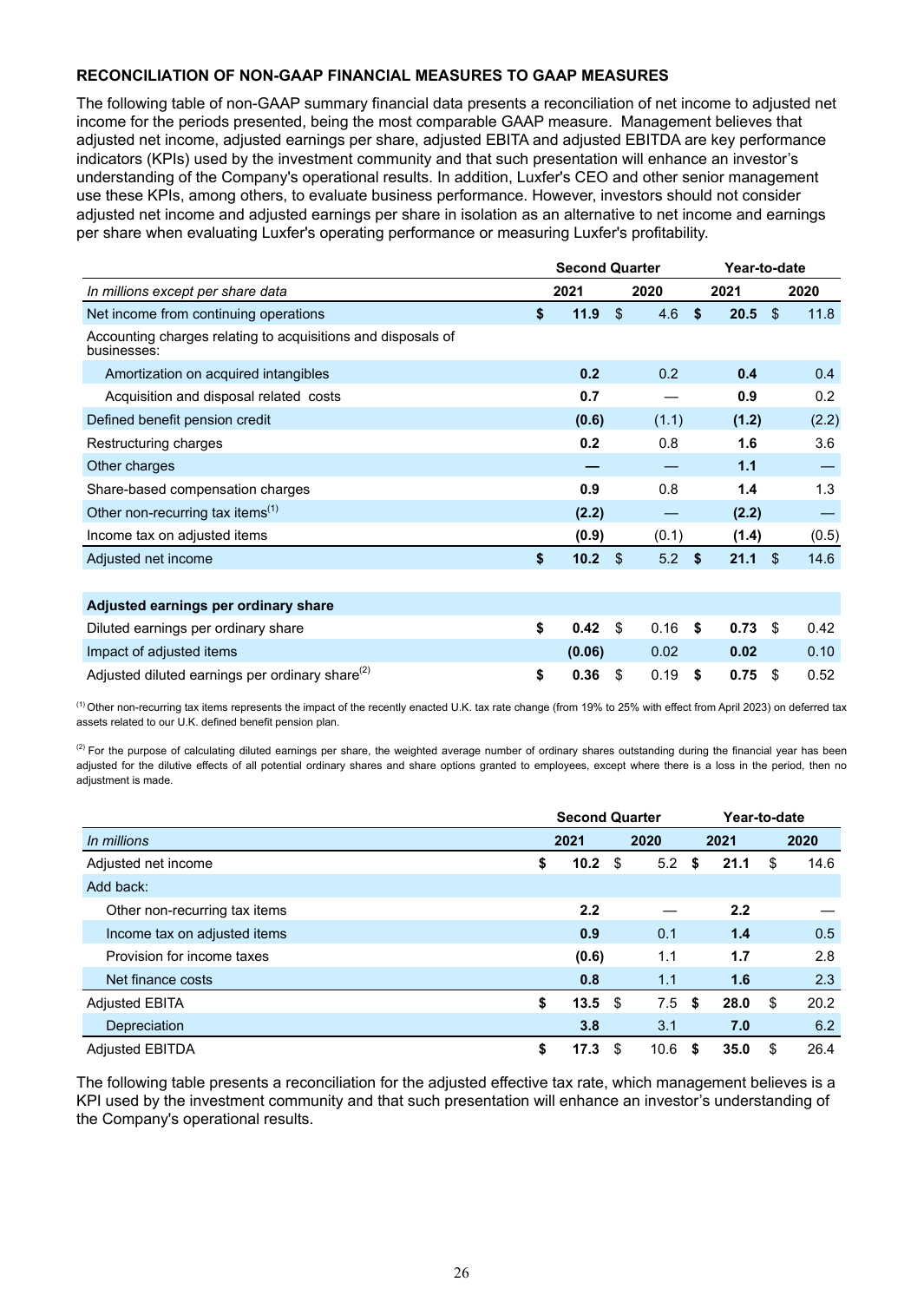|                                     |    | <b>Second Quarter</b> |    |        |   |        | Year-to-date |        |  |  |
|-------------------------------------|----|-----------------------|----|--------|---|--------|--------------|--------|--|--|
| In millions                         |    | 2021                  |    | 2020   |   | 2021   |              | 2020   |  |  |
| Adjusted net income                 | \$ | 10.2                  | \$ | 5.2    | S | 21.1   | S            | 14.6   |  |  |
| Add back:                           |    |                       |    |        |   |        |              |        |  |  |
| Other non-recurring tax items       |    | 2.2                   |    |        |   | 2.2    |              |        |  |  |
| Income tax on adjusted items        |    | 0.9                   |    | 0.1    |   | 1.4    |              | 0.5    |  |  |
| Provision for income taxes          |    | (0.6)                 |    | 1.1    |   | 1.7    |              | 2.8    |  |  |
| Adjusted income before income taxes | S  | 12.7                  | \$ | 6.4    | S | 26.4   | S            | 17.9   |  |  |
| Adjusted provision for income taxes |    | 2.5                   |    | 1.2    |   | 5.3    |              | 3.3    |  |  |
| Adjusted effective tax rate         |    | 19.7%                 |    | 18.8 % |   | 20.1 % |              | 18.4 % |  |  |

# **SEGMENT RESULTS OF OPERATIONS**

The summary that follows provides a discussion of the results of operations of each of our two reportable segments (Gas Cylinders and Elektron). Both segments comprise various product offerings that serve multiple end markets.

Adjusted EBITDA represents operating income adjusted for share based compensation charges; loss on disposal of property, plant and equipment, restructuring charges; impairment charges; acquisition and disposal related gains and costs; other charges; depreciation and amortization; and unwind of discount on deferred consideration. A reconciliation to net income and taxes can be found in Note 11 to the condensed consolidated financial statements.

# **GAS CYLINDERS**

The net sales and adjusted EBITDA for Gas Cylinders were as follows:

| <b>Second Quarter</b>  |        |        | % / point change |       | Year-to-date | % / point change |  |  |
|------------------------|--------|--------|------------------|-------|--------------|------------------|--|--|
| In millions            | 2021   | 2020   | 2021 v 2020      | 2021  | 2020         | 2021 v 2020      |  |  |
| Net sales              | \$46.5 | \$37.5 | 24.0 % \$82.7    |       | \$74.7       | 10.7 $%$         |  |  |
| <b>Adjusted EBITDA</b> | 5.3    | 5.3    | $-$ %            | 11.3  | 9.5          | 18.9%            |  |  |
| % of net sales         | 11.4%  | 14.1%  | (2.7)            | 13.7% | 12.7%        | 1.0              |  |  |

# *Net sales*

The 24.0% and 10.7% increase in Gas Cylinders sales in the second quarter and first half, respectively, of 2021 from 2020 was primarily the result of:

- Increased sales of \$8.0 million in the second quarter due to the acquisition of Structural Composite Industries at the end of the first quarter, which positively impacted SCBA cylinders used by first responders, as well as cylinders used in aerospace and alternative fuels applications; and
- Increased sales of cylinders for gas calibration and other industrial applications.

These increases were partially offset by a fall in sales of medical oxygen cylinders.

# *Adjusted EBITDA*

The 2.7 percentage point decrease in adjusted EBITDA for Gas Cylinders as a percentage of net sales in the second quarter of 2021 relative to 2020 is largely due to adverse sales mix and losses incurred by the recently acquired SCI business. There was a 1.0 percentage point increase in profitability in the first half of 2021 from 2020.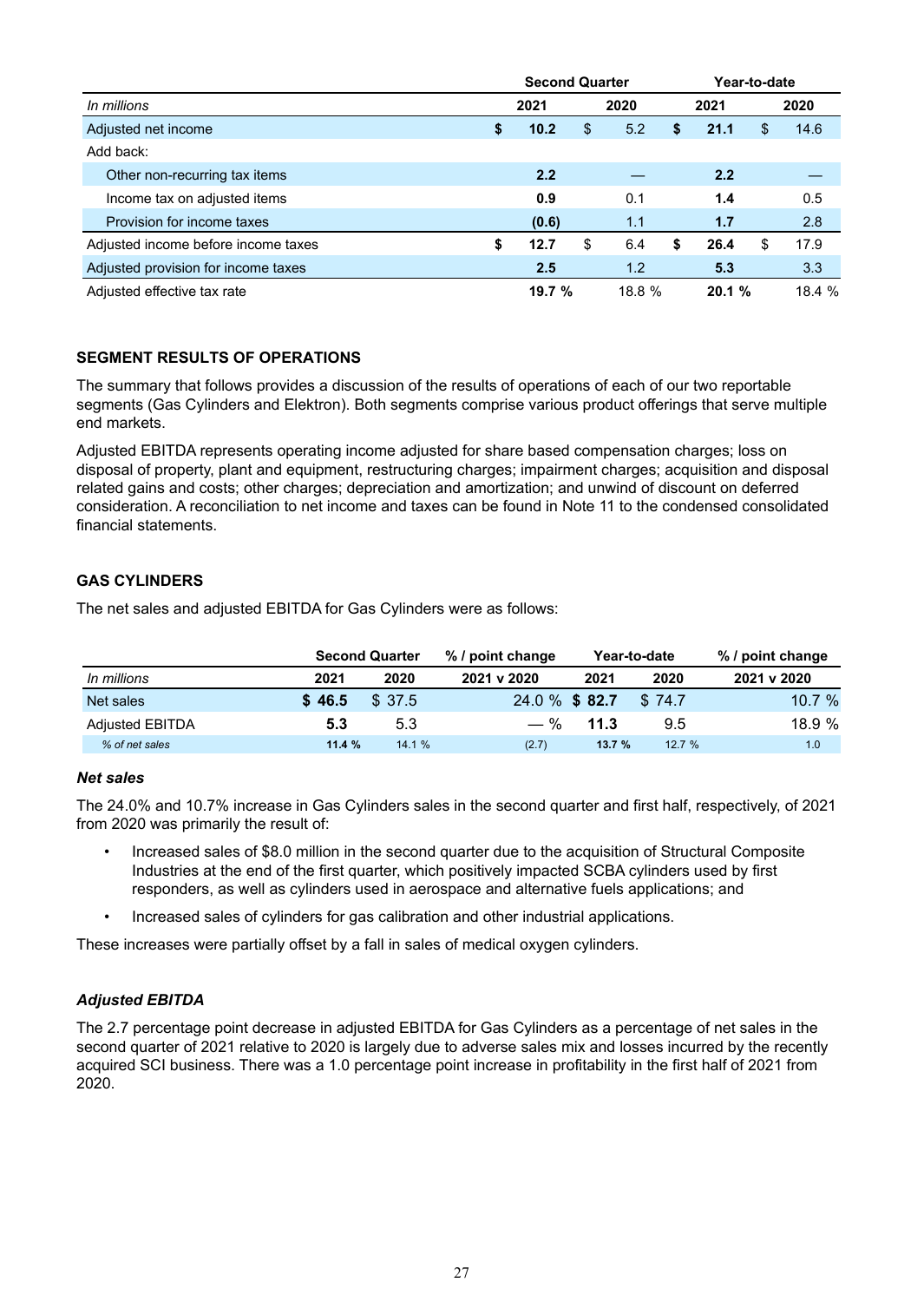# **ELEKTRON**

The net sales and adjusted EBITDA for Elektron were as follows:

|                        |        | % / point change<br><b>Second Quarter</b> |                |       | Year-to-date | % / point change |  |  |  |
|------------------------|--------|-------------------------------------------|----------------|-------|--------------|------------------|--|--|--|
| In millions            | 2021   | 2020                                      | 2021 v 2020    | 2021  | 2020         | 2021 v 2020      |  |  |  |
| Net sales              | \$52.5 | \$39.1                                    | 34.3 % \$101.5 |       | \$90.3       | 12.4%            |  |  |  |
| <b>Adjusted EBITDA</b> | 12.0   | 5.3                                       | 126.4%         | 23.7  | 16.9         | 40.2 %           |  |  |  |
| % of net sales         | 22.9%  | 13.6%                                     | 9.3            | 23.3% | 18.7 %       | 4.6              |  |  |  |

#### *Net sales*

The 34.3% and 12.4% increase in Elektron sales in the second quarter and first half, respectively, of 2021 from 2020 was primarily the result of a partial recovery from the COVID-19 related disruption in the prior year, including increased sales of:

- Zirconium-based automotive catalysts;
- Magnesium alloys used in Oil and Gas in the second quarter;
- Luxfer Magtech magnesium powders and MREs for military applications; and of
- Luxfer Graphic Arts photo-engraving plates.

# *Adjusted EBITDA*

The 9.3 and 4.6 percentage point increase in adjusted EBITDA for Elektron as a percentage of net sales in the second quarter and first half respectively of 2021 from 2020 was primarily the result of the partial recovery in volumes impacted by the pandemic in the prior year, characterized by improved product sales mix and continuing benefit from cost saving measures.

# **LIQUIDITY AND CAPITAL RESOURCES**

Our liquidity requirements arise primarily from obligations under our indebtedness, capital expenditures, acquisitions, the funding of working capital and the funding of hedging facilities to manage foreign exchange and commodity purchase price risks. We meet these requirements primarily through cash flows from operating activities, cash deposits and borrowings under the Revolving Credit Facility and accompanying ancillary hedging facilities and the Loan Notes due 2023 and 2026. Our principal liquidity needs are:

- funding acquisitions, including deferred contingent consideration payments;
- capital expenditure requirements;
- payment of shareholder dividends;
- servicing interest on the Loan Notes, which is payable at each quarter end, in addition to interest and / or commitment fees on the Senior Facilities Agreement;
- working capital requirements, particularly in the short term as we aim to achieve organic sales growth; and
- hedging facilities used to manage our foreign exchange and aluminum purchase price risks.

From time to time, we consider acquisitions or investments in other businesses that we believe would be appropriate additions to our business.

Our Revolving Credit Facility expires on July 31, 2022 and we are currently negotiating a new facility which we expect to be in place by the third quarter 2021.

We believe that, in the long term, cash generated from our operations will be adequate to meet our anticipated requirements for working capital, capital expenditures and interest payments on our indebtedness. In the short term, we believe we have sufficient credit facilities to cover any variation in our cash flow generation. However, any major repayments of indebtedness will be dependent on our ability to raise alternative financing or to realize substantial returns from operational sales. Also, our ability to expand operations through sales development and capital expenditures could be constrained by the availability of liquidity, which, in turn, could impact the profitability of our operations.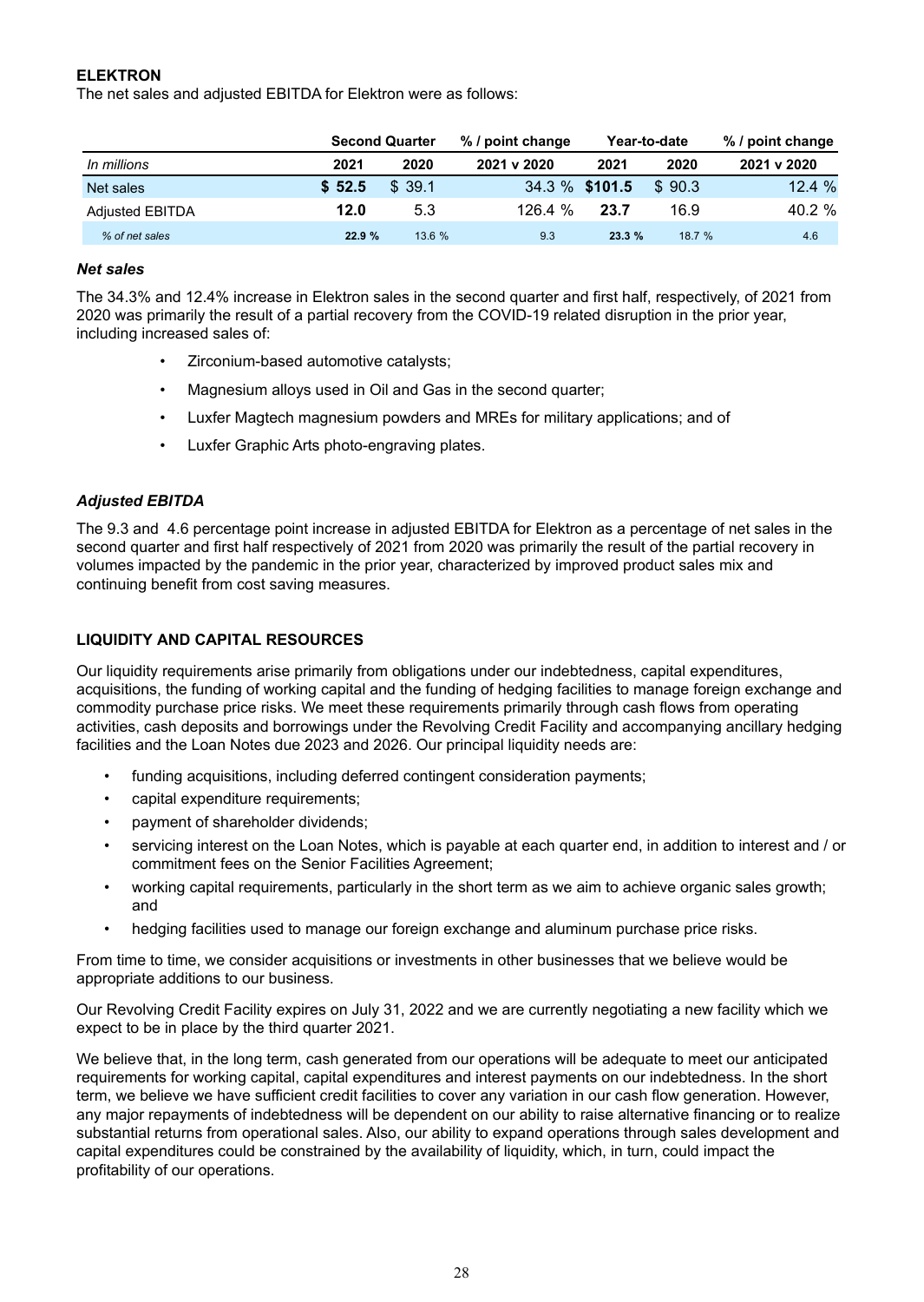We have been in compliance with the covenants under the Note Purchase and Private Shelf Agreement and the Senior Facilities Agreement throughout all of the quarterly measurement dates from inception to June 27, 2021.

Luxfer conducts all of its operations through its subsidiaries, joint ventures and affiliates. Accordingly, Luxfer's main cash source is dividends from its subsidiaries. The ability of each subsidiary to make distributions depends on the funds that a subsidiary receives from its operations in excess of the funds necessary for its operations, obligations or other business plans. We have not historically experienced any material impediment to these distributions, and we do not expect any local legal or regulatory regimes to have any impact on our ability to meet our liquidity requirements in the future. In addition, since our subsidiaries are wholly-owned, our claims will generally rank junior to all other obligations of the subsidiaries. If our operating subsidiaries are unable to make distributions, our growth may slow, unless we are able to obtain additional debt or equity financing. In the event of a subsidiary's liquidation, there may not be assets sufficient for us to recoup our investment in the subsidiary.

Our ability to maintain or increase the generation of cash from our operations in the future will depend significantly on the competitiveness of and demand for our products, including our success in launching new products. Achieving such success is a key objective of our business strategy. Due to commercial, competitive and external economic factors, however, we cannot guarantee that we will generate sufficient cash flows from operations or that future working capital will be available in an amount sufficient to enable us to service our indebtedness or make necessary capital expenditures.

# *Cash Flows*

#### *Operating activities*

Cash provided by operating activities was \$24.4 million for the year-to-date in 2021. It was primarily related to net income from operating activities, net of the following non-cash items: depreciation and amortization, pension contributions and net changes to assets and liabilities.

Cash provided by operating activities was \$9.5 million in the first half of 2020. It was primarily related to net income from operating activities, net of the following non-cash items: depreciation and amortization; asset impairment charges, pension contributions and net changes to assets and liabilities.

#### *Investing activities*

Net cash used for investing activities was \$2.3 million for the first half of 2021, compared to net cash used for investing activities of \$4.4 million in 2020.The movement was primarily due acquisition and disposal activity. There was \$20.6 million of proceeds received from our divestiture of our U.S. aluminum gas cylinder facility included within discontinued operations, partially offset by the \$19.3 million acquisition of SCI. In addition, capital expenditures decreased from \$4.4 million in the first of 2020, to \$3.6 million in 2021.

#### *Financing activities*

In the first half of 2021, net cash used for financing activities was \$13.6 million (2020: \$6.9 million). We made net repayments on our banking facilities of \$4.4 million (2020: \$0.4 million drawdown) and dividend payments of \$6.8 million (2020: \$6.8 million), equating to \$0.25 per ordinary share. In 2020 we received \$1.1 million in relation to proceeds from sales of shares, no shares have been sold in 2021. In addition, we paid out \$1.5 million (2020: \$1.2 million) in settling share based compensation. During the quarter we commenced a share buy-back program which resulted in an outflow of \$0.9 million.

During the Second Quarter of 2021 the Directors approved a share buy-back program for the purchase of 200,000 ordinary shares over the course of 34 weeks, ceasing December 27, 2021. The program commenced on May 10, 2021 and during the Second Quarter the Company purchased 38,000 shares, resulting in a cash outflow of \$0.9 million (2020: \$nil).

#### *Capital Resources*

#### *Dividends*

We paid year-to-date dividends in 2021 of \$6.8 million (2020: \$6.8 million year-to-date), or \$0.25 per ordinary share.

Any payment of dividends is also subject to the provisions of the U.K. Companies Act, according to which dividends may only be paid out of profits available for distribution determined by reference to financial statements prepared in accordance with the Companies Act and IFRS as adopted by the E.U., which differ in some respects from GAAP. In the event that dividends are paid in the future, holders of the ordinary shares will be entitled to receive payments in U.S. dollars in respect of dividends on the underlying ordinary shares in accordance with the deposit agreement. Furthermore, because we are a holding company, any dividend payments would depend on cash flows from our subsidiaries.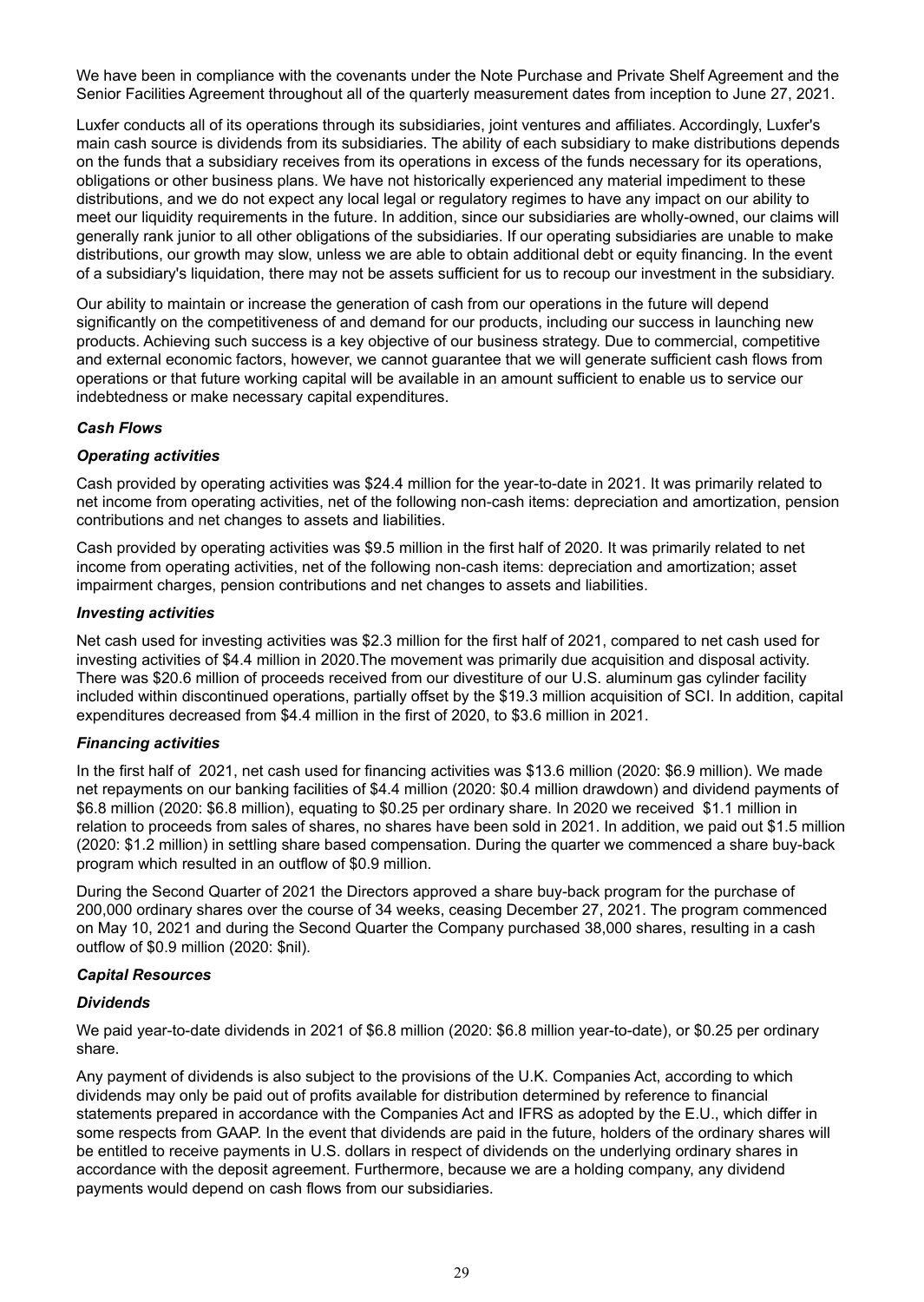# *Authorized shares*

Our authorized share capital consists of 40.0 million ordinary shares with a par value of £0.50 per share.

# *Contractual obligations*

The following summarizes our significant contractual obligations that impact our liquidity:

|                                           | <b>Payments Due by Period</b> |      |                     |          |                  |                   |                         |      |                  |     |
|-------------------------------------------|-------------------------------|------|---------------------|----------|------------------|-------------------|-------------------------|------|------------------|-----|
|                                           | <b>Total</b>                  |      | Less than<br>1 year |          | $1 - 3$<br>years |                   | $3 - 5$<br><b>vears</b> |      | After<br>5 years |     |
|                                           |                               |      | (in \$ million)     |          |                  |                   |                         |      |                  |     |
| <b>Contractual cash obligations</b>       |                               |      |                     |          |                  |                   |                         |      |                  |     |
| Loan Notes due 2023                       | \$                            | 25.0 | - \$                |          | \$               | 25.0 <sup>5</sup> |                         |      | S                |     |
| Loan Notes due 2026                       |                               | 25.0 |                     |          |                  |                   |                         | 25.0 |                  |     |
| Obligations under operating leases        |                               | 15.7 |                     | 2.3      |                  | 3.2               |                         | 1.4  |                  | 8.8 |
| Capital commitments                       |                               | 0.7  |                     | 0.7      |                  |                   |                         |      |                  |     |
| Interest payments                         |                               | 8.7  |                     | 2.5      |                  | 3.7               |                         | 2.5  |                  |     |
| <b>Total contractual cash obligations</b> |                               | 75.1 |                     | $5.5$ \$ |                  | 31.9 <sup>5</sup> |                         | 28.9 |                  | 8.8 |

The were no drawings at June 27, 2021 on the Revolving Credit Facility.

#### *Off-balance sheet measures*

At June 27, 2021, we had no off-balance sheet arrangements other than the two bonding facilities disclosed in Note 15.

# **NEW ACCOUNTING STANDARDS**

See Note 1 of the Notes to Condensed Consolidated Financial Statements for information pertaining to recently adopted accounting standards or accounting standards to be adopted in the future.

# **CRITICAL ACCOUNTING POLICIES**

We have adopted various accounting policies to prepare the consolidated financial statements in accordance with GAAP. Certain of our accounting policies require the application of significant judgment by management in selecting the appropriate assumptions for calculating financial estimates. In our 2020 Annual Report on Form 10- K, filed with the SEC on March 2, 2021, we identified the critical accounting policies which affect our more significant estimates and assumptions used in preparing our consolidated financial statements.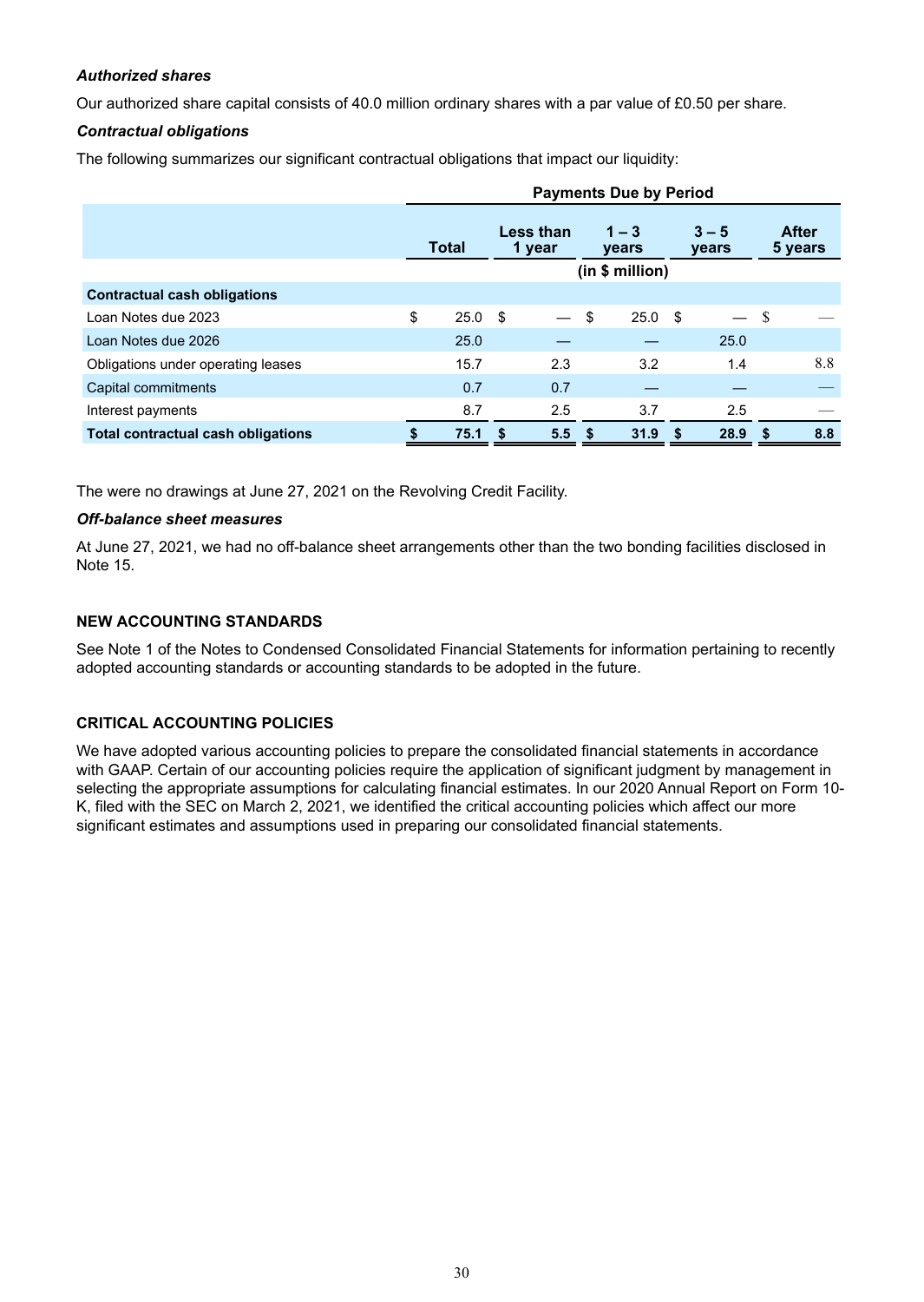# **Item 3. Quantitative and qualitative disclosures about market risk**

There have been no material changes in our market risk during the first half ended June 27, 2021. For additional information, refer to Item 7A of our 2020 Annual Report on Form 10-K, filed with the SEC on March 2, 2021.

#### **Item 4. Controls and Procedures**

#### *Evaluation of Disclosure Controls and Procedures*

We maintain a system of disclosure controls and procedures designed to provide reasonable assurance as to the reliability of our published financial statements and other disclosures included in this report. Our management evaluated, with the participation of our Chief Executive Officer and our Chief Financial Officer, the effectiveness of the design and operation of our disclosure controls and procedures as of the end of the quarter ended June 27, 2021, pursuant to Rule 13a-15(b) of the Securities Exchange Act of 1934 (the "Exchange Act"). Based upon their evaluation, our Chief Executive Officer and our Chief Financial Officer concluded that our disclosure controls and procedures were effective, at a reasonable assurance level, as of the quarter ended June 27, 2021, to ensure that information required to be disclosed by us in the reports we file or submit under the Exchange Act is recorded, processed, summarized and reported, within the time periods specified in the Securities and Exchange Commission's rules and forms, and to ensure that information required to be disclosed by us in the reports we file or submit under the Exchange Act is accumulated and communicated to our management, including our principal executive and principal financial officers, as appropriate to allow timely decisions regarding required disclosures.

#### *Changes in Internal Control over Financial Reporting*

There was no change in our internal control over financial reporting (as defined in Rules 13a-15(f) and 15d-15(f) under the Exchange Act) that occurred during the quarter and year-to-date period ended June 27, 2021, that has materially affected, or is reasonably likely to materially affect, our internal control over financial reporting.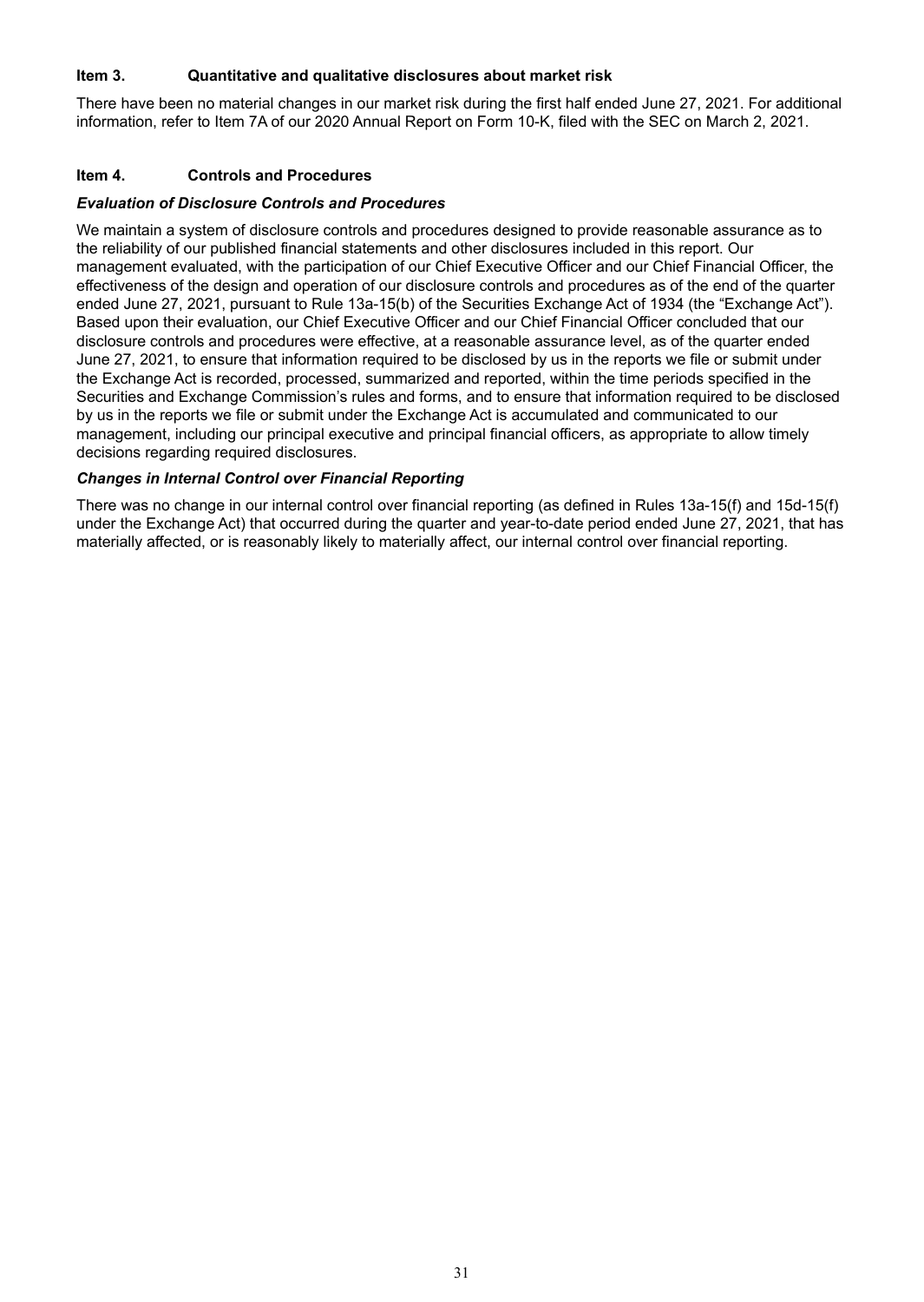# **PART II - OTHER INFORMATION**

# **Item 1. Legal Proceedings**

The Company is a defendant in various lawsuits and is subject to various claims that arise in the normal course of business, the most significant of which are summarized in Note 15 (commitments and contingencies) to the consolidated financial statements in ITEM 1. In the opinion of management, the likelihood that the ultimate disposition of these matters will have a material adverse impact is remote.

#### **Item 1A. Risk Factors**

There have been no material changes from the risk factors previously disclosed in Item 1A. of our 2020 Annual Report on Form 10-K.

# **Item 2. Unregistered Sales of Equity Securities and Use of Proceeds**

Not applicable.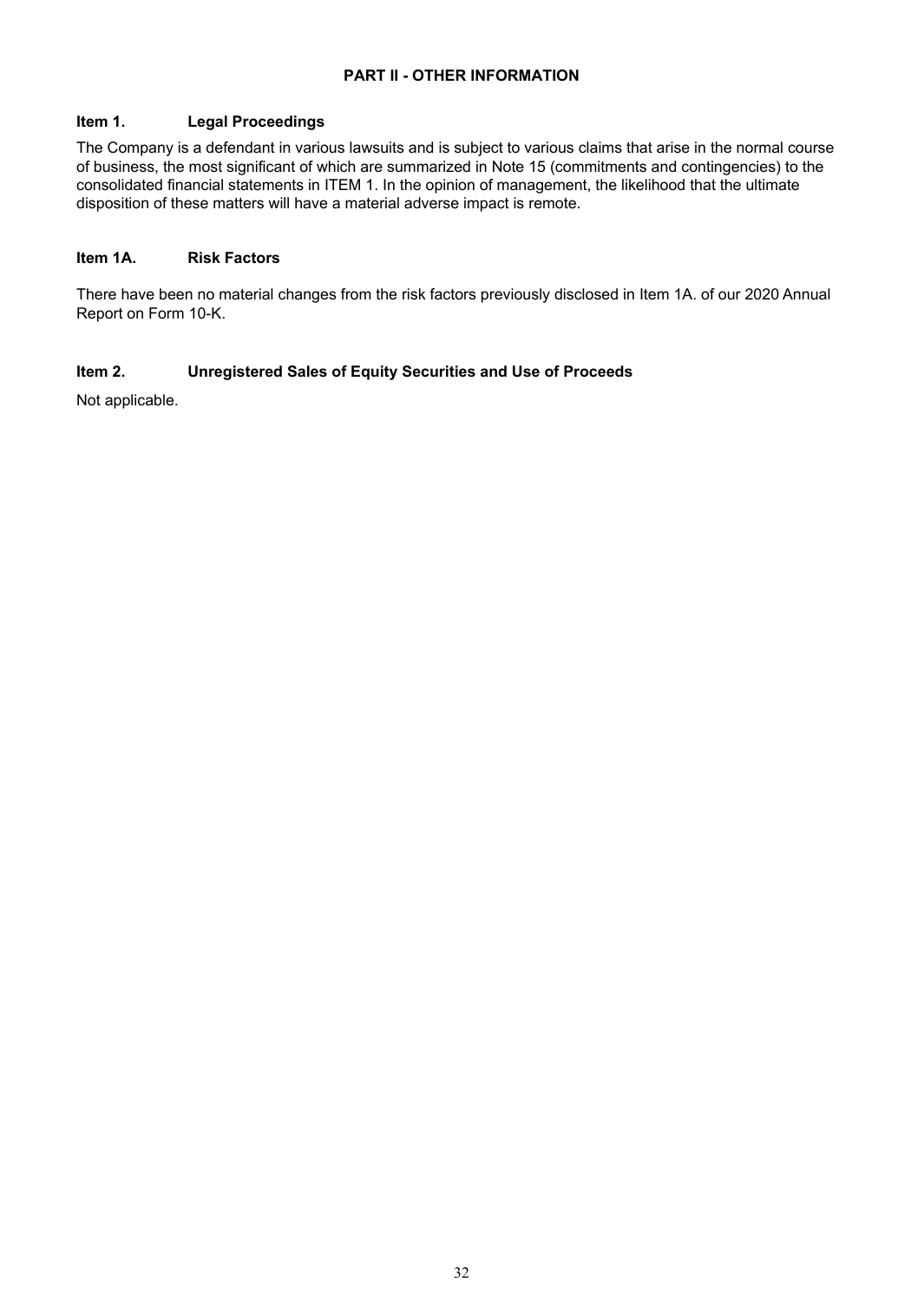# **Item 6. Exhibits**

- 31.1 [Certification Required by Rule 13a-14\(a\) or 15d-14\(a\) under the Securities Exchange Act of 1934-Alok](wurl://docs.v1/doc:eaadc5d76bed4576a42b4f3eb546ac42)  **[Maskara](wurl://docs.v1/doc:eaadc5d76bed4576a42b4f3eb546ac42)**
- 31.2 [Certification Required by Rule 13a-14\(a\) or 15d-14\(a\) under the Securities Exchange Act of 1934-](wurl://docs.v1/doc:6459dee9eee9492499c9a02d9d3c4d95) [Heather Harding](wurl://docs.v1/doc:6459dee9eee9492499c9a02d9d3c4d95)
- 32.1 [Certification Pursuant to Section 906 of the Sarbanes-Oxley Act of 2002 \(Subsections \(a\) and \(b\) of](wurl://docs.v1/doc:c4ef9033cd424d93b29b702b2f52d75f)  [Section 1350, Chapter 63 of Title 18, United States Code\)-Alok Maskara](wurl://docs.v1/doc:c4ef9033cd424d93b29b702b2f52d75f)
- 32.2 Certification Pursuant to Section 906 of the Sarbanes-Oxley Act of 2002 (Subsections (a) and (b) of [Section 1350, Chapter 63 of Title 18, United States Code\)-Heather Harding](wurl://docs.v1/doc:5891a06ac6f1438fa624df04e4b00005)
- 101 The financial statements from the Company's Interim Report on Form 10-Q for the quarter and year ended ended June 27, 2021, formatted in XBRL: (i) Condensed Consolidated Statements of Income, (ii) Condensed Consolidated Statements of Comprehensive Income, (iii) Condensed Consolidated Balance Sheets, (iv) Condensed Consolidated Statements of Cash Flows, (v) Condensed Consolidated Statements of Changes in Equity, and (vi) Notes to Condensed Consolidated Financial Statements, tagged as blocks of text and including detailed tags.